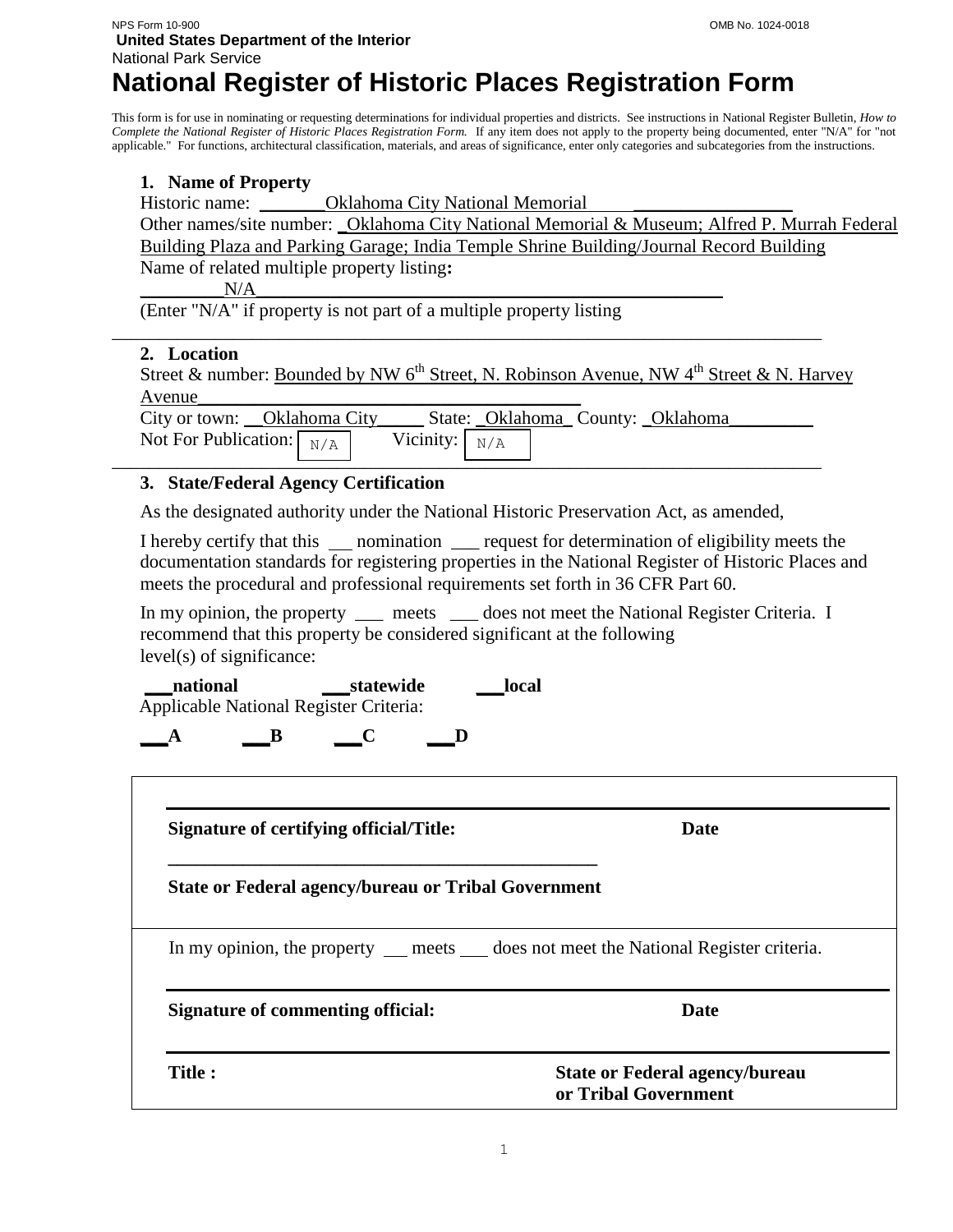United States Department of the Interior National Park Service / National Register of Historic Places Registration Form OMB No. 1024-0018

\_\_\_\_\_\_\_\_\_\_\_\_\_\_\_\_\_\_\_\_\_\_\_\_\_\_\_\_\_\_\_\_\_\_\_\_\_\_\_\_\_\_\_\_\_\_\_\_\_\_\_\_\_\_\_\_\_\_\_\_\_\_\_\_\_\_\_\_\_\_\_\_\_\_\_\_\_\_

\_\_\_\_\_\_\_\_\_\_\_\_\_\_\_\_\_\_\_\_\_\_\_\_\_\_\_\_\_\_\_\_\_\_\_\_\_\_\_\_\_\_\_\_\_\_\_\_\_\_\_\_\_\_\_\_\_\_\_\_\_\_\_\_\_\_\_\_\_\_

\_\_\_\_\_\_\_\_\_\_\_\_\_\_\_\_\_\_\_\_\_\_\_\_\_\_\_\_\_\_\_\_\_\_\_\_\_\_\_\_\_\_\_\_\_\_\_\_\_\_\_\_\_\_\_\_\_\_\_\_\_\_\_\_\_\_\_\_\_\_\_\_\_\_\_\_

Oklahoma City National Memorial **National County, OK** Changes County, OK Name of Property County and State

## **4. National Park Service Certification**

I hereby certify that this property is:

- **EXECUTE:** entered in the National Register
- determined eligible for the National Register
- determined not eligible for the National Register

x

- **\_\_ removed from the National Register**
- $\Box$  other (explain:)  $\Box$

Signature of the Keeper Date of Action

## **5. Classification**

## **Ownership of Property**

| (Check as many boxes as apply.) |  |
|---------------------------------|--|
| Private:                        |  |
| Public – Local                  |  |

## **Category of Property**

| (Check only <b>one</b> box.) |
|------------------------------|
|------------------------------|

| Building $(s)$ |   |
|----------------|---|
| District       | X |
| <b>Site</b>    |   |
| Structure      |   |
| Object         |   |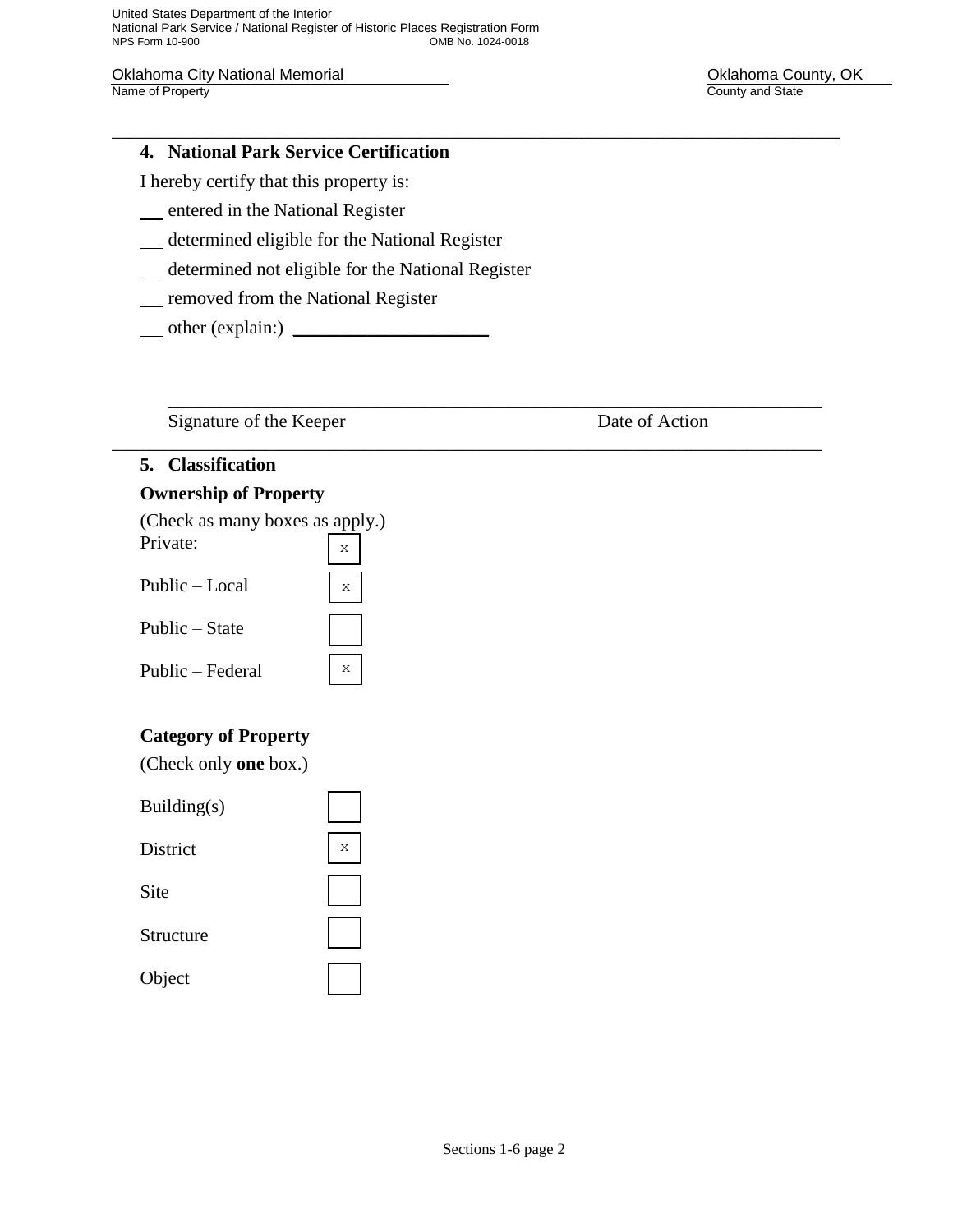Oklahoma City National Memorial **Collahoma County, OK**<br>
Name of Property County and State County and State

County and State

## **Number of Resources within Property**

| (Do not include previously listed resources in the count) |                 |            |  |  |
|-----------------------------------------------------------|-----------------|------------|--|--|
| Contributing                                              | Noncontributing |            |  |  |
|                                                           |                 | buildings  |  |  |
|                                                           |                 | sites      |  |  |
|                                                           |                 | structures |  |  |
|                                                           |                 | objects    |  |  |
|                                                           |                 | Total      |  |  |

Number of contributing resources previously listed in the National Register 1

## **6. Function or Use Historic Functions**

(Enter categories from instructions.)

\_\_Landscape: park \_\_

Recreation and Culture: museum

Landscape: plaza\_

 $\_$  $\_$  $\_$ 

Transportation: road-related (vehicular)

## **Current Functions**

 $\_$  $\_$ 

(Enter categories from instructions.) \_\_Landscape: park\_\_\_\_\_\_\_\_\_\_\_\_\_\_\_\_\_ Recreation and Culture: museum \_\_Landscape: plaza\_\_\_\_\_\_\_\_\_\_\_\_\_\_\_\_

\_\_Transportation: road-related (vehicular)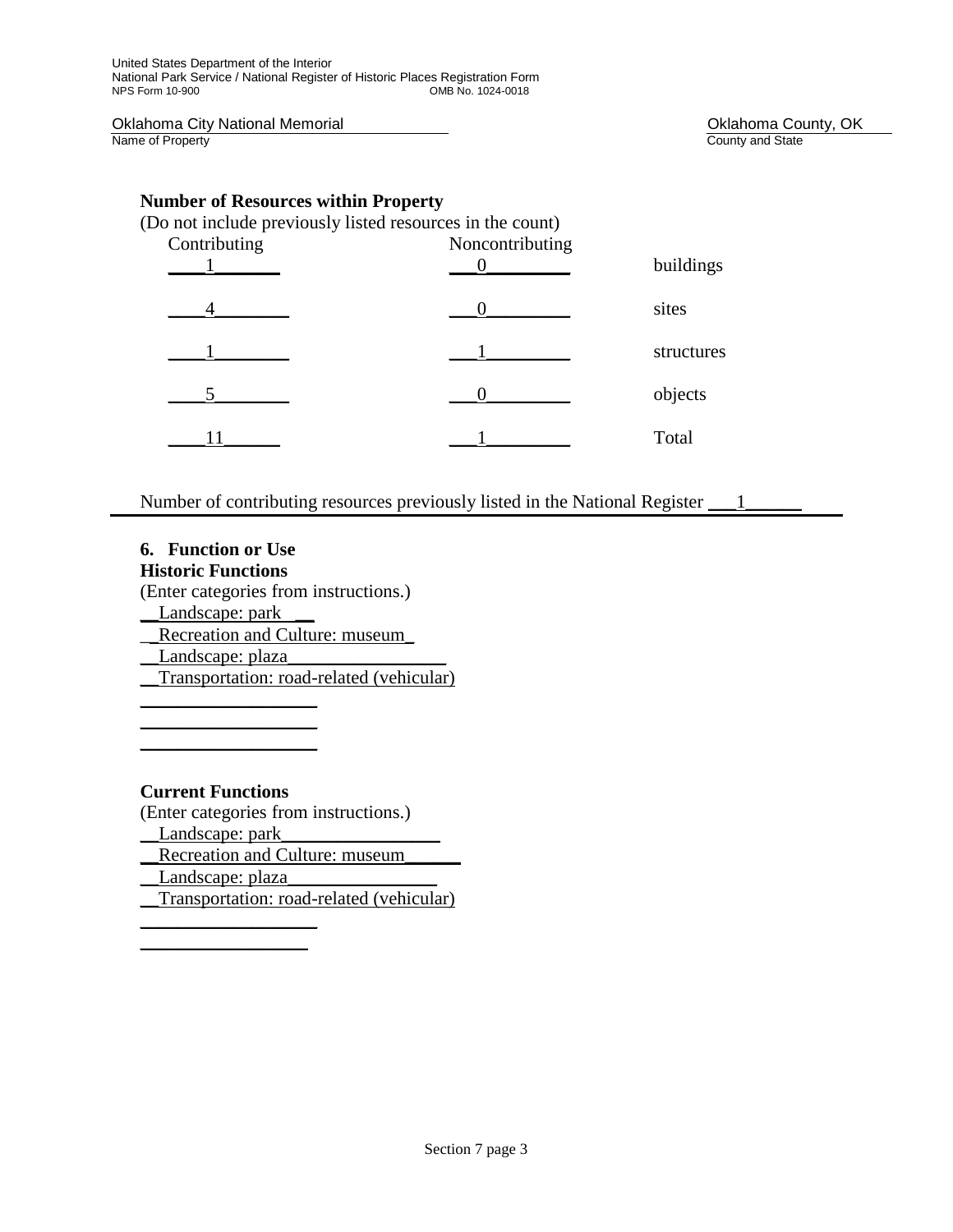Oklahoma City National Memorial **National County, OK** Changes County, OK Name of Property **County Accounty County and State** \_\_\_\_\_\_\_\_\_\_\_\_\_\_\_\_\_\_\_\_\_\_\_\_\_\_\_\_\_\_\_\_\_\_\_\_\_\_\_\_\_\_\_\_\_\_\_\_\_\_\_\_\_\_\_\_\_\_\_\_\_\_\_\_\_\_\_\_\_\_\_\_\_\_\_\_\_

## **7. Description**

## **Architectural Classification**

(Enter categories from instructions.)

Modern Movement

 $\_$  $\_$  $\_$  $\_$ 

\_\_\_Modern Movement: Brutalism \_\_\_\_\_\_\_\_\_\_\_\_\_\_\_\_

Late  $19<sup>th</sup>$  and  $20<sup>th</sup>$  Century Revival: Neo-Classical Revival

**Materials:** (enter categories from instructions.) Principal exterior materials of the property: <u>Bronze, Granite, Conc</u>rete, Limestone, Brick

## **Narrative Description**

(Describe the historic and current physical appearance and condition of the property. Describe contributing and noncontributing resources if applicable. Begin with **a summary paragraph** that briefly describes the general characteristics of the property, such as its location, type, style, method of construction, setting, size, and significant features. Indicate whether the property has historic integrity.)

\_\_\_\_\_\_\_\_\_\_\_\_\_\_\_\_\_\_\_\_\_\_\_\_\_\_\_\_\_\_\_\_\_\_\_\_\_\_\_\_\_\_\_\_\_\_\_\_\_\_\_\_\_\_\_\_\_\_\_\_\_\_\_\_\_\_\_\_\_\_\_\_\_\_\_\_\_\_

## **Summary Paragraph**

The Oklahoma City National Memorial is located near the north end of the city's central business district. The nominated property is bounded on the north by Northwest  $6<sup>th</sup>$  Street, on the east by North Robinson Avenue, on the south by Northwest  $4<sup>th</sup>$  Street, and on the west by North Harvey Avenue. The area encompassed by these streets originally consisted of two city blocks. As planning for the Oklahoma City National Memorial commenced, Northwest  $5<sup>th</sup>$  Street was vacated between Robinson and Harvey Avenues and the land formerly dedicated to the roadway was incorporated into the Memorial. The Memorial is being nominated as a historic district consisting of three major components: the Memorial Museum/Journal Record Building located at the district's northeast corner, the Outdoor Symbolic Memorial located to the south and west of the museum building, and the Alfred P. Murrah Federal Building Plaza and Parking Garage at the district's south end. These resources are unified by their association with the bombing of the Alfred P. Murrah Federal Building on April 19, 1995 and its aftermath, as well as the memorialization process that resulted in the creation of the Oklahoma City National Memorial & Museum. The Memorial Museum/Journal Record Building is a five-story, limestone- and brickclad Neoclassical building constructed in 1923. Following the bombing, a portion of the building was converted to the Oklahoma City National Memorial Museum and opened to the public in 2001. The Outdoor Symbolic Memorial was completed in 2000 and is comprised of nine major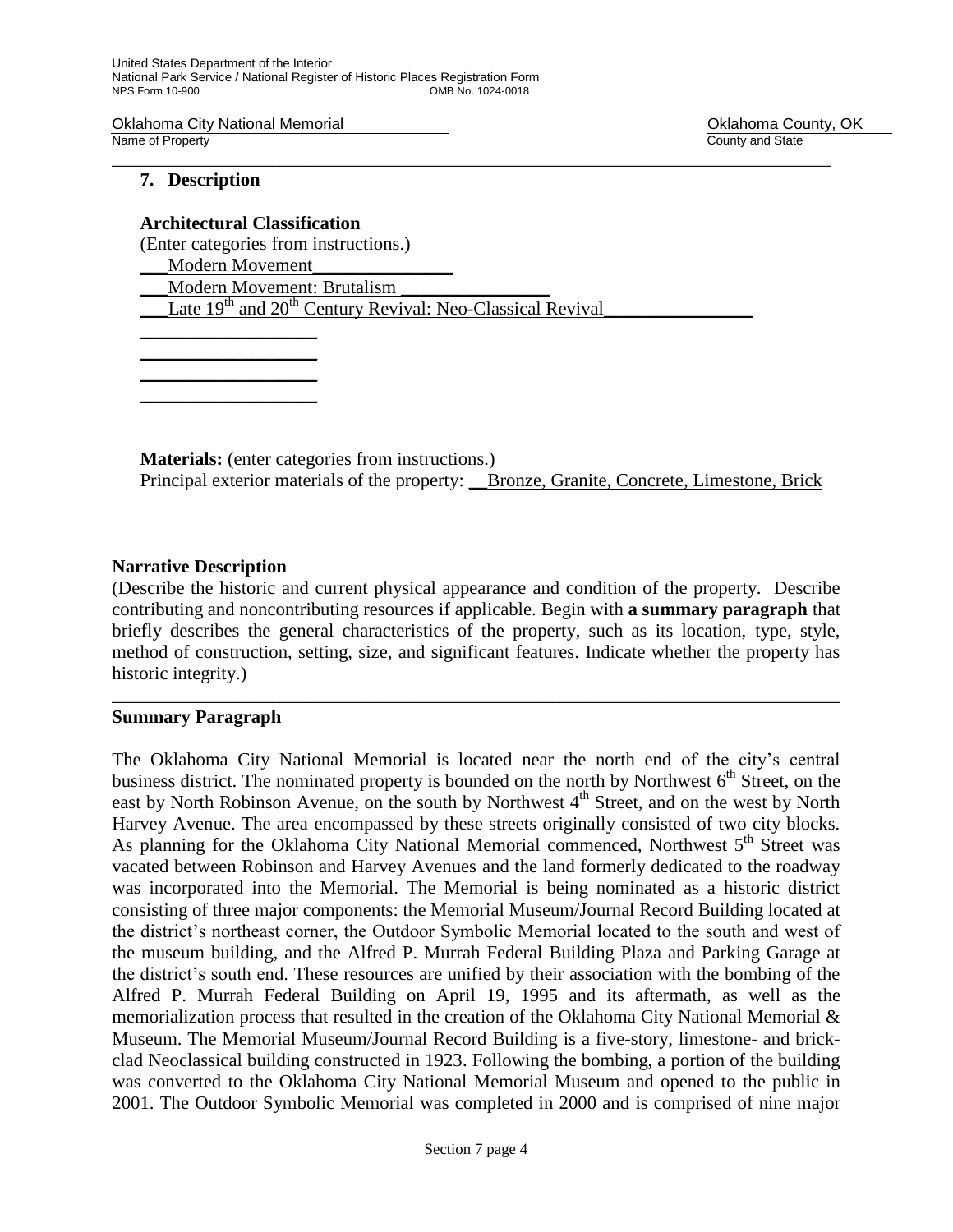Oklahoma City National Memorial **County, OK** County, OK

Name of Property **County Accounty County and State** 

features. Along the south side of the Memorial Museum/Journal Record Building are the Rescuers' Orchard and the Survivor Tree. Along the west side of the building and stretching to the Reflecting Pool is the Children's Area. Marking the former location of Northwest 5<sup>th</sup> Street are the bronze 9:01 Gate and 9:03 Gate facing North Robinson Avenue and North Harvey Avenue, respectively. The two gates flank the Reflecting Pool, a 318-foot long ribbon of smooth black granite and calm water located in the center of the historic district. To the south of the pool is the Field of Empty Chairs, a grassy slope containing 168 bronze, granite, and glass chairs representing the victims of the bombing of the Murrah Building. East of the chairs is the Survivor Wall, an original concrete wall of the Murrah Building containing granite panels engraved with the names of the survivors of the blast that destroyed the building and damaged adjacent ones. Along the west side of the district facing North Harvey Avenue is the Fence, a 210-foot long chain link fence upon which visitors hang tokens of remembrance. The Alfred P. Murrah Federal Building Plaza and Parking Garage was completed in 1977 in the Brutalist style and formerly served as "the front porch" of the Murrah Building. It anchors the south end of the district, stretching between Robinson and Harvey Avenues. The district also contains a contributing sculpture and a noncontributing bus shelter. Surrounding the district are two early twentieth-century churches, a mid- $20<sup>th</sup>$  century federal courthouse, a 10-story office building constructed in 1958, parking lots, and a parking garage. Also nearby are a post office, federal office building, and a two-story retail/commercial building constructed after (and as a result of) the 1995 bombing. The Oklahoma City National Memorial is in excellent condition. It retains a high degree of integrity and possesses the seven elements of design, materials, workmanship, location, setting, feeling, and association. The period of significance for the district is 1995 to 2001. The earlier date corresponds to the bombing of the Murrah Building in 1995. The latter date relates to the opening of the Oklahoma City National Memorial Museum. \_\_\_\_\_\_\_\_\_\_\_\_\_\_\_\_\_\_\_\_\_\_\_\_\_\_\_\_\_\_\_\_\_\_\_\_\_\_\_\_\_\_\_\_\_\_\_\_\_\_\_\_\_\_\_\_\_\_\_\_\_\_\_\_\_\_\_\_\_\_\_\_\_\_\_\_\_\_

## **Narrative Description**

The Oklahoma City National Memorial is being nominated as a historic district containing three major components. At the north end is the Oklahoma City National Memorial Museum, located in the Journal Record Building, a five-story Neoclassical style building constructed in 1923 and listed on the National Register in 1980. In the middle of the district is the Outdoor Symbolic Memorial, constructed between 1998 and 2000 in remembrance of the victims and in tribute to the survivors, rescuers, and volunteers who responded to the April 19, 1995 bombing of the Alfred P. Murrah Federal Building. A portion of the Memorial lies within the footprint of the Murrah Building. The third component is the Alfred P. Murrah Federal Building Plaza and Parking Garage, constructed in 1977 in the Brutalist style and located at the south end of the district. The district is located at the north end of the city's downtown where its skyline begins to transition from high-rise office towers to lower-story public buildings, churches, and commercial buildings. The nominated property forms a rectangle with a north-south orientation. It is defined by the central business district's traditional grid pattern and is bounded on the north by Northwest  $6<sup>th</sup>$  Street, on the east by North Robinson Avenue, on the south by Northwest  $4<sup>th</sup>$ Street, and on the west by North Harvey Avenue. Prior to the creation of the Memorial, this area was composed of two city blocks with Northwest  $5<sup>th</sup>$  Street bisecting it in an east/west direct. This street was vacated as planning for the Memorial progressed.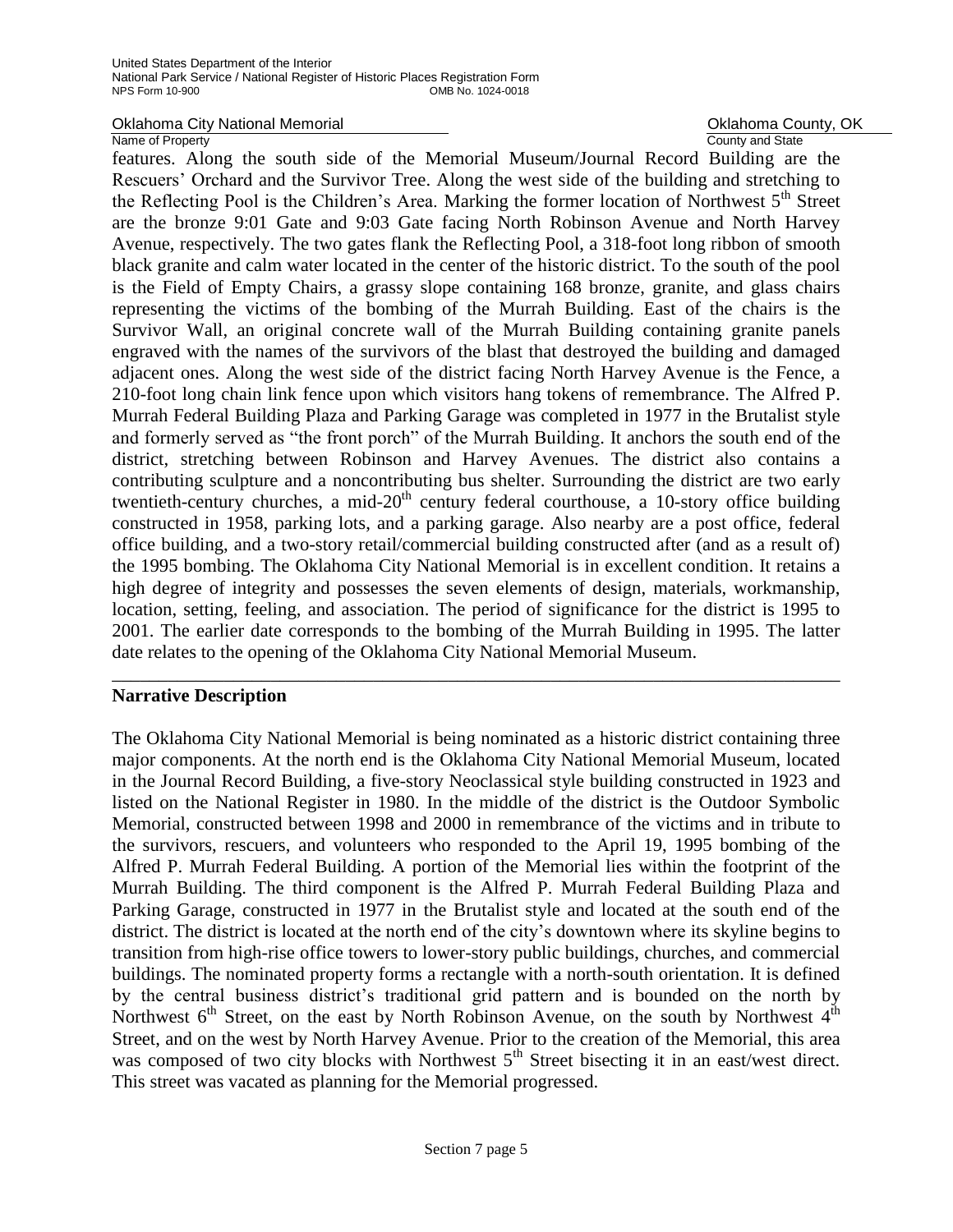Oklahoma City National Memorial **County, OKLAHOMA County, OK**<br>
Name of Property County and State

County and State

Much like the Oklahoma City National Memorial, the area surrounding the district has been shaped by the events of April 19, 1995. All adjacent buildings were damaged by the bombing of the Murrah Building. Some were so severely damaged that they were demolished. The buildings now surrounding the district were constructed between the early 1900s and the early 2000s. The latter were constructed in the rebuilding effort following the bombing of the Murrah Building. Immediately to the north of the district is the former Southwestern Bell Headquarters Building at 707 N. Robinson Avenue. The 10-story, Two-Part Vertical Block was constructed in 1958. To the west of this building is a contemporaneous parking garage. Northwest of the district is the Oklahoma City Federal Building. The three-story horseshoe-shaped building encompasses the entire block. It was completed in 2004 and replaced the destroyed Alfred P. Murrah Federal Building. South of the federal building is a post office that replaced another post office that was severely damaged by the bombing of the Murrah Building and later demolished. Immediately to its west is the Regency Tower, a 24-story apartment building constructed in 1967 and whose profile looms over the Memorial. South of the post office is St. Joseph Old Cathedral, a red brick Gothic Revival church constructed in 1903. Immediately south of the district is the Oklahoma City Federal Courthouse, a five-story building constructed in 1959-61 in the Formalism style. East of the district is the First United Methodist Church, another red brick Gothic Revival style building constructed in 1903-04. North of the old church is a red brick sanctuary and education building completed in 1998. At the southeast corner of Northwest  $5<sup>th</sup>$  Street and Robinson Avenue is the Heartland Chapel, an outdoor interdenominational chapel completed in July 1995, three months after the bombing. Across Northwest  $5<sup>th</sup>$  Street is the former location of the Downtown YMCA building, an International style building constructed in 1952. It was heavily damaged by the bombing and demolished in 2001. In its place is a parking lot that primarily serves the Oklahoma City National Memorial & Museum. North of the parking lot is the Robinson Executive Building at 620 N. Robinson Avenue. This two-story office and retail building was constructed in 2000 on the site of the Kirkpatrick Hotel, a two-story, Two-Part Commercial Block constructed in the mid-20th century that was also heavily damaged by the Murrah bombing and demolished.

## *Contributing Resources*

## **Oklahoma City National Memorial Museum (a.k.a. Journal Record Building; formerly known as the India Shrine Temple Building), 621 N. Robinson Avenue/620 N. Harvey Avenue** (Map Key: H)

The Oklahoma City National Memorial Museum/Journal Record Building is located at the northeast end of the nominated historic district at the corner of Northwest  $6<sup>th</sup>$  Street and North Robinson Avenue. The Neoclassical building has a rectangular massing approximately 260 feet long and 140 feet wide. The front (east) and north elevations are sheathed with smooth-faced limestone whereas the south and west elevations (originally secondary elevations) are faced with red brick painted a creamy yellow. The five-story building sits on a raised basement which is especially evident along the south and north elevations. Its symmetrical façade faces North Robinson Avenue and features characteristics of the Neoclassical style (Photos 1 and 2). It is divided into nine bays with a string course of stone separating the lower two floors from the upper stories. Eight Ionic engaged columns separate the windows on the third and fourth floor. A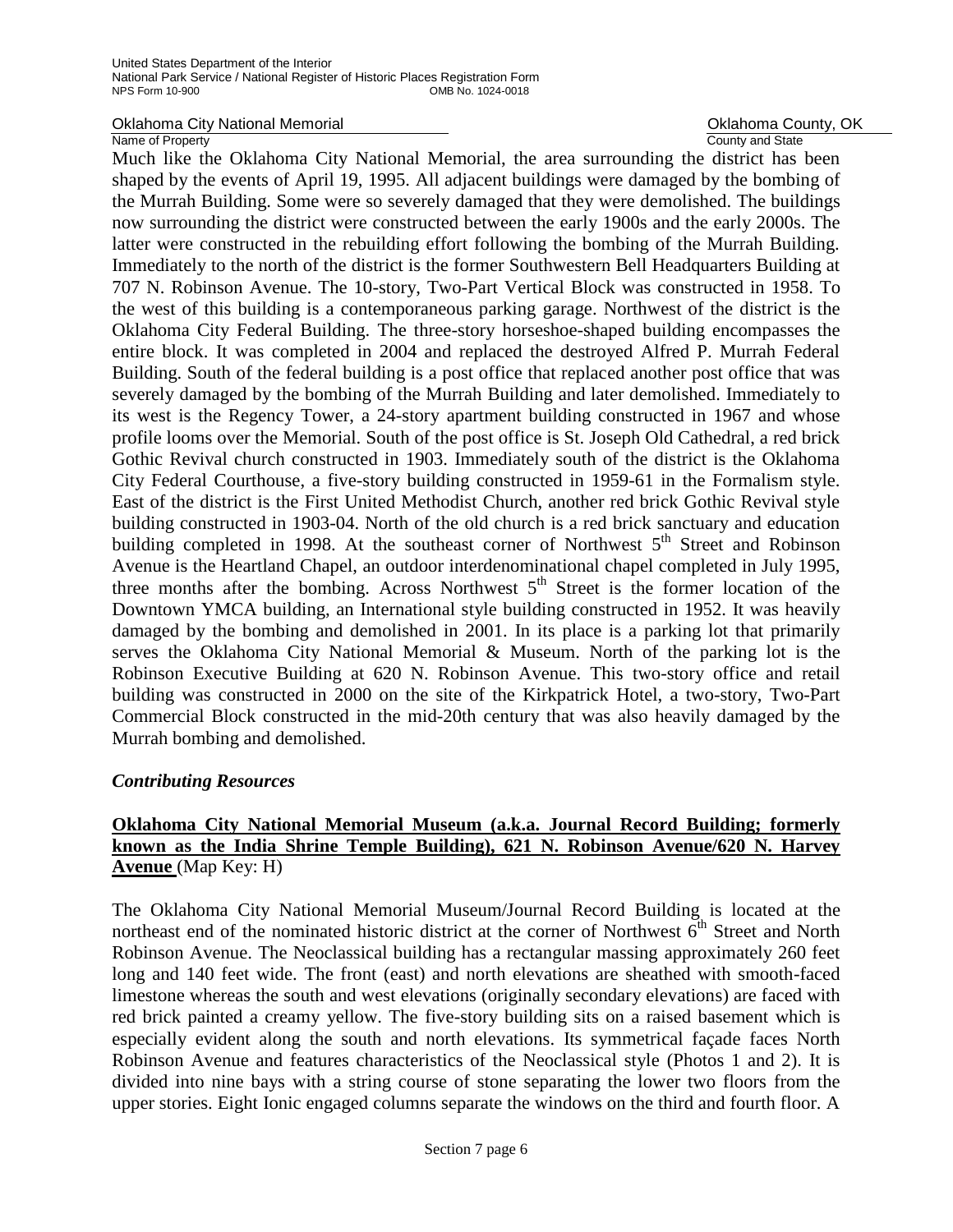Oklahoma City National Memorial **County, OK** County, OK

Name of Property **County Accounty County and State** 

denticulated cornice surrounds the parapet. Set back from the parapet is a gabled penthouse containing the fifth floor.

The north elevation features a secondary entrance that sits above Northwest  $6<sup>th</sup>$  Street and is accessed by a flight of stairs (Photo 3). The walls around the doors are covered with green marble. Above the doors is a curved canopy. This area provides access to the Oklahoma City National Memorial Center for Education & Outreach. The west elevation provides access to the Memorial Museum (Photos 4 and 18). The south elevation contains remnants of metal fire escapes near the east end of the building. Also notable on this elevation is graffiti painted onto the wall following the attack on the Murrah Building. Located near the Survivor Tree and painted in blue lettering, it reads: "Team 5/4-19-95/We search for the truth./We seek Justice./The Courts Require it./The Victims Cry for it./And GOD Demands it!" (Photo 5)

The Journal Record Building was severely damaged as a result of the bombing of the Murrah Building. It sat vacant for five years with the interior exposed to the elements as a result of roof damage and broken windows. The publishing plant at the west end of the building (a nonhistoric addition) was removed. Renovation of the building began in 2000. At the heart of the renovation was the conversion of approximately 30,000 square feet of the building's west end into the Memorial's museum. The museum, opened to the public on February 19, 2001, occupies three stories with its entrance located on the west elevation of the building (using the address of 620 N. Harvey Avenue). Included within the museum are interactive exhibits that examine the moments before the blast and the stories of victims and survivors, as well as the heroic actions of many who responded to the terrorist act. Also told is the impact of the loss of the victims, the investigation of the bombing, and acts of remembrance and rebuilding. These stories are arranged in "chapters," each of which is told through a variety of media that includes audio recordings, photographs, news footage, artifacts such as keys, shoes, jewelry, and briefcases belonging to victims and survivors, clocks stopped at the time of the blast, tattered window blinds, and building debris. A section of the second floor was left unrepaired so that visitors could see for themselves the damage caused by the bomb blast. Several pieces of artwork formerly on display in the Murrah Building are included in the museum's exhibits. The museum also includes offices for the Oklahoma City National Memorial Foundation, the Center for Education & Outreach, a gift shop, the Memorial's archives, and a research library. The remainder of the building was renovated for commercial use.

The Memorial Museum/Journal Record Building is counted as one contributing building to the district but because it was previously listed on the National Register (NR# 80003286), it is not included in the resource count in Section 5.

## **Outdoor Symbolic Memorial**

The Outdoor Symbolic Memorial occupies approximately 3.5 acres between the Memorial Museum/Journal Record Building and the Alfred P. Murrah Federal Building Plaza and Parking Garage. It is an affiliate of the National Park Service but is owned, operated, and maintained by the Oklahoma City National Memorial Foundation, a private non-profit that also operates the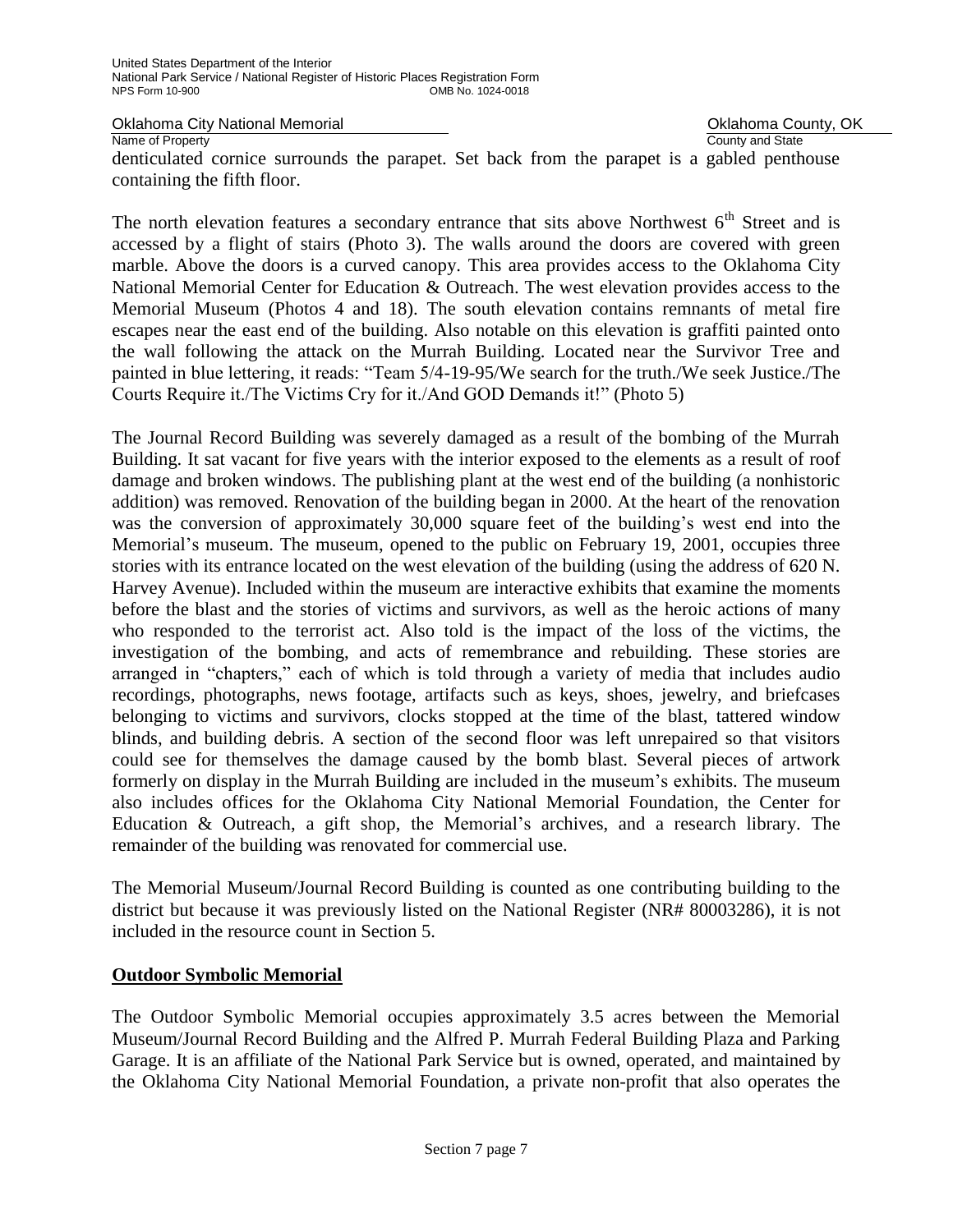Oklahoma City National Memorial **Oklahoma County, OK** Change Oklahoma County, OK

Name of Property **County and State** 

÷,

Oklahoma City National Memorial Museum. The Outdoor Symbolic Memorial is opened to the public every day of the year at no charge.

Within the Outdoor Symbolic Memorial are the following features: Gates of Time (9:01 Gate and 9:03 Gate), Reflecting Pool, Field of Empty Chairs, Survivor Wall, Survivor Tree, Rescuers' Orchard, Children's Area, and the Fence. The area encompassed within the Outdoor Symbolic Memorial is not a flat plane as might be suggested by the surrounding street grid. The Survivor Tree is located at the Memorial's highest point. Its surrounding stone terraces descend to the west and south through the Rescuers' Orchard. The lowest point of the Memorial is located at the foot of the Gates of Time and the Reflecting Pool. These features mark the former location of Northwest  $5<sup>th</sup>$  Street. There is a gradual incline from the Reflecting Pool south to the wall of the Alfred P. Murrah Federal Building Plaza and Parking Garage. On this incline is the Field of Empty Chairs.

There are six points of entry into the Outdoor Symbolic Memorial. The two main entrances are located at the 9:01 Gate off of North Robinson Avenue and at the 9:03 Gate off of North Harvey Avenue. These gates "frame" the time of 9:02 a.m., the moment that the bomb exploded. There are four secondary entrances that lead to irregular-cut sandstone or brick-laid paths that provide access to the Survivor Tree, the Rescuers' Orchard, the Memorial Museum, and the Children's Area. One is located off of Northwest 6<sup>th</sup> Street at the west end of the Memorial Museum/Journal Record Building. Two are towards the north end of North Harvey Avenue and provide access to the Children's Area. The fourth is located off of North Robinson Avenue near the southeast corner of the Memorial Museum/Journal Record Building. Also scattered across the site are interpretive signs explaining the history of the site and the Memorial's features.

There are 86 trees in the Outdoor Symbolic Memorial. Since the Memorial's dedication on April 19, 2000, the once newly-planted trees have matured, providing shade and serenity, particularly around the Field of Empty Chairs. The Survivor Tree, a nearly 100-year old American Elm that is the only tree original to the site, has also flourished as it assumed its role as the symbol of the Oklahoma City National Memorial.

Although the Outdoor Symbolic Memorial is made up of diverse elements, they are united by their reliance on a grid pattern not unlike a building designed by Ludwig Mies van der Rohe (Seagram Building, New York City) or a landscape by Dan Kiley (Miller Garden, Columbus, Indiana and Fountain Place, Dallas, Texas). In the Outdoor Symbolic Memorial there are grids of trees in the Field of Empty Chairs and the Rescuers' Orchards (which are separated by the linear Reflecting Pool), and in the Children's Area. These elements place the Outdoor Symbolic Memorial within the Modern idiom. In addition, the Reflecting Pool provides a classical element, which in turn is not uncommon in Modern landscape designs.<sup>1</sup>

There are a number of sources that describe the symbolic meaning of the features within the Outdoor Symbolic Memorial. The following descriptions draw upon those provided through published interviews with the designers, Hans-Ekkehard Butzer, Torrey Butzer, and Sven Berg

 $1$  Rachel Leibowitz, PhD, to Susan Allen Kline, January 23, 2014, email correspondence (copy on file at OKSHPO).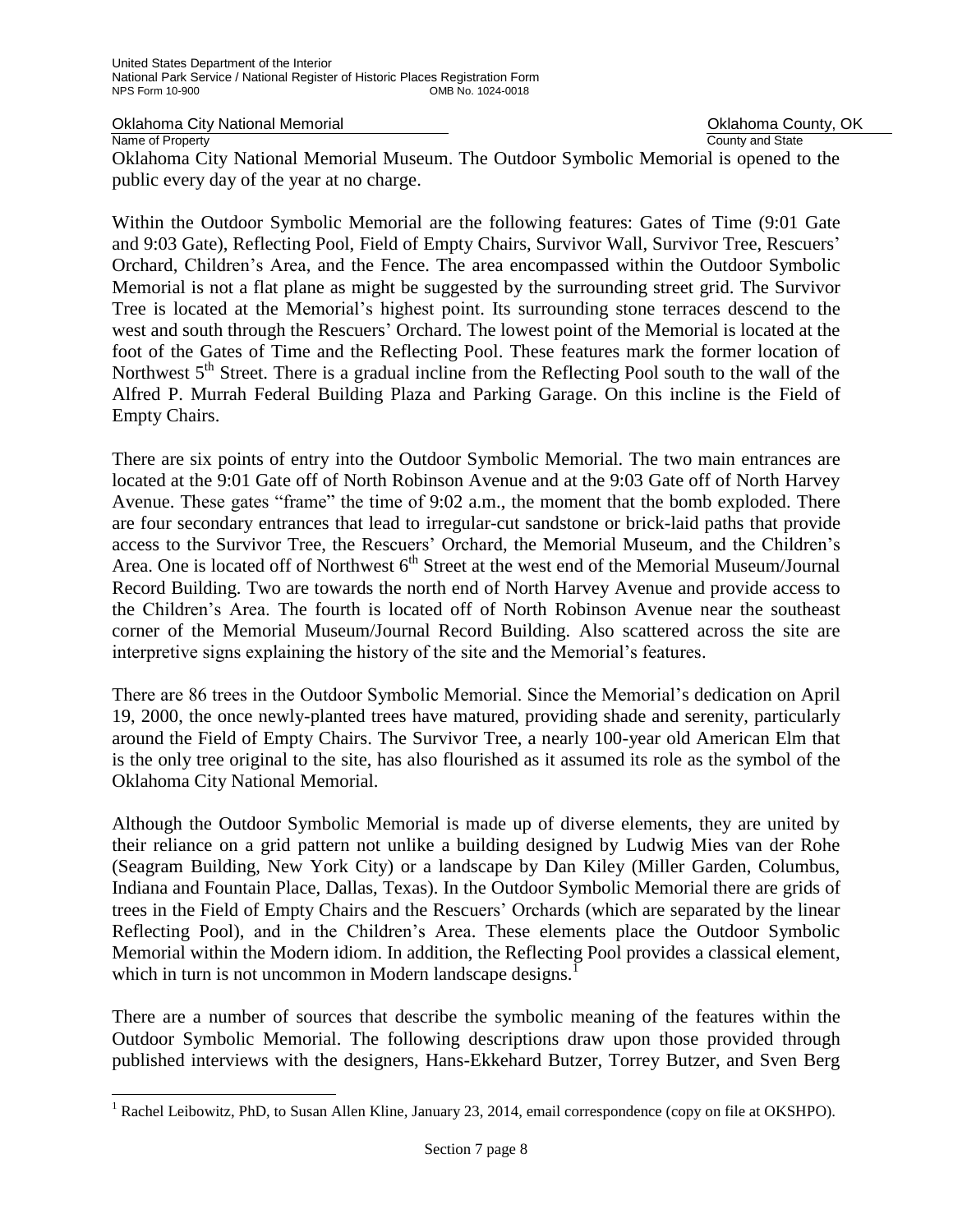Oklahoma City National Memorial **National County, OK** Change County, OK

Name of Property **County and State** of Butzer Design Partnership, as well as sources produced by the Oklahoma City National Memorial Foundation. These include the design competition's Evaluation Panel's Report (1997), "The Oklahoma City National Memorial: Symbolizing Our Vision" (c. 1998) and *A Memorial Walking Tour Commemorative Edition* by Ann E. Clark (2005).

## 9:01 Gate (Map Key: A)

The 9:01 Gate is located on the east side of the Memorial along North Robinson Avenue at the former location of Northwest 5<sup>th</sup> Street. The massive rectangular-shaped gate is composed of two upright walls, one behind the other (Photo 6). The space between them contains stairs providing access from the street level to the Outdoor Symbolic Memorial below (Photo 7). Landing areas between the stairs are covered with black granite from Quebec, Canada. The wall facing the Reflecting Pool is 56 feet wide, 48 feet high, and 23 inches thick. The wall facing the street has the same width and thickness but is shorter due to the change in grade from the street level to the floor of the Memorial. The surfaces of the walls are sheathed with "naval" and "yellow" bronze panels. Since the panels were installed in August 1999, the golden hue of the gate's exterior walls has acquired a gray patina. The interior walls of the gate are a lighter color. At the center of the gate is a narrow rectangular opening from which one enters the Memorial. Above the entrance on the Robinson Avenue elevation is the mission statement of the Oklahoma City National Memorial inscribed with a stencil cut directly through the panels. It reads: "WE COME HERE TO REMEMBER/THOSE WHO WERE KILLED, THOSE WHO SURVIVED AND THOSE CHANGED FOREVER./MAY ALL WHO LEAVE HERE KNOW THE IMPACT OF VIOLENCE./MAY THIS MEMORIAL OFFER COMFORT, PEACE, HOPE AND SERENITY." The west side of the gate facing the Memorial is inscribed with the time "9:01" above the entrance (Photo 8). This time represents the moments before the truck bomb exploded at 9:02 a.m. on April 19, 1995. The stencil cut allows for sunlight to shine through the "9:01." In addition, the mission statement, "9:01", and the grid pattern around the bronze panels are backlit at night, adding to the Memorial's dramatic appearance after dark. The 9:01 Gate (and its twin 9:03 Gate) functions much like a narthex of a church providing the passageway to the "sacred ground."

The 9:01 Gate is counted as one contributing object.

## Reflecting Pool (Map Key: B)

The Reflecting Pool is the first feature visitors encounter as they enter the Outdoor Symbolic Memorial through the Gates of Time (Photos 9 and 10). The rectangular pool is 318 feet long and 53 feet wide and marks the former location of Northwest  $5<sup>th</sup>$  Street. It also marks the spot where a crater was blasted into the street when the truck bomb exploded. Surrounding the pool is a walkway of irregular-cut sandstone. The pool is constructed of 1,080 black granite slabs that were quarried in Quebec, Canada, and measure three-and-one-half feet by four feet. Although shallow (it has a depth of three-quarters of an inch), the pool holds approximately 70,000 gallons of water. The surface of the pool's water is nearly level with the walkway surrounding it. The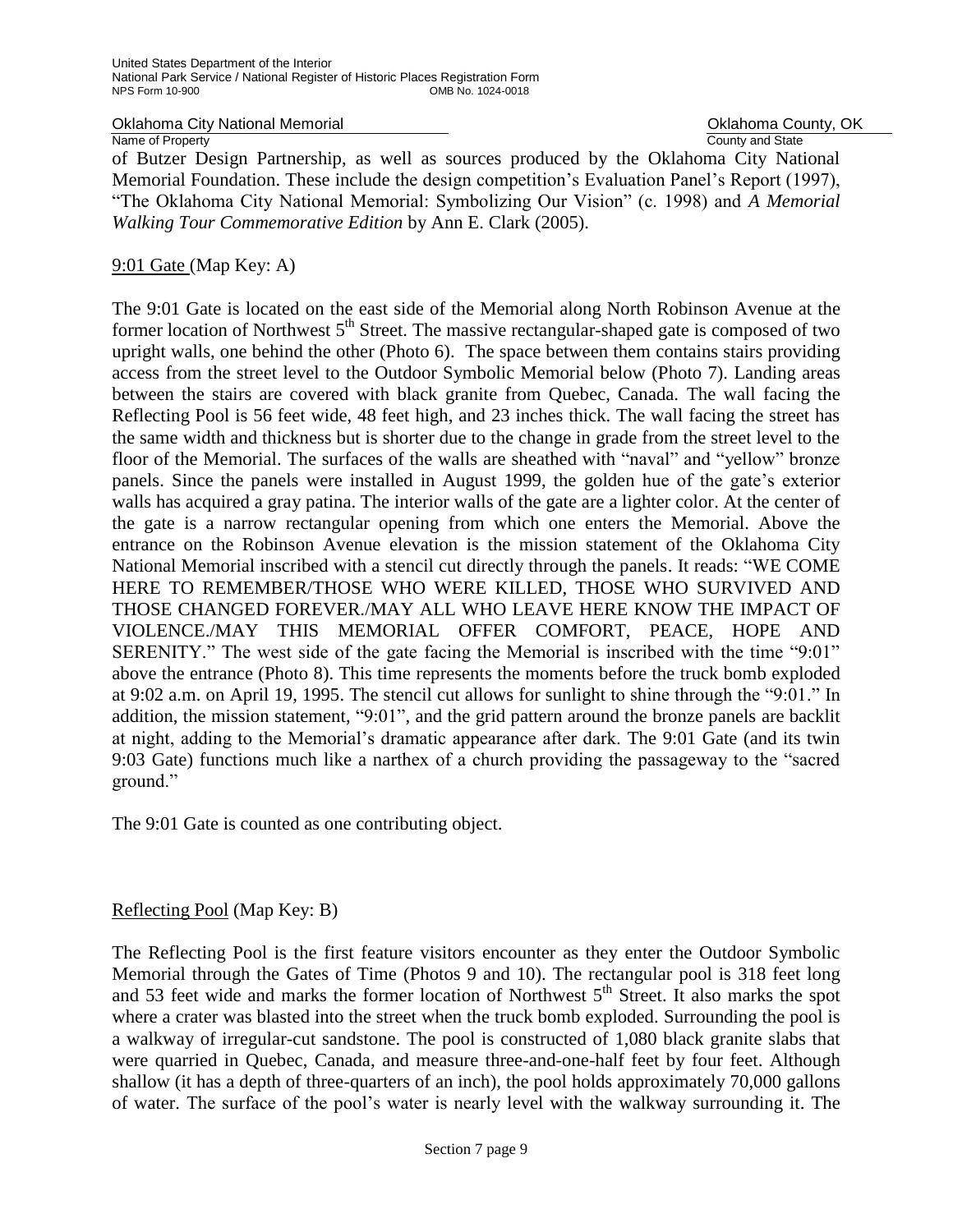Oklahoma City National Memorial **Oklahoma County, OK** 

Name of Property **County and State** 

source of the water is hidden. Careful engineering forces the water into the pool through gaps between the granite slabs. The flow of the water is imperceptible as it moves across the pool and drains into gaps between the black granite and the sandstone walks where it collects in an unseen trough below. Even on windy days, there is no perceptible movement of the water. The sound of the water cycling through the pool adds to the peacefulness of the site. The pool's black granite makes it appear deeper than it is and transforms the surface of the water into a mirror that casts reflections of people walking by (those changed forever as noted in the mission statement), the features of the Memorial, or adjacent buildings, depending on one's vantage point. Similar to the street it replaced, the reflective nature of the pool unites it with the features within the site and the surrounding area.

The Reflecting Pool is counted as one contributing structure.

## Field of Empty Chairs (Map Key: C)

The focal point of the Outdoor Symbolic Memorial is the "Field of Empty Chairs," a sloping lawn of Zoysia grass containing 168 bronze, granite, and glass chairs representing the absence of the people killed as a result of the bombing of the Alfred P. Murrah Federal Building on April 19, 1995. The field sits within the footprint of the Murrah Building and is surrounded on the east, south, and west by the concrete walls of the adjacent plaza and parking garage (Photos 10, 11 and 12). Broken rebar and rough edges scar the surface of the concrete.

Each of the chairs was created individually, thus recognizing the individuality of each victim (Photo 13). The placement of the chairs is an abstraction of the image of the Murrah Building following the blast—a deep gouge cut through the middle of the building. Similarly, most of the chairs are clustered in the middle of the field. The chairs are arranged in nine rows representing the building's nine stories. Near the west end of the field is a row of five chairs representing the four people who were killed in or near other buildings and a responding nurse killed within the early hours of the rescue effort. Nineteen chairs are shorter than the others. They represent the children who were killed in the Murrah Building (fifteen of whom were in the America's Kids Child Development Center). The chair backs and seats are constructed of bronze and granite and sit atop frosted glass bases that are illuminated from within at night. On the front of each base is the name of a person killed in the bombing (in three instances, the names of unborn children are included beneath the names of their mothers). The names are placed within the field according to the floor where the victim worked or was visiting at the time of the bombing. The Field of Empty Chairs is surrounded by paths constructed of red granite slabs taken from the adjacent Murrah Building Plaza.

Loblolly Pines are located along the sidewalk fronting the Reflecting Pool and the paths surrounding the east, south, and west sides of the field. Originating from a tree plantation near McLoud, Oklahoma, the pines provide a sense of seclusion as well as shelter from the harsh Oklahoma sun as they cast graceful shadows over the chairs. Their evergreen needles bring life and color to the site throughout the seasons and contribute to its feeling of tranquility.

The Field of Empty Chairs is counted as one contributing site.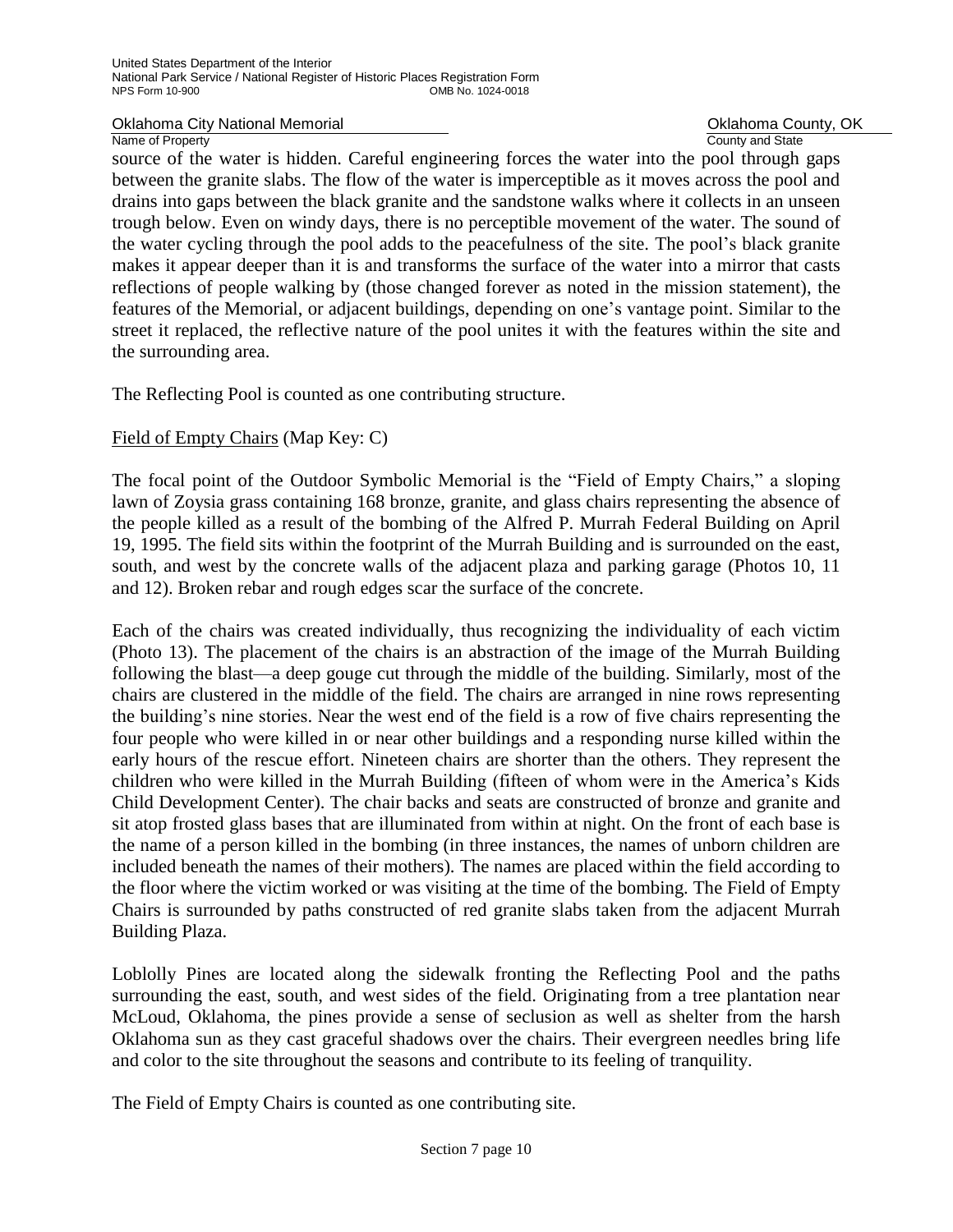Oklahoma City National Memorial **County, OKLAHOMA County, OKLAHOMA County, OKLAHOMA** County, OK<br>
Name of Property

County and State

Survivor Wall (Map Key: D)

To the east of the Field of Empty Chairs and south of the 9:01 Gate is the Survivor Wall (Photo 8). Red granite panels salvaged from the Murrah Building were attached to an original concrete wall of the former Murrah Building. This wall forms a niche that sits apart from the Field of Empty Chairs, leading the designers to refer to the area as a "side chapel." The top of the wall is jagged and its protruding rebar creates a visual reminder of the violence that shaped the site (Photo #14).

Inscribed on the panels are more than 800 names of the survivors who were in the Murrah Building and other buildings or areas within a defined perimeter around the blast site. Names are grouped according to the building or location where the individual was at the time of the blast.

The Survivor Wall is counted as one contributing object.

The Survivor Tree (Map Key: E)

The Survivor Tree is located between the Reflecting Pool and the Memorial Museum/Journal Record Building. The tree is a nearly 100-year old American Elm (*Ulmus americana*) that was severely damaged as a result of the bombing of the Murrah Building. Its branches and trunk were littered with evidence from the blast and the leaves burned off. Prior to the bombing, it stood amidst an asphalt parking lot, all but neglected. Yet its branches provided coveted shade for the owners of the cars parked beneath it. Following the bombing and under the direction of Mark Bays, Urban Forester with the Oklahoma Department of Agriculture, Food, and Forestry, great energy was expended to save it. Today, it is much cared for and stands as a symbol of the resiliency of the bombing survivors, the families of those killed, and, indeed, the spirit of the people of Oklahoma City, the state, and the country. The image of the Survivor Tree is used as the logo for the Oklahoma City National Memorial & Museum.

In essence, the Outdoor Symbolic Memorial was built around the Survivor Tree. It sits on the Memorial's highest point and is surrounded by a circular plaza, or promontory, with a diameter of approximately 71 feet (Photos 15, 16, and 17). The promontory is paved with rectangularshaped sandstone. So as not to damage the tree's roots, the promontory was placed on piers, most of which were hand-dug. Under the promontory are an aeration and irrigation system that provides the tree's roots with air and water to keep it healthy. Around the promontory is a low sandstone wall with a built-in bench facing the tree. Inscribed on this side of the wall as it circles the tree are the words "THE SPIRIT OF THIS CITY AND THIS NATION WILL NOT BE DEFEATED; OUR DEEPLY ROOTED FAITH SUSTAINS US." On the side of the promontory's wall facing the Rescuer's Orchard are the words "TO THE COURAGEOUS AND CARING WHO RESPONDED FROM NEAR AND FAR WE OFFER OUR ETERNAL GRATITUDE." Radiating from the promontory are stone terraces that descend to the west and south through the Rescuers' Orchard.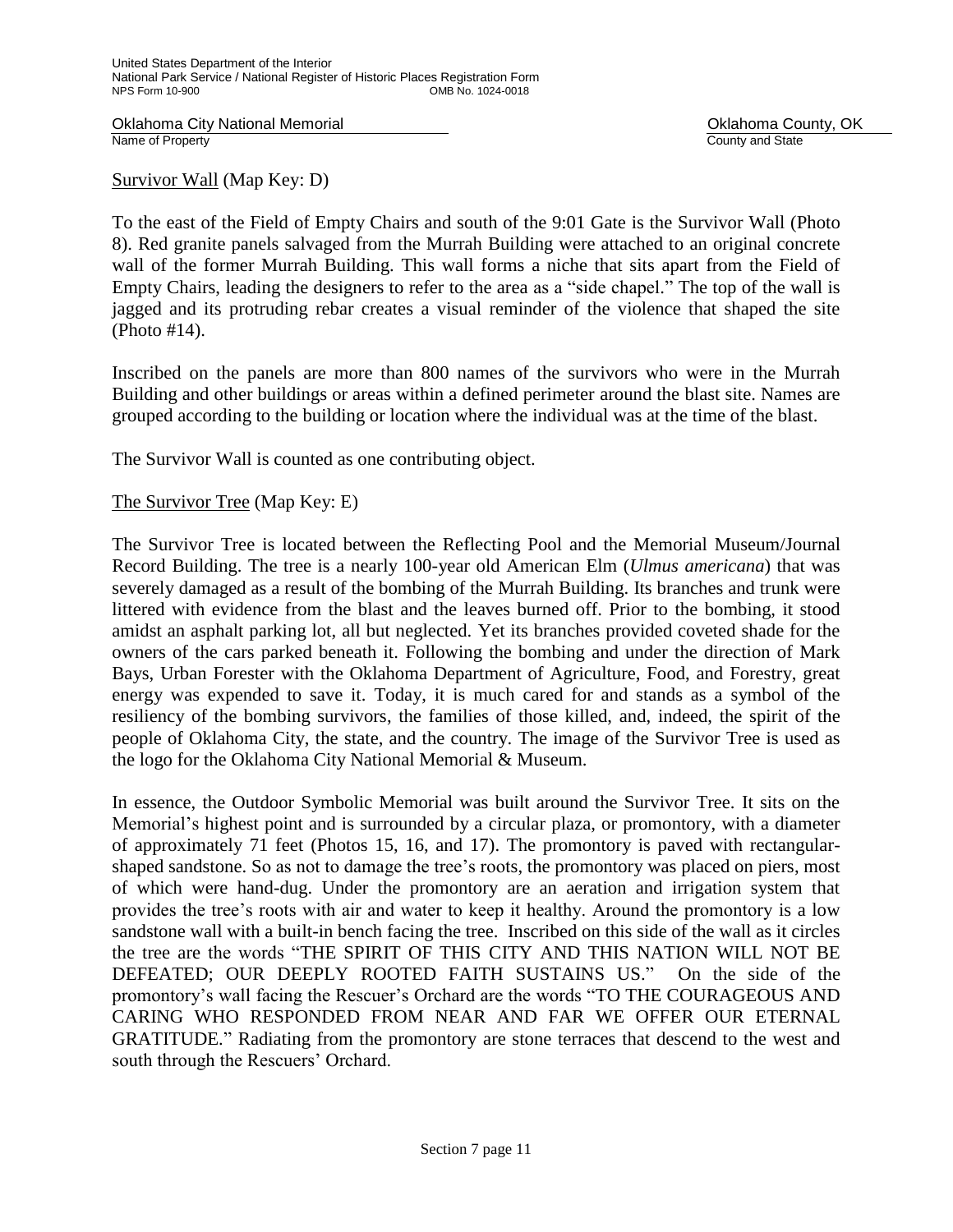Name of Property

Oklahoma City National Memorial **County Accounty** Oklahoma County, OK<br>
Name of Property<br>
Ocunty and State

Cuttings from the Survivor Tree are being cared for by nurseries across the state, preserving its genetic stock. Each year, hundreds of seeds are collected from the tree. The resulting saplings are distributed on the anniversary of the bombing. These trees have been planted throughout the United States.

The Survivor Tree and its promontory are counted as one contributing site.

## Rescuers' Orchard (Map Key: F)

The Rescuers' Orchard surrounds the Survivor Tree and is dedicated to those who flocked to the site to lend assistance in the minutes, hours, and days following the bombing. The placement of the trees in a grid pattern represents the willingness and readiness of the rescuers (some of whom were also survivors) who responded to the tragedy (Photos 15 and 16). The Memorial's designers had envisioned an orchard consisting of apple and pear trees as a way of invoking the cycles of healing and life. Due to the difficulty such trees have acclimating to Oklahoma's climate, a decision was made to use Oklahoma Redbuds, Amur Maples, Chinese Pistache, and Bosque Elms, all of which are better adapted to regional conditions. These trees are flowerbearing in the spring (Oklahoma Redbud, Amur Maple, and Chinese Pistache) or yield nuts or colorful foliage in the fall (Chinese Pistache, Amur Maple, and Bosque Elm). Oklahoma Redbuds were planted closest to the Survivor Tree, representing the Oklahomans who responded first to the tragedy. Descending through the orchard are stone terraces mentioned previously. They provide flat surfaces for visitors to sit and rest.

The Rescuers' Orchard is counted as one contributing site.

Children's Area (Map Key: G)

The loss of 19 innocent children and the injury of dozens of others had a profound effect on the nation. Children across the country responded to the tragedy by sending messages of encouragement to the children of Oklahoma City. The Memorial's Children's Area is a representation of this outreach.

The Children's Area is located immediately west of the entrance to the Memorial Museum (Photos 4, 18, and 19). Marking its eastern edge is a curving wall covered with white tiles upon which are colorful drawings created by children from across the country. What started as a response from children in New York grew into a movement from children around the nation and from Canada who wanted to reach out to the children of Oklahoma City. More than 5,000 tiles were created as a part of this effort; 600 were used in the construction of the wall. To the west of the wall, the ground is covered with rectangular sandstone tiles. Within their midst are slate slabs quarried in Vermont. These slabs are used as chalkboards upon which a new generation of children can express their feelings about the bombing and their experiences at the Memorial (Photo 4). At the north end of the Children's Area near Northwest  $\bar{6}^{th}$  Street is a low concrete retaining wall that contains the words "OKLAHOMA CITY NATIONAL MEMORIAL & MUSEUM and the logo of the National Park Service. Next to the sidewalk along North Harvey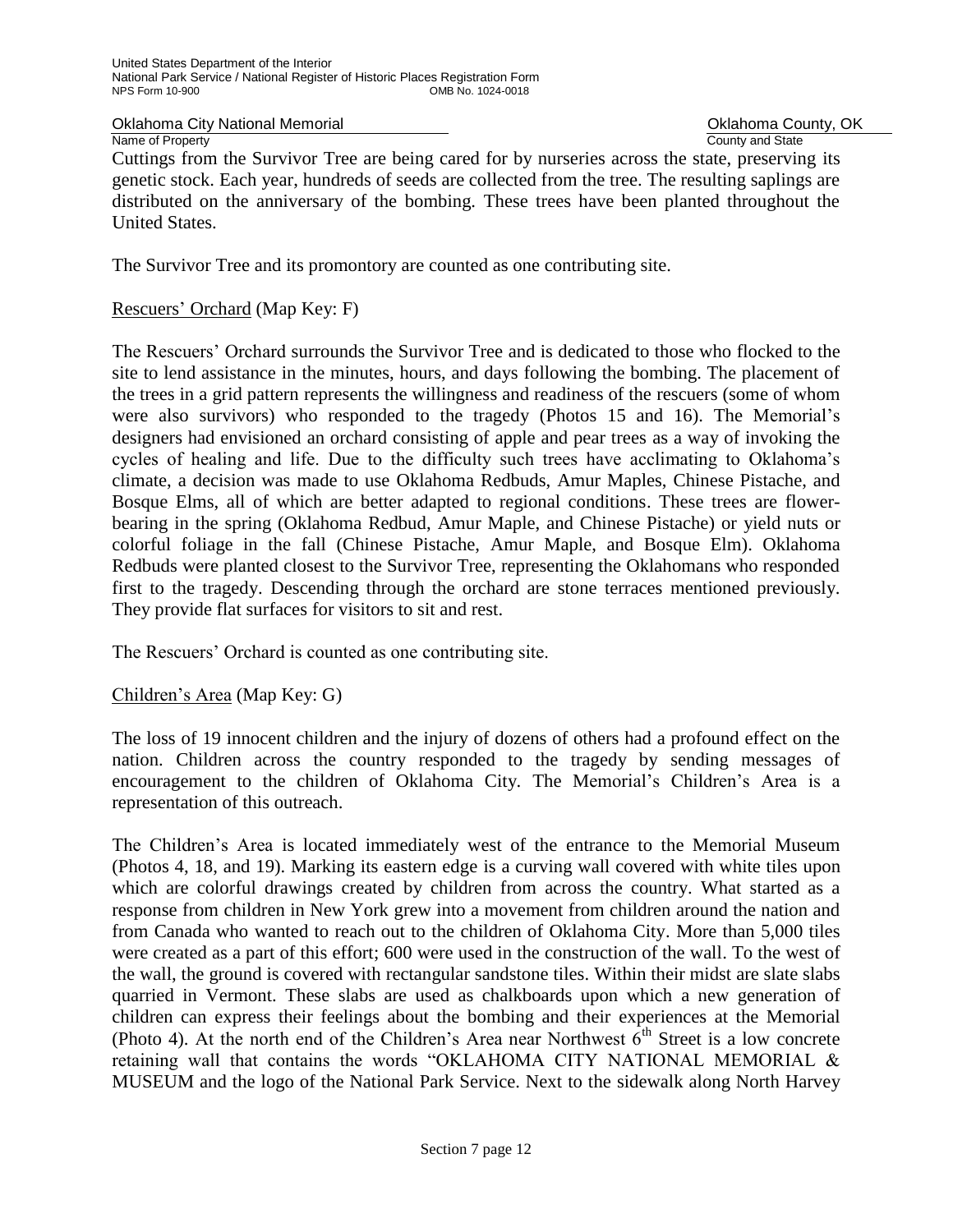Oklahoma City National Memorial **County, OKLAHOMA County, OK**<br>
Name of Property County and State

Name of Property Avenue are blocks of sandstone that define the western edge of the area. Between Northwest  $6<sup>th</sup>$ Street and the Reflecting Pool, the lawn is filled with rows of trees.

The Children's Area is counted as one contributing site.

## 9:03 Gate (Map Key: I)

The 9:03 Gate provides the west bookend for the Outdoor Symbolic Memorial as it overlooks the west end of the Reflecting Pool and North Harvey Avenue at the former location of Northwest  $5<sup>th</sup>$  Street (Photos 9, 12, 20, and 21). It is nearly identical to the 9:01 Gate and has acquired the same gray patina. Instead of stairs as at the 9:01 Gate, here, ramps between the two walls of the gate provide access from the street level to inside the Memorial (Photo 22). As with the 9:01 gate, the memorial's mission statement is written above the entrance facing North Harvey Avenue. Above the entrance facing the Reflecting Pool is the time "9:03" which represents life and the process of healing after the bombing. The mission statement, "9:03", and the grid pattern around the gate's bronze panels are also backlit at night.

The 9:03 Gate is counted as one contributing object.

## The Fence (Map Key: J)

A typical chain link fence was erected along the south side of Northwest  $5<sup>th</sup>$  Street to protect the Murrah Building site following the bombing and after the implosion of the building in 1995. It became a spontaneous memorial as family members, survivors, rescuers, and others made pilgrimages to the site as part of their mourning process. Items such as American and Oklahoma flags, teddy bears and other stuffed animals, jewelry, key chains, crosses, t-shirts, and photographs were left as tokens of remembrance, as were messages for those killed or as encouragement to survivors. Before the memorial was even created, a decision was made to save these items. As material was removed from the fence, it would be replaced by other tokens. Because of these actions, the fence became endowed with its own significance. Its preservation became of importance to many, leading it to be included in the Memorial's final design. On October 26, 1998, sections of the fence were moved from Northwest  $5<sup>th</sup>$  Street to North Harvey Avenue. Today, 210 feet of the chain link fence remains along North Harvey Avenue where it marks the western edge of the Memorial. As they did in 1995, visitors still leave messages and tokens of remembrance. The Memorial's staff treats the items as artifacts and they become part of the museum's collections. The process of removal and replacement continues. (Photo 20).

The Fence, although technically two segments, is counted as one contributing object.

## **Alfred P. Murrah Federal Building Plaza and Parking Garage** (Map Key: K)

The Alfred P. Murrah Federal Building Plaza and Parking Garage (classified as one building for this nomination) is located to the south of the Field of Empty Chairs. Like the Murrah Building, it was constructed of warm-toned reinforced concrete in the Brutalist style and completed in 1977. The concrete has a board-formed finish that was created by a rubber liner inside the forms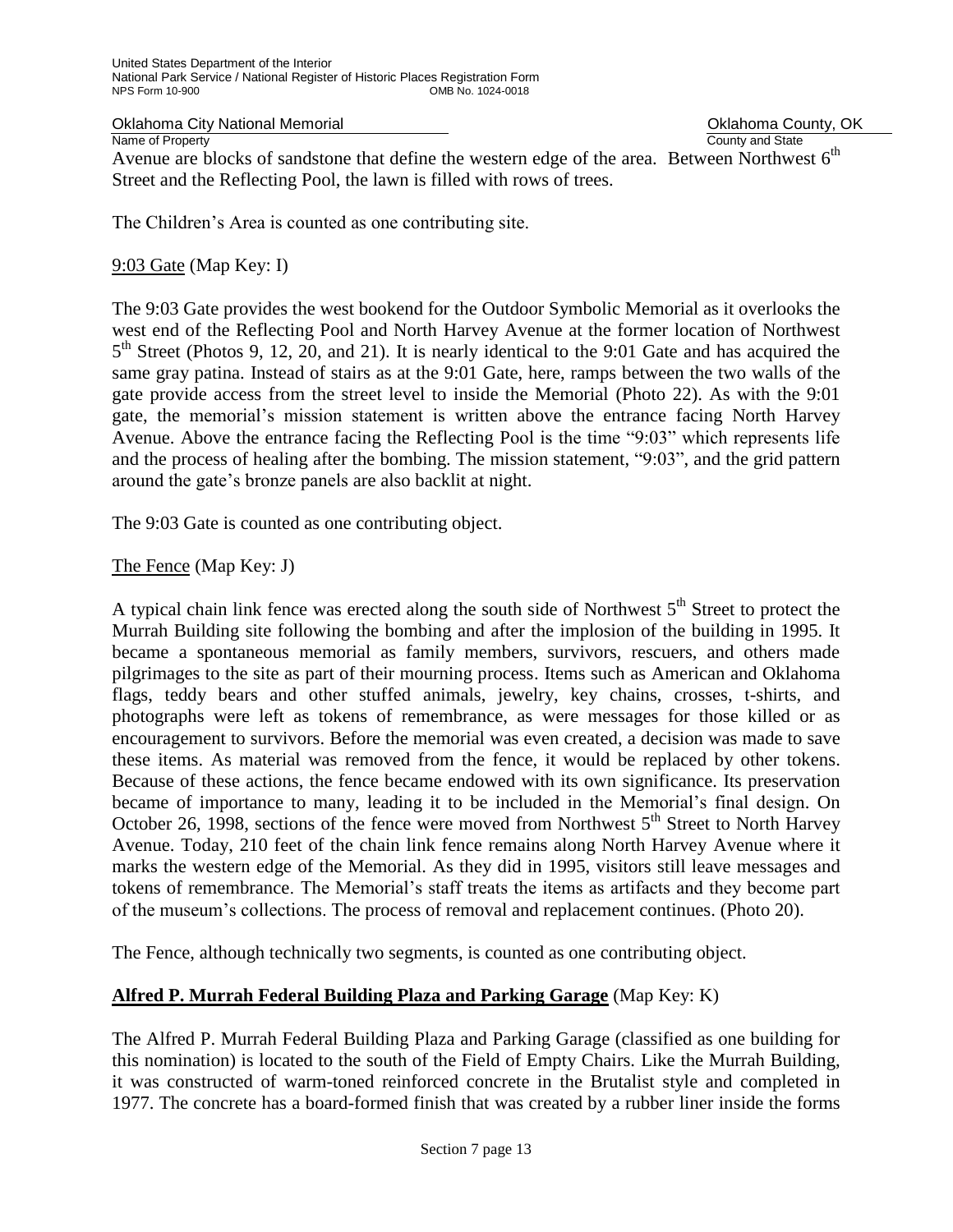Oklahoma City National Memorial **County, OKLAHOMA County, OK**<br>
Name of Property County and State

Name of Property

that left impressions resembling wood forms. This texture is a character-defining feature of the plaza and parking garage. The building sits on a rectangular parcel of land containing approximately one-and-one-half acres.

The Alfred P. Murrah Federal Building Plaza provided the formal entrance to the Murrah Building and still functions as the roof of the parking garage below it. The plaza faces Northwest 4<sup>th</sup> Street and stretches nearly the entire width of the block between North Harvey Avenue on the west (Photo 23) and North Robinson Avenue on the east (Photo 24). It sits above the street and is composed of three primary levels. It is accessed by open stairs at the southeast and southwest corners and another set of stairs directly in front of the Oklahoma City Federal Courthouse. The latter stairs are not original but were in place by 1995. Walled stairways are located on the east and west sides. Concrete ramps also provide access to the different levels. It is notable that these ramps predate the passage of the Americans with Disabilities Act in 1990. The surface of the plaza is composed of granite tiles and brick laid in a basket weave pattern. At the center of the plaza is a C-shaped fountain constructed of dark gray granite (Photo 25). The sound of water falling over its walls enlivens the surroundings. To the sides and rear of the fountain are granite tiles engraved with the logos of the America's Kids Child Development Center, the Federal Employees Credit Union, Raymond's Place Snack Bar, and the 17 federal agencies that occupied the Murrah Building on April 19, 1995 (Photo 26). There are numerous raised planters constructed of board-formed concrete located across the plaza (Photo 27). Their geometrical shapes make for angular paths that invite exploration. The beds are planted with turf grass, ornamental grasses, shrubs, herbaceous plants, and trees. Raised vents for the parking garage are also located on the plaza. Numerous benches made of railroad ties are original to the plaza and were constructed by General Services Administration (GSA) employees (Photo 28). Near the center of the north end of the plaza is a pylon that contains a bronze medallion. On one side of the medallion is the federal shield with eagle; on the other is the GSA logo. A glass-walled overlook to the Field of Empty Chairs and the Outdoor Symbolic Memorial is located at the center of the north edge of the plaza (Photos 11 and 13). This area formerly was the entrance to the second floor of the Murrah Building. To the east of the overlook is a grassy area surrounded by a chain link fence. This was the former location of the playground for the America's Kids Child Development Center (Photo 29). Lamp posts with round globes are scattered across the plaza. An original flag pole is near the overlook.

Below the plaza is the Murrah Building's parking garage. There are garage bays accessing Harvey Avenue on the west side (Photo 30) and the North Robinson Avenue on the east side (Photo 24). The garage has a capacity for 600 cars and consists of four stories with the majority of the space below grade. The garage was used by federal employees for their personal cars as well as cars belonging to the federal fleet. The garage also included a service center for maintenance of the fleet which was directly connected to the Murrah Building. An elevator on the north side of the garage provided access to the Murrah Building. The elevator has been removed but the shaft remains.

The Alfred P. Murrah Federal Building Plaza and Parking Garage retains a high degree of integrity and is extremely significant as the only intact remnant of the Murrah Building. Immediately after the April 19, 1995 bombing, both the plaza and the parking garage played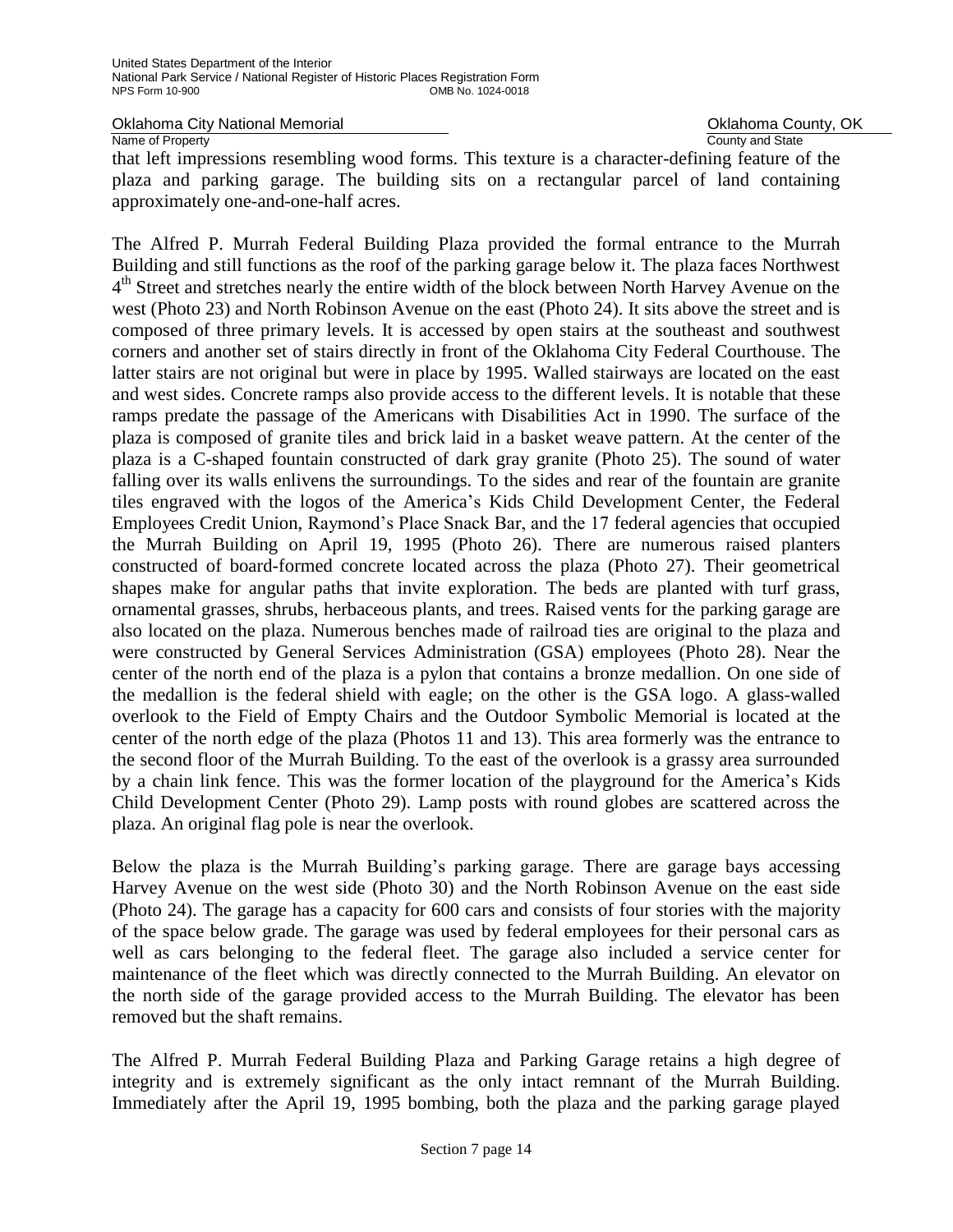Oklahoma City National Memorial **County, OK** County, OK

Name of Property **County Accounty County and State** 

important roles as staging and triage areas during the rescue and recovery efforts that occurred within the Murrah Building. When the remains of the Murrah Building were imploded on May 23, 1995, the plaza and parking garage was left intact but remained closed to the public. Renovations included the replacement of pavers and landscaping, the addition of the glass wall overlooking the Outdoor Symbolic Memorial, and the installation of interpretive plaques and signs relating the history of the Murrah Building and the role the plaza played during the rescue and recovery efforts following the bombing. The plaza reopened to the public on August 5, 1999. The garage is still used by federal employees.

The Alfred P. Murrah Federal Building Plaza and Parking Garage is counted as one contributing building.

*Vigil* (Map Key: L)

*Vigil* is a stainless steel sculpture located near the southeast corner of the Alfred P. Murrah Federal Building Plaza (Photo 28). It consists of three identical, freestanding pieces that are approximately 10' high and 2' 9" wide. Each piece sits atop a round base and forms a thin elliptical shape (or oblate spheroid) that is 8" deep at the center. The pieces are moveable and were designed to rotate in the wind. The stainless steel has a matte finish with a slightly ribbed texture. *Vigil* was designed by artist William Scott and installed in 1978 as part of the General Services Administration's Art-in-Architecture program. A plaque mounted on a wall near the sculpture describes it this way: "The three independently moving sculptures stand to reflect the changing wind, light and color of the surrounding environment, echoing both the calm and ferocity of nature."

When it was installed in 1978, no one could have predicted the appropriateness of the sculpture's name. It survived the bombing of the Murrah Building intact but was removed from the site for its protection and conservation, and then returned in 1999 when the plaza was reopened to the public. It was later removed from the site for conservation treatment and returned in 2013. It retains a high degree of integrity.

Although the sculpture is composed of three pieces, their relationship to each other is integral to the design and it is counted as one contributing object.

## *Noncontributing Resource*

## **Bus Stop Shelter** (Map Key: M)

The Central Oklahoma Parking and Transportation Authority had a bus stop shelter constructed near the north end of the Alfred P. Murrah Federal Building Plaza and Parking Garage facing North Harvey Avenue in 2002-2003 (Photo 31). It consists of a metal bench behind which is a low wall with profiles of the Survivor Tree, the symbol of the Oklahoma City National Memorial. Flanking the bench are off-white colored brick piers, each surmounted by two square columns that support the shelter's low-pitched, standing metal seam hipped-roof. Underneath the roof and between the columns is a sign reading "OKC NATIONAL MEMORIAL." Hanging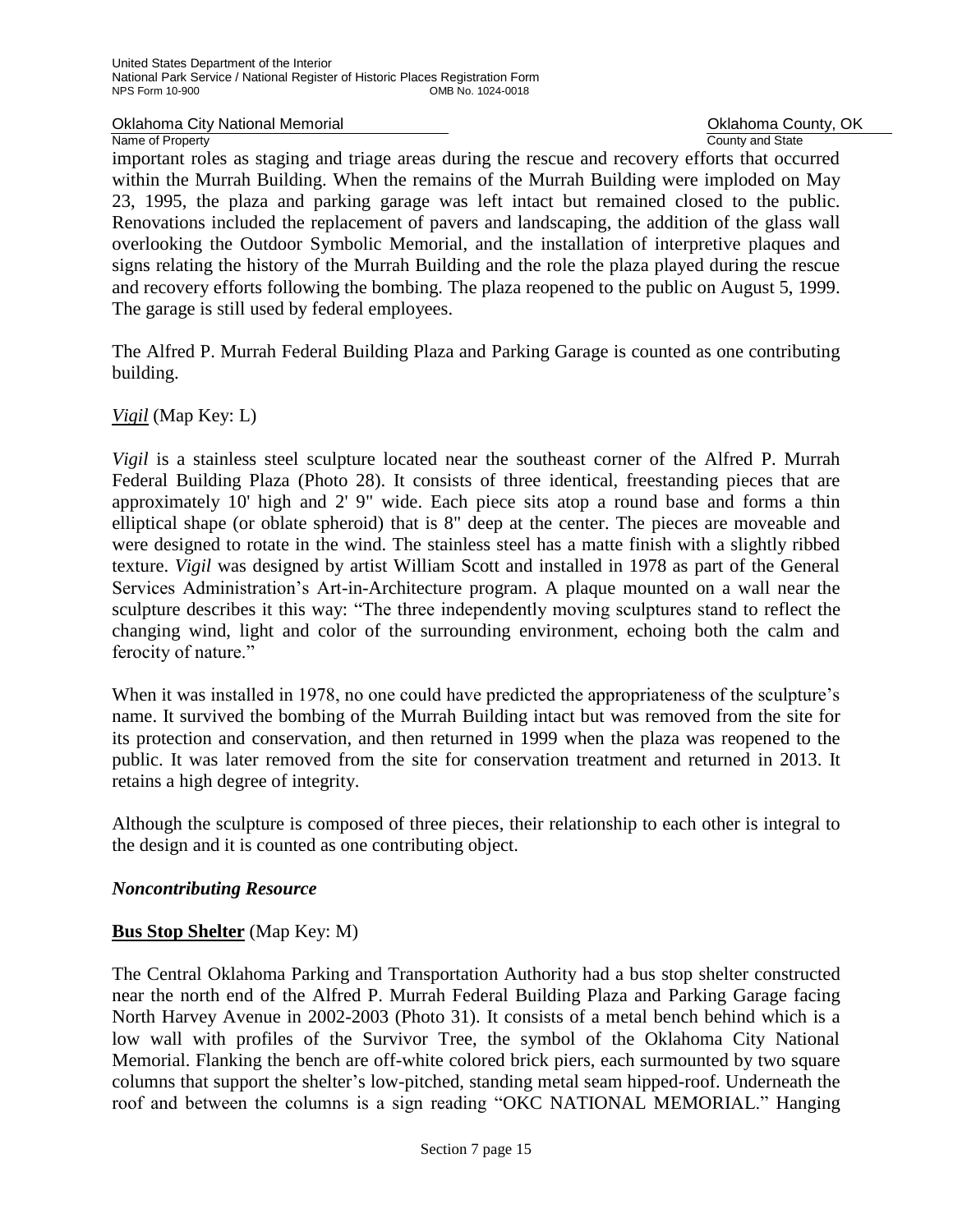Oklahoma City National Memorial **Oklahoma County, OK** Change Oklahoma County, OK

Name of Property **County Accounty County and State** 

from the corners of the roof are half-globe lights. This shelter was one of four constructed downtown between 1999 and 2003 for the "Oklahoma Spirit Trolley," special buses that resembled historic trolley cars. The design of this shelter is attributed to Huitt-Zollars.

The shelter is counted as a noncontributing structure because it was not present during the period of significance.

## **Alterations Since 2001**

The period of significance for the Oklahoma City National Memorial is 1995 to 2001. This period represents the time from the bombing of the Murrah Building on April 19, 1995 to the opening of the Memorial Museum on February 19, 2001. Since 2001, no significant alterations have occurred to the Alfred P. Murrah Federal Building Plaza. The same is true for the Outdoor Symbolic Memorial. In late November 2013, the Reflecting Pool received routine maintenance that included the replacement of the 248 Bison Jacks that support the concrete structure and granite slabs that form the pool. The entire pool was recaulked. The pump room beneath the 9:01 Gate was refabricated and redesigned. In the fall of 2014, work will begin to address settling issues at the 9:03 Gate. The work that has been completed has had no perceptible effect on the Outdoor Symbolic Memorial. The same will be true of the work on the 9:03 Gate.

In January 2014, work began on a \$7 million project in the Memorial Museum. The goal of the project is to make the exhibits relevant to an audience that had not been born by 1995. Exhibit space will be added to incorporate artifacts and information that were not available at the time the Museum opened in 2001. Phase 1 of the project was completed in April 2014. It included the relocation of the Gallery of Honor, where portraits of those killed are displayed along with items that reveal something about the person. New interactives were added that tell more stories about each person. The Museum's archives division was redesigned and enlarged to enhance the preservation and storage of its ever-growing collections. Additional work will include the installation of an elevator between the second and third floors to make an easier transition from one floor to another. An overlook is being constructed on the south side of the second floor of the Museum. Four large openings are being inserted into the wall near the west end of this elevation. The Memorial's mission statement will be written above the opening. A glass enclosure will frame the opening and project from the wall a few feet (see Figures 16 and 17). This overlook will provide visitors with another view of the Outdoor Symbolic Memorial and the transformation that has occurred downtown since April 19, 1995. The overlook is expected to be completed by September 2014. These alterations will have no adverse effect on the integrity of the building.

As a historic district, the Oklahoma City National Memorial retains a high degree of integrity. The district's three major components, the Memorial Museum/Journal Record Building, the Outdoor Symbolic Memorial, and the Alfred P. Murrah Federal Building Plaza and Parking Garage are unified by their association with the bombing of the Alfred P. Murrah Federal Building on April 19, 1995, its aftermath, and the memorialization progress honoring "those who were killed, those who survived and those changed forever." Each of these components also retains their integrity of design, materials, workmanship, feeling, location, and setting.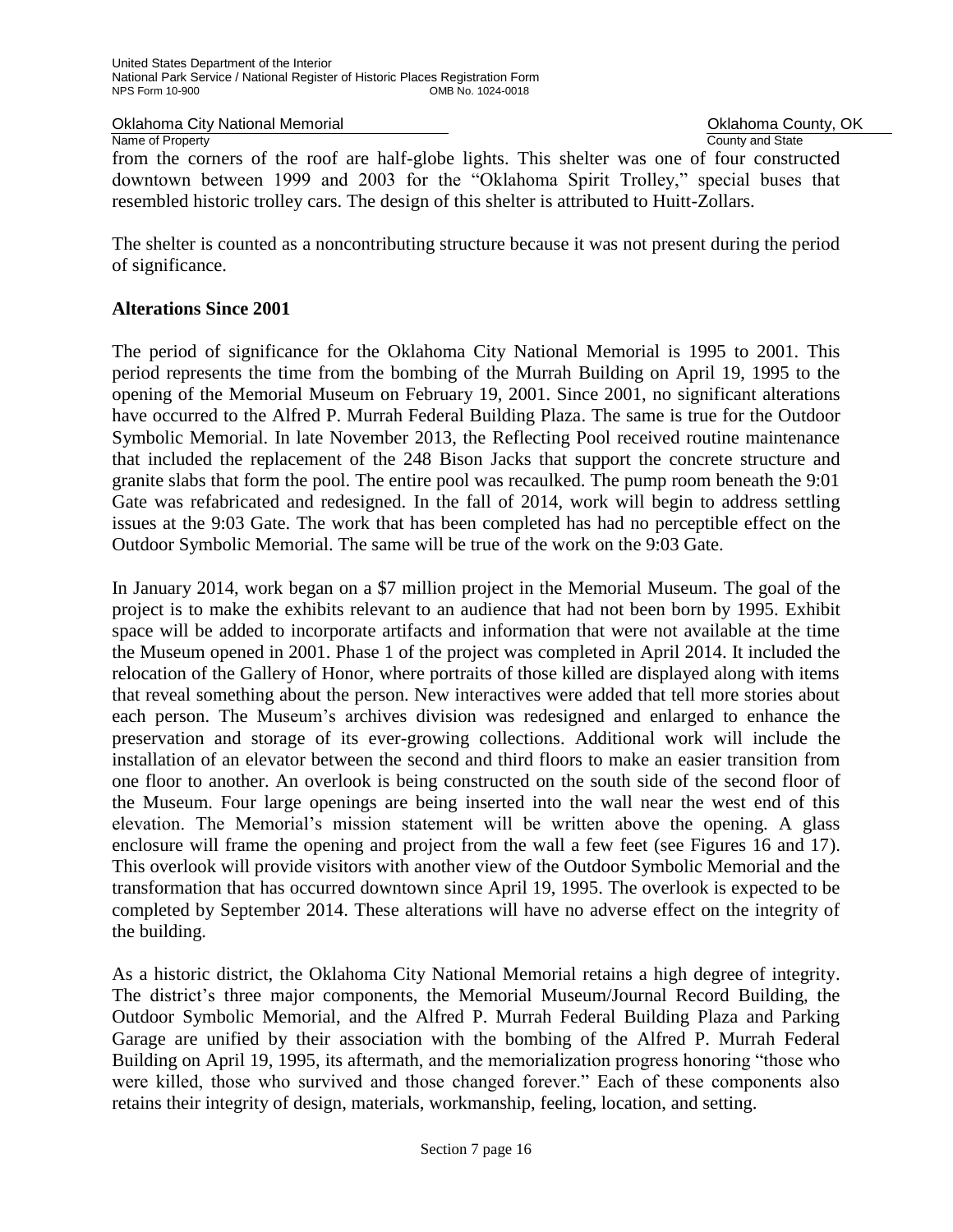Oklahoma City National Memorial<br>Name of Property

Oklahoma County, OK<br>County and State

## **Summary of Contributing Resources**

| Name                                    | Date      | Map Key | Resource Type               |
|-----------------------------------------|-----------|---------|-----------------------------|
| 9:01 Gate                               | 1999      | A       | Object                      |
| <b>Reflecting Pool</b>                  | 2000      | B       | Structure                   |
| <b>Field of Empty Chairs</b>            | 2000      | C       | Site                        |
| <b>Survivor Wall</b>                    | 2000      | D       | Object                      |
| <b>Survivor Tree</b>                    | 2000      | E       | Site                        |
| Rescuers' Orchard                       | 2000      | F       | Site                        |
| Children's Area                         | 2000      | G       | Site                        |
| Memorial Museum/Journal Record          | 1923/2001 | H       | Building (previously listed |
| <b>Building</b>                         |           |         | on the National Register)   |
| 9:03 Gate                               | 1999      |         | Object                      |
| Fence                                   | 1995      | J       | Object                      |
| Alfred P. Murrah Federal Building Plaza | 1977      | K       | <b>Building</b>             |
| & Parking Garage                        |           |         |                             |
| Vigil (sculpture)                       | 1978      | L       | Object                      |

## **Summary of Noncontributing Resources**

| Name                    | Date    | Map Key | $T_{VDE}$<br>Resource T |
|-------------------------|---------|---------|-------------------------|
| <b>Bus Stop Shelter</b> | 2002-03 | M       | Structure               |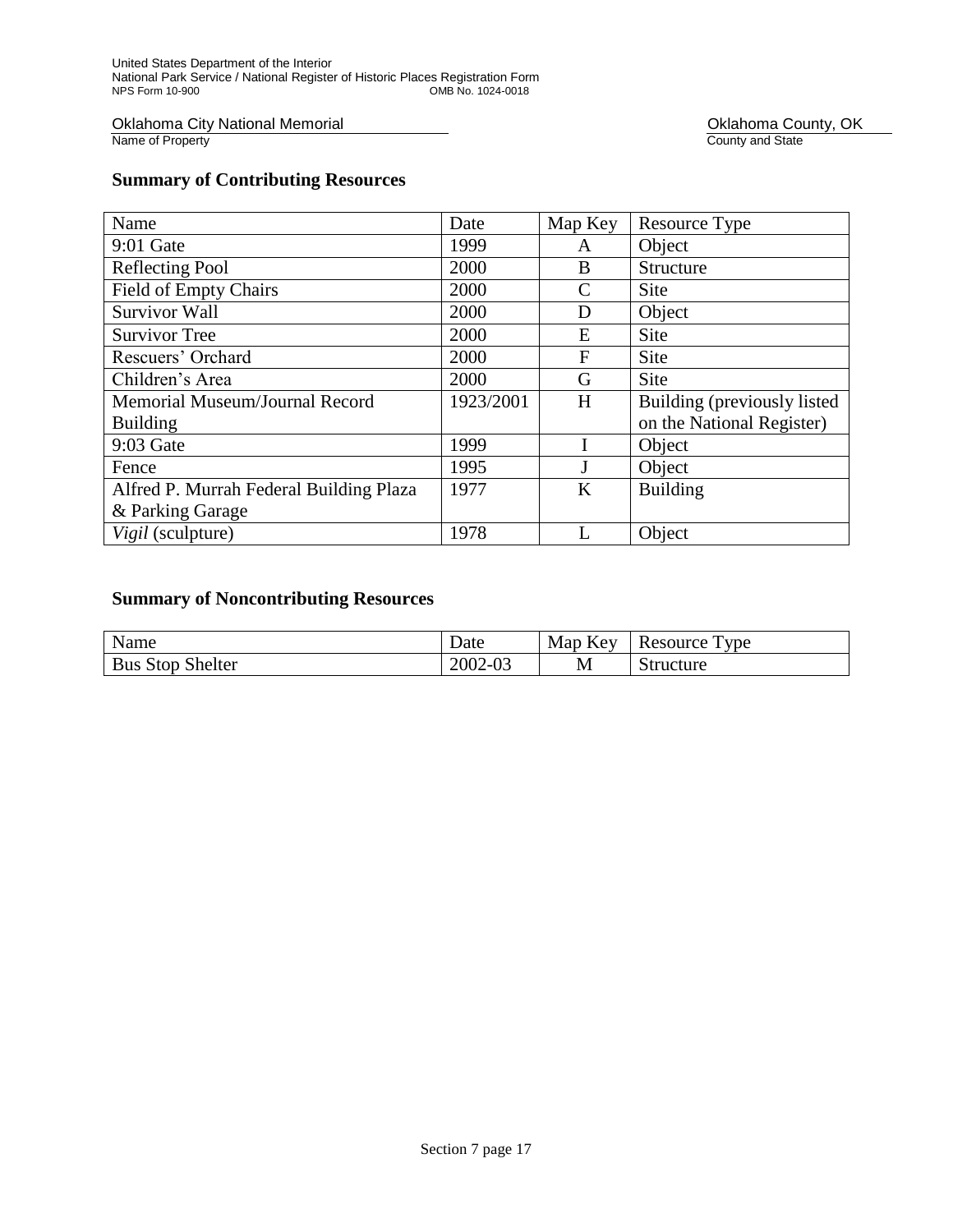Oklahoma City National Memorial **County, OKLAHOMA County, OKLAHOMA County, OKLAHOMA** County, OK<br>
Name of Property

County and State

## **8. Statement of Significance**

### **Applicable National Register Criteria**

(Mark "x" in one or more boxes for the criteria qualifying the property for National Register listing.)

\_\_\_\_\_\_\_\_\_\_\_\_\_\_\_\_\_\_\_\_\_\_\_\_\_\_\_\_\_\_\_\_\_\_\_\_\_\_\_\_\_\_\_\_\_\_\_\_\_\_\_\_\_\_\_\_\_\_\_\_\_\_\_\_\_

- A. Property is associated with events that have made a significant contribution to the broad patterns of our history.
- B. Property is associated with the lives of persons significant in our past.
- C. Property embodies the distinctive characteristics of a type, period, or method of construction or represents the work of a master, or possesses high artistic values, or represents a significant and distinguishable entity whose components lack individual distinction.
	- D. Property has yielded, or is likely to yield, information important in prehistory or history.

## **Criteria Considerations**

(Mark "x" in all the boxes that apply.)

- A. Owned by a religious institution or used for religious purposes
- 

x

B. Removed from its original location



- C. A birthplace or grave
- D. A cemetery
- E. A reconstructed building, object, or structure
- x

x

- F. A commemorative property
- G. Less than 50 years old or achieving significance within the past 50 years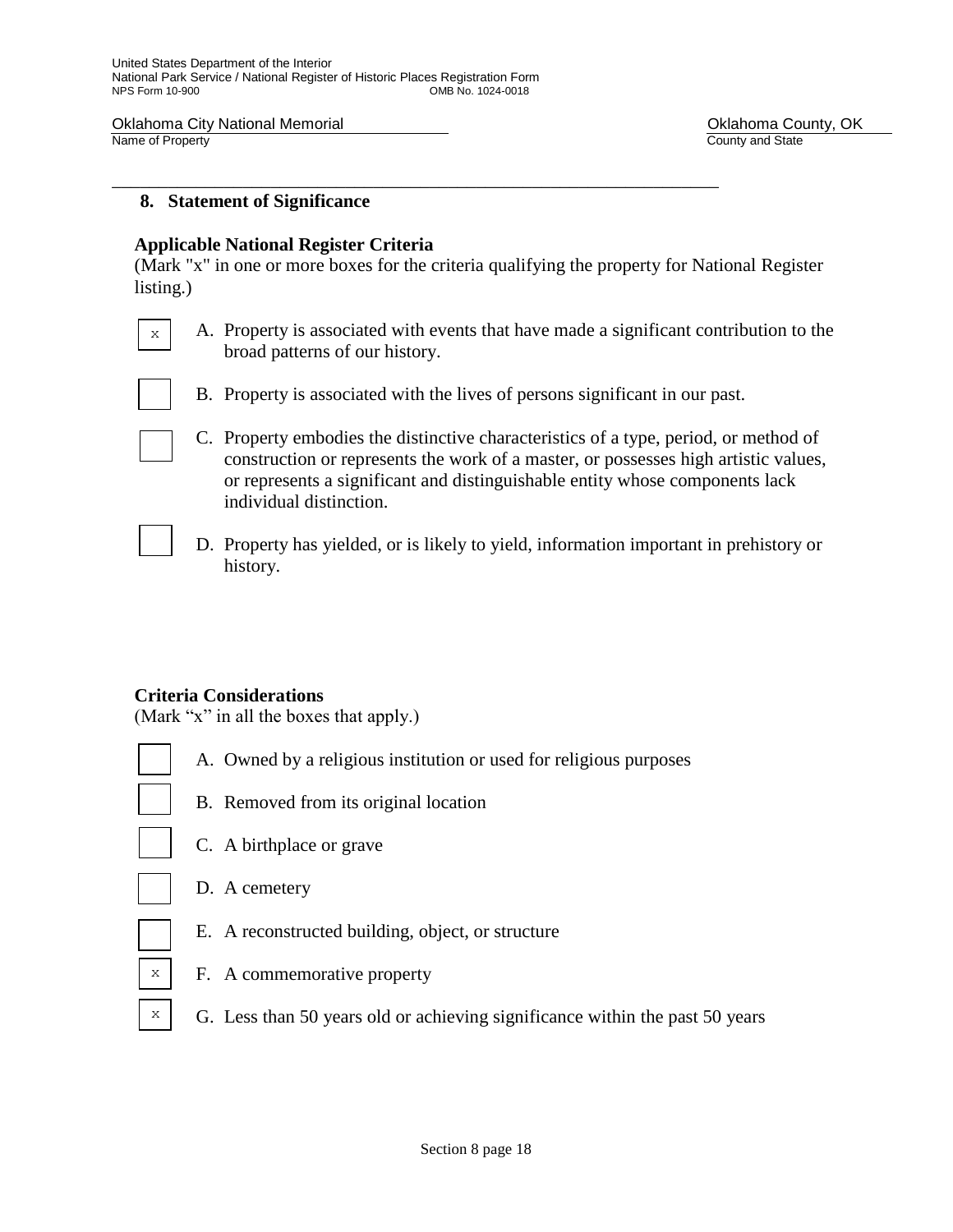United States Department of the Interior National Park Service / National Register of Historic Places Registration Form OMB No. 1024-0018

Oklahoma City National Memorial **County, OKLAHOMA County, OKLAHOMA COUNTY**, OK<br>
Name of Property Name of Property

## **Areas of Significance**

 $\_$  $\_$  $\_$ 

 $\_$  $\_$ 

(Enter categories from instructions.) \_\_Social History \_\_\_\_\_

**Period of Significance**

\_\_\_\_1995 to 2001\_\_\_\_  $\_$ 

 $\_$ 

## **Significant Dates**

\_\_April 19, 1995\_\_\_\_\_  $\_$ 

## **Significant Person**

 $\_$  $\_$  $\_$ 

(Complete only if Criterion B is marked above.)

**Cultural Affiliation**  $\_$ 

 $\_$  $\_$ 

## **Architect/Builder**

Butzer Design Partners, architects (Memorial)

Lippert Brothers, Inc., general contractor (Memorial and Journal Record Building rehab) Sasaki Associates, Inc., architect of record (Memorial)

Shaw and Associates, Inc. and Locke, Wright and Foster, architects, (Alfred P. Murrah Federal Building Plaza and Parking Garage)\_\_\_

Layton, Smith, and Forsythe, architects (original India Temple Shrine Building)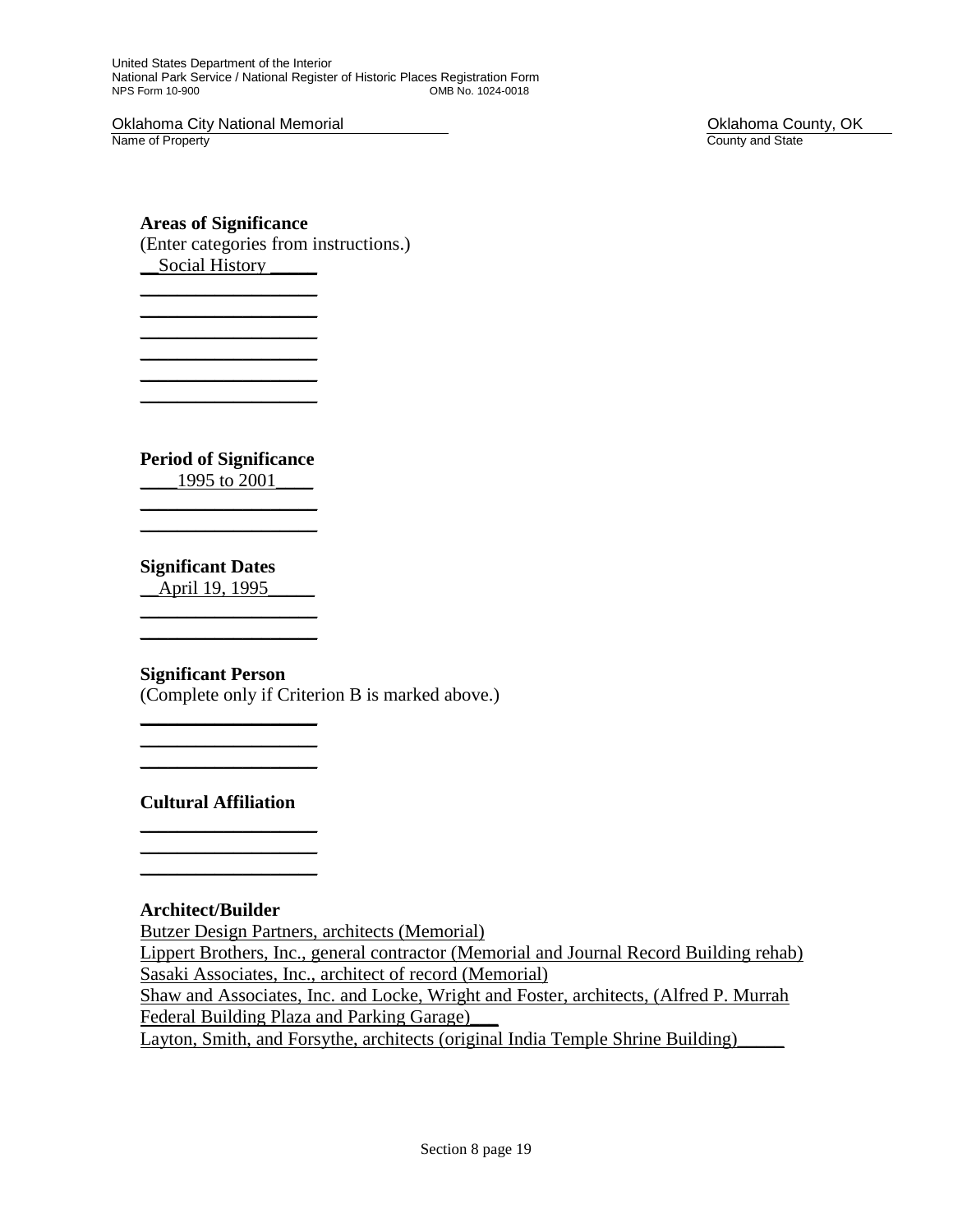Oklahoma City National Memorial **County, OKLAHOMA County, OK**<br>
Name of Property County and State Name of Property

ı.

**Statement of Significance Summary Paragraph** (Provide a summary paragraph that includes level of significance, applicable criteria, justification for the period of significance, and any applicable criteria considerations.)

The Oklahoma City National Memorial is associated with the April 19, 1995 bombing of the Alfred P. Murrah Federal Building, an event of national significance that impacted many aspects of American life. In addition to killing 168 people and severely damaging a portion of a major city's central business district, the bombing and its repercussions have shaped responses to natural and man-made disasters at the local, state, and national levels, the design and protection of government buildings, and legislation meant to empower victims of crime. It changed the way people perceived the threat of terrorism as this was an event that happened in America's "heartland." It was an act of domestic terrorism against Americans, including 19 children. It also gave rise to a greater acceptance of the memorialization of acts of violence. The memorialization process that took shape following the bombing has served as a model to other communities that have experienced tragic events. The Oklahoma City National Memorial is eligible for listing on the National Register of Historic Places at the national level of significance under Criterion A in the area of Social History for its association with the many ways the bombing has shaped American society. Although a commemorative property, the symbolic value of the Oklahoma City National Memorial has invested it with its own historical significance, thus meeting Criteria Consideration F. As a property achieving national significance within the past 50 years, it also meets Criteria Consideration G. The period of significance is from 1995, the year the bombing occurred, to 2001 when the Oklahoma City National Memorial Museum opened to the public.<sup>2</sup>

**Narrative Statement of Significance** (Provide at least **one** paragraph for each area of significance.)

\_\_\_\_\_\_\_\_\_\_\_\_\_\_\_\_\_\_\_\_\_\_\_\_\_\_\_\_\_\_\_\_\_\_\_\_\_\_\_\_\_\_\_\_\_\_\_\_\_\_\_\_\_\_\_\_\_\_\_\_\_\_\_\_\_\_\_\_\_\_\_\_\_\_\_\_

Oklahoma City was "Born Grown" as journalist Roy P. Stewart noted in the title of his book about the city's history.<sup>3</sup> No other major city in the country could claim the same origins as Oklahoma City. It lay in the south central part of the Unassigned Lands which was opened to non-Native settlement on April 22, 1889 by means of a dramatic land run with 50,000 participants. By the end of that first day, Oklahoma Station (as the town was first called) had a population between 4,000 and 6,000 people. When the Unassigned Lands became known as Oklahoma Territory in 1890, Oklahoma City had a population of 4,151. Access to railroads and a soon-to-be-established agricultural economy assured its growth. By 1900, the city's population numbered 10,037 and at the time of statehood in 1907, its population was 32,452. Three years

<sup>&</sup>lt;sup>2</sup> The preparer of this nomination is a survivor of the April 19, 1995 bombing of the Alfred P. Murrah Federal Building. She was employed by the Oklahoma State Historic Preservation Office which occupied Suite 375 on the third floor of the Journal Record Building at the time of the bombing.

<sup>3</sup> Roy P. Steward, *Born Grown: An Oklahoma City History* (Oklahoma City: Metro Press, Inc., 1974 [second printing 1975]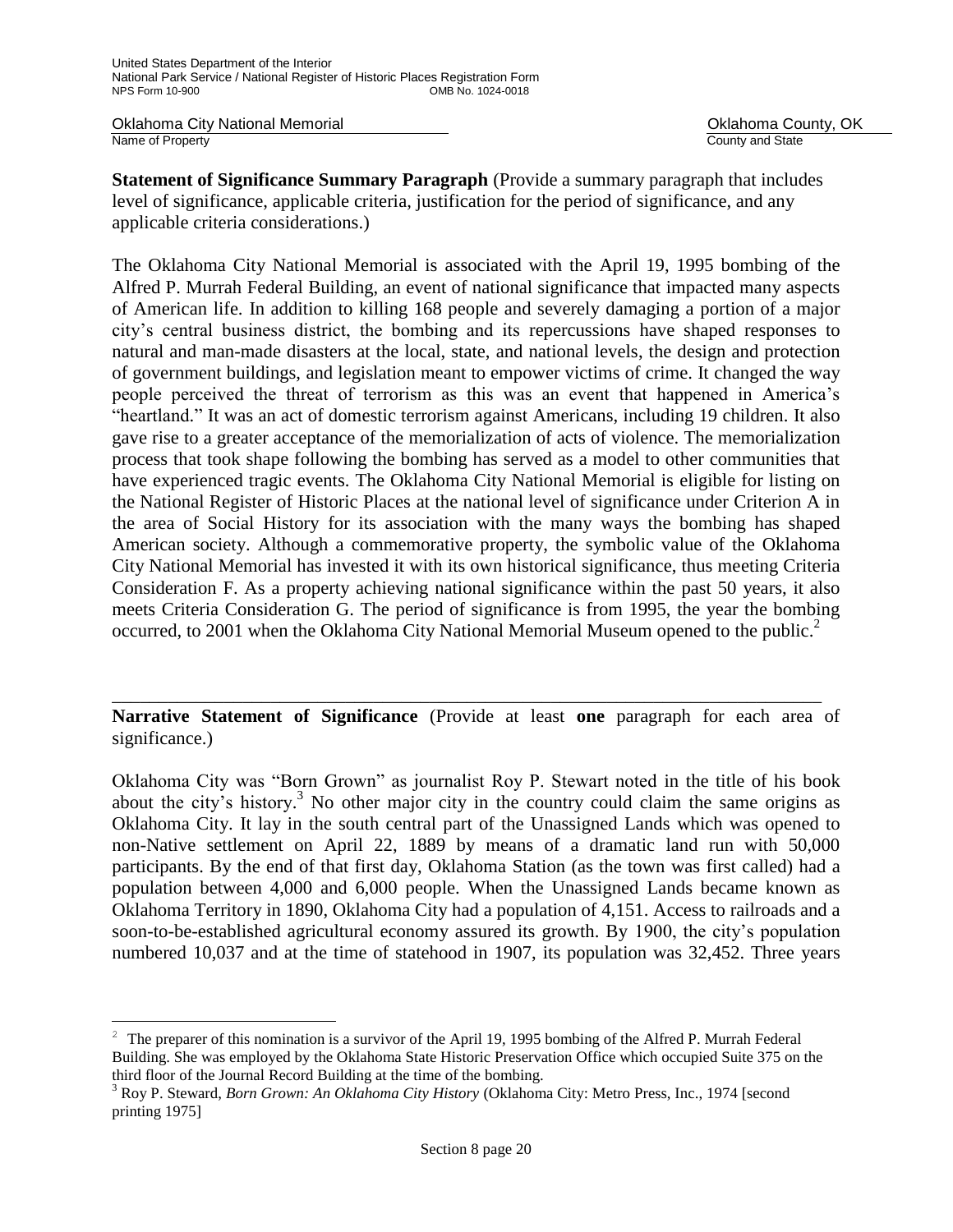Oklahoma City National Memorial **County, Oklahoma County, OK**<br>
Name of Property **County and State** 

Name of Property

later, when voters of the state favored the removal of the capital from Guthrie to Oklahoma City, it had a population of approximately  $64,000.<sup>4</sup>$ 

Oklahoma City's physical development initially was defined by a traditional grid pattern that remained compact until the advent of a streetcar system. Bordering the community on its east side were the Santa Fe Railway tracks. Two blocks west was Broadway Avenue, the city's major north/south arterial. Perpendicular to the tracks and Broadway Avenue was the major east/west arterial, Main Street. Within this grid was the commercial and residential core of the city. The area east of the Santa Fe tracks became home to industrial and warehouse buildings, as well the location of a vibrant African American community.<sup>5</sup>

North Robinson Avenue, one block west of Broadway Avenue, became the location of some of the city's most prominent commercial and public buildings, many of which are still extant. But it was because of the preponderance of early church buildings that the street was often referred to as "Church Street."<sup>6</sup> Some of these early religious structures were torn down and replaced with new edifices at the same location or further from the commercial core. Beginning at the south end of the street and continuing north, extant historic buildings include the Colcord Building, 15 N. Robinson (1910, NR 1976); the Perrine Building, 119 N. Robinson (1927); First National Bank, 120 N. Robinson (1931); Ramsey Tower, 204 N. Robinson (1931); U. S. Post Office, Courthouse, and Federal Building, northwest corner of Robinson and Northwest Third, now Dean A. McGee Avenue (1912, 1919, and 1937; NR 1974); Braniff Building (later known as the Kerr-McGee Building), 324 N. Robinson (1923, NR 1980); First United Methodist Church, northeast corner of North Robinson and Northwest  $4<sup>th</sup>$  (1903-04); St. Paul's [Episcopal] Cathedral, northeast corner of North Robinson and Northwest  $7<sup>th</sup>$  (1903, NR 1977); Central High School, 817 N. Robinson (1910, NR 1976); First Christian Church, 1104 N. Robinson (1910, NR 1984); First Church of Christ, Scientist, 1200 N. Robinson (1922, NR 2001), First Baptist Church, 1201 N. Robinson (1912), and First Lutheran Church, 1300 N. Robinson (1913). Also located on the street was the city's Carnegie Library which opened in 1901 at the northeast corner of Northwest 3<sup>rd</sup> and North Robinson Avenue. It was demolished in 1951 to make way for the city's new public library on the same site.<sup>7</sup> Three other notable mid-century buildings were also constructed along North Robinson Avenue. These included the YMCA, a great example of the International style, constructed in 1952 at the northeast corner of Northwest  $5<sup>th</sup>$  and North Robison Avenue (demolished in 2001), the 10-story Southwestern Bell Headquarters Building at 707 N. Robinson (1958), and a federal courthouse at the southwest corner of Northwest  $4<sup>th</sup>$  and North Robinson (1959-1961).

j.

<sup>4</sup> Bob L. Blackburn, Arn Henderson, and Melvena Thurman, *The Physical Legacy: The Buildings of Oklahoma County, 1889-1931* ([S.I.]: Southwestern Heritage Press [1980]), 6-21; Linda D. Wilson, "Oklahoma City," *Encyclopedia of Oklahoma* [\(http://digital.library.okstate.edu/encyclopedia/entries/O/OK025.html\)](http://digital.library.okstate.edu/encyclopedia/entries/O/OK025.html), accessed April 7, 2014. Published by the Oklahoma Historical Society.

<sup>5</sup> Dianna Everett, "First Church of Christ, Scientist, Oklahoma City, Oklahoma County, Oklahoma" National Register of Historic Places Nomination, #01000949.

<sup>6</sup> Ibid.

<sup>7</sup> Cynthia Savage, "Main Public Library, Oklahoma City, Oklahoma County, Oklahoma" National Register of Historic Places Nomination, #1000199."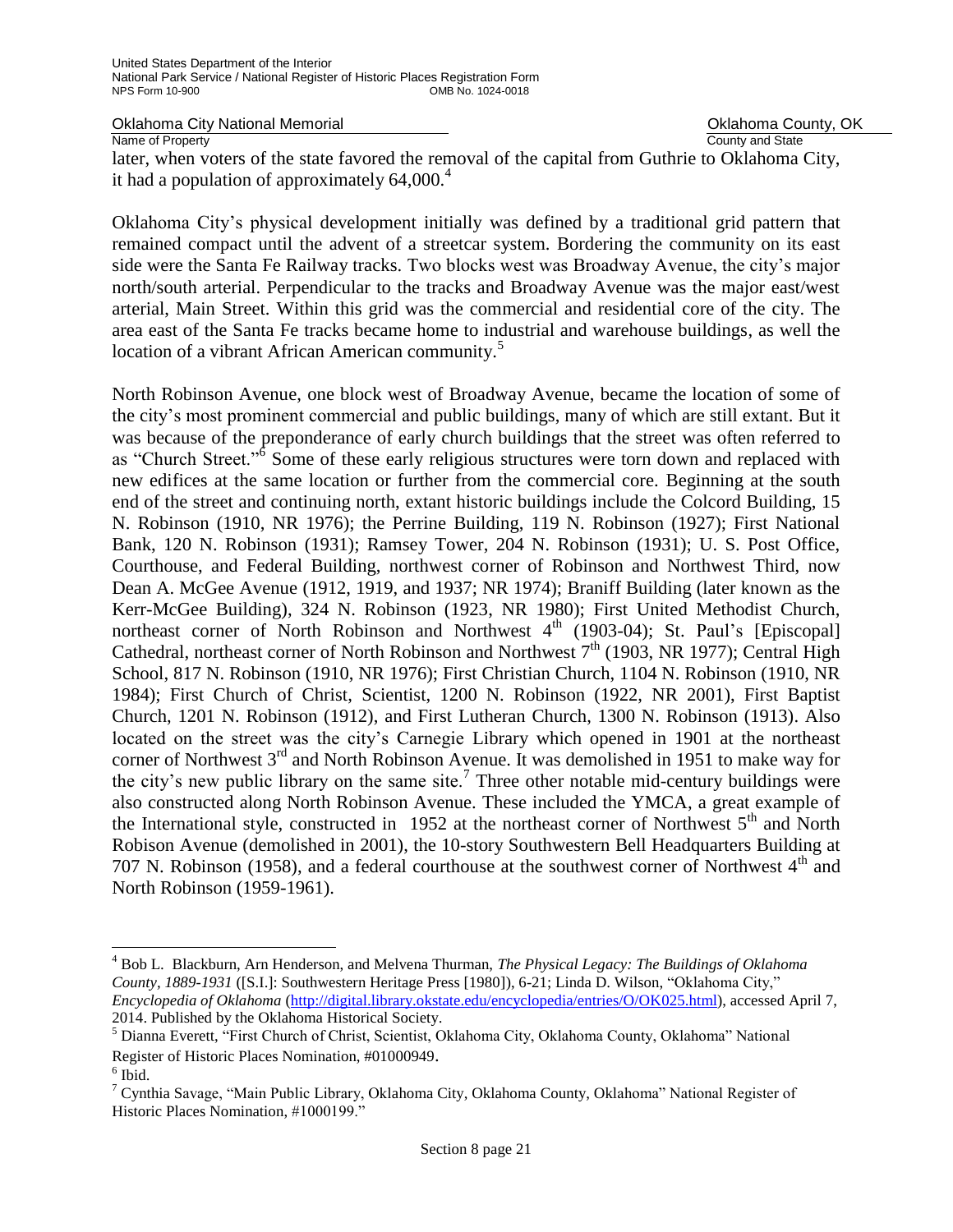#### Oklahoma City National Memorial **County Accounty** Oklahoma County, OK<br>
Name of Property<br>
Ocunty and State Name of Property

ı.

A building that became instrumental in the aftermath of the Murrah Building bombing and in the creation of the Oklahoma City National Memorial & Museum was the former India Shrine Temple (NR 1980). Located at 621 N. Robinson Avenue toward the north end of the central business district, the five-story Neoclassical style building served as the headquarters for the city's Masonic lodges. It was designed by the prominent architecture firm Layton, Hicks and Forsythe. The general contractor was Campbell and Price. The sturdy building was constructed of reinforced concrete and structural steel. Bedford limestone faced the front elevation overlooking North Robinson Avenue and the north elevation overlooking Northwest  $6<sup>th</sup>$  Street. The secondary elevations were covered with brick. When it was completed in the 1923, the \$1,300,000 facility featured a façade with a tripartite entrance and giant Ionic engaged columns between the second and fourth floors. Interior features included three lodge rooms on the fifth floor, a large auditorium that had a seating capacity of 2,062, a smaller auditorium that could seat 700, a rotunda and social rooms on the second floor, and a basement containing two ballrooms and recreation rooms. The building was designed so that the large auditorium could be used by the public without interfering with Masonic function. To accommodate this usage, a public entrance was located on the north elevation. The Commandery Room, described as the building's most elaborate interior space, was designed by Leonard H. Bailey.<sup>8</sup>

Unfortunately, the Masonic bodies struggled financially to operate the building. The ensuing Depression of the 1930s forced the organization's Building Association to turn the property over to the lender. The Masons continued to use the building but a dwindling membership forced the lodges to vacate the building. The India Shrine was the last to leave, holding its final meeting in the building on April 15, 1937.<sup>9</sup> It sat unused until December 1945 when it was sold at a sheriff's sale to Joe D. Morris for \$201,000. Morris was president and founder of the Home State Life Insurance Company. Morris had the building renovated for commercial use. By 1947, the Masonic ornamentation had been removed, the front entrance altered, and air conditioning was added. The auditorium was left intact for the use of live theater acts and as a movie theater. A marquee and an additional entrance were added to the north elevation. Although the Home State Theatre was the largest "and most successful" theater in downtown Oklahoma City, financial difficulties forced its closure. In 1952, the theater space was mostly gutted and another floor was inserted. For the next two and one-half decades, the building served as office space.<sup>10</sup> In addition to the Home State Life Insurance Company, tenants included Southwestern Bell Telephone,

**<sup>8</sup>** Bob L. Blackburn, "India Temple Shrine Building, Oklahoma City, Oklahoma County, Oklahoma," National Register of Historic Places Nomination, #80003286 and Marsha Weisiger, "India Temple Shrine Building, Oklahoma City, Oklahoma County, Oklahoma" National Register of Historic Places Nomination, 1987 [Additional Documentation, Draft]. Copy on file at Oklahoma State Historic Preservation Office, Oklahoma History Center, Oklahoma City, Oklahoma; Gene McKelvey, *The Masonic History of the Oklahoma City National Memorial Museum* (Oklahoma Lodge of Research, Grand Lodge A.F.&A.M. of the State of Oklahoma, n.d.), 3-4. Both Blackburn and Weisiger state that the architect for the building was Layton, Hicks, Forsythe and Weisger mentions that Leonard H. Bailey designed the Commandery Room. However, historic photographs of the building list Layton, Smith, and Forsthe as the architects and Jewell Hicks and Leonard H. Bailey as associated architects. Copies of the photographs are available at the Oklahoma City National Memorial Museum's archives.

<sup>9</sup> McKelvey, *The Masonic History of the Oklahoma City National Memorial Museum*, 5-9.

<sup>&</sup>lt;sup>10</sup> Blackburn, "India Temple Shrine Building, Oklahoma City, Oklahoma County, Oklahoma."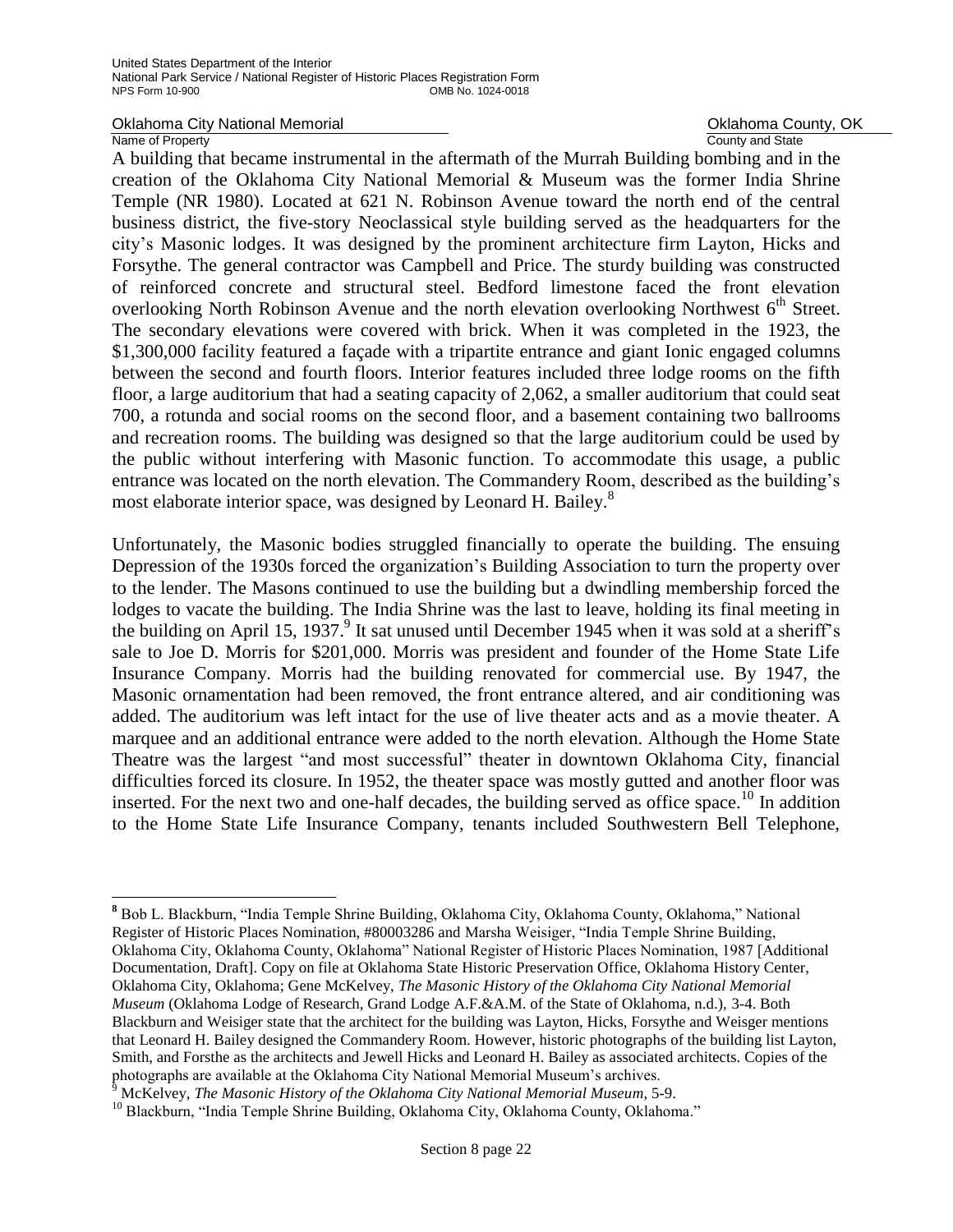Oklahoma City National Memorial **County Accounty** Oklahoma County, OK<br>
Name of Property<br>
Ocunty and State

Name of Property

ı.

Safeway Stores, General Motors Corporation division offices, Coca Cola Bottling Company, and Northern Oil Company, as well as office space for professionals such as doctors and lawyers.<sup>11</sup>

In 1977, the Home State Life Building was sold to Dan Hogan, owner of the Law Journal Record Publishing Company. At that time, the company published the *Daily Law Journal Record*, the leading business and law newspaper in the state. The production department was located on the first floor and the editorial and sales offices were on the third floor. Additional office space was leased to other tenants.<sup>12</sup> A production plant for the newspaper was added to the west end of the building. The building was commonly referred to as the Journal Record Building. On April 19, 1995, it was 97% occupied.<sup>13</sup> Tenants included state agencies, professional offices, a restaurant, a non-profit, and the Journal Record Publishing Company. In all, there were 303 occupants in the building that day. $^{14}$ 

## **The Federal Presence in Downtown Oklahoma City**

After statehood, four buildings became part of a complex that represented the physical manifestation of the federal presence in downtown Oklahoma City. In keeping with its new status as the state capital, the first of these buildings, an impressive post office, was constructed at the northwest corner of North Robinson Avenue and Northwest  $3<sup>rd</sup>$  Street (now Dean A. McGee Avenue) in 1912. The three-story limestone building was constructed in the Beaux Arts style and featured arched openings and engaged Corinthian columns. An addition to the west in 1919 continued the Beaux Arts style and reoriented the building toward Northwest 3rd Street. As the functions of the federal government expanded in the city, an addition in 1937 in the same style extended the building to North Harvey Street. At the same time, a nine-story tower containing federal courtrooms was constructed above the 1919 addition. The style of the tower was sympathetic to the Beaux Arts style but featured ornamentation characteristic of the PWA Moderne style then popular for public buildings. The second building to be constructed was the Oklahoma City branch of the Federal Reserve Bank. It was located south of the post office on Northwest  $3<sup>rd</sup>$  Street. It was constructed in 1922 in a Beaux Arts design in a scale that was complimentary to the post office.<sup>15</sup>

Following an oil boom in the late 1920s and the presence of a strong defense industry during World War II, Oklahoma City's population had grown to 243,504 by 1950 and reached 324,253 by 1960. In the post-war years, Oklahoma City's business leaders pressed for an aggressive program of annexation to accommodate the expanding population. The city's land mass nearly

<sup>&</sup>lt;sup>11</sup> Advertisement for Home State Life Building, courtesy Oklahoma City National Memorial Museum, Oklahoma City, Oklahoma.

<sup>&</sup>lt;sup>12</sup> Blackburn, "India Temple Shrine Building, Oklahoma City, Oklahoma County, Oklahoma."

<sup>13</sup> "Panel Approves \$12.5 Million for Journal Record Building," *Daily Oklahoman*, October 1, 1997.

<sup>&</sup>lt;sup>14</sup> Oklahoma City National Memorial, Murrah Building Bombing—A Look at Numbers," Press Packet.

<sup>&</sup>lt;sup>15</sup> Wayne Bell, "Post Office, Courthouse and Federal Building, Oklahoma City, Oklahoma County, Oklahoma" National Register of Historic Places Nomination, #74001665; "Federal Reserve Bank Building," Oklahoma Landmarks Inventory, Oklahoma State Historic Preservation Office (available at [www.okhistory.org/shpo/oli.htm\)](http://www.okhistory.org/shpo/oli.htm), accessed April 7, 2014.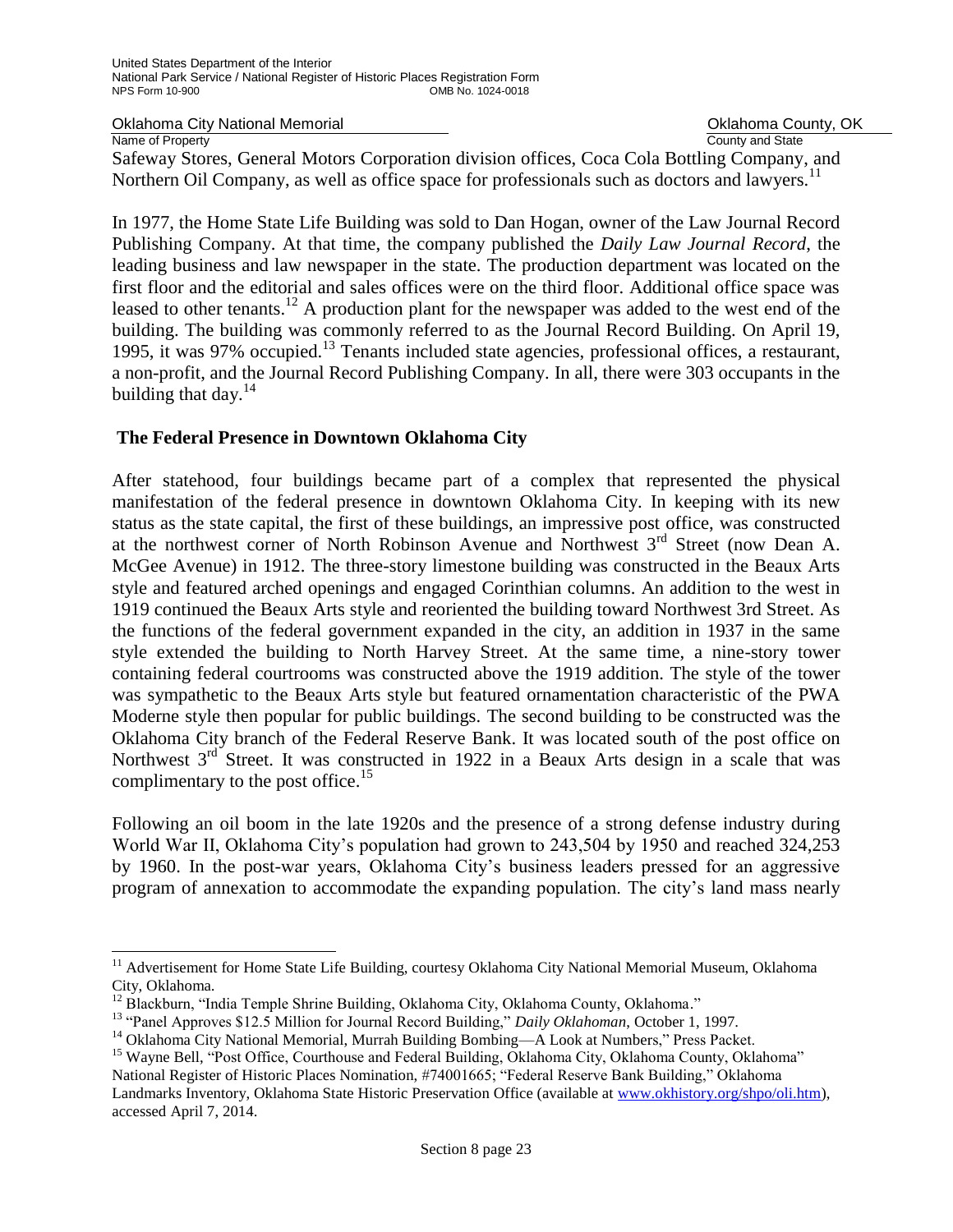Oklahoma City National Memorial **County, OK County, OK** Oklahoma County, OK Oklahoma County, OK Name of Property

Name of Property<br>doubled in size between 1949 and 1959.<sup>16</sup> The needs of the federal government also expanded during this time, resulting in the construction of another federal building and courthouse. This building was located north of the U.S. Post Office and Courthouse. Facing north onto Northwest 4<sup>th</sup> Street, it also stretched between North Robinson and North Harvey Avenues. Construction began on the five-story limestone and granite building in 1959 and was completed in 1961. The building was an example of Formalism, a very modern style that also had elements of the Stripped Classicism that was popular during the Great Depression. The design was well-suited for a public building and was complimentary to the U.S. Post Office and Courthouse to the south. *Bas relief* sculptures by Bernard Emerson Frazier were added to the east and west elevations in 1966 and 1967, respectively, continuing a tradition of incorporating art into federal buildings. $17$ 

## **The Alfred P. Murrah Federal Building**

÷,

By 1971, federal agencies such as the Secret Service had outgrown their space in the "new" federal building. This agency and others were leasing 80,000 square feet of office space in buildings scattered across the city. Federal officials sought to secure a new federal office building for the city to consolidate the agencies in one location, hopefully downtown near the federal complex. It was nearly two years later before it was announced that the building would be sited directly north of the Oklahoma City Federal Courthouse. The architectural firms selected to design the building were Shaw Associates and Locke, Wright & Foster, both from Oklahoma City. James Loftis of Shaw Associates headed the design team for the firms.<sup>18</sup>

On August 8, 1973, the *Daily Oklahoman* featured three drawings of the proposed facility. The nine-story building and its multi-level plaza filled the block bounded by Northwest  $4<sup>th</sup>$  and  $5<sup>th</sup>$ Streets and North Robinson and North Harvey Avenues. Constructed during the urban renewal era, the design of the plaza was required to conform to I. M. Pei's redevelopment plan for downtown Oklahoma City and would provide pedestrians with unobstructed views of the adjacent St. Joseph Old Cathedral at Northwest 4<sup>th</sup> and North Harvey Avenue, as well as the First Methodist Church at Northwest  $4<sup>th</sup>$  and North Robinson Avenue. The 397,346 square-foot building included a four-story parking garage below the plaza that could accommodate 600 cars. Board-formed concrete was to be used for the exterior walls, evoking the Brutalist style then in vogue. A rubber liner placed within the forms would give the concrete the look of having been poured in wood forms. Care would also be taken to integrate the geometric pattern of the tie holes into the design of the concrete walls.<sup>19</sup> The front of the building faced south and overlooked the plaza. This elevation featured a nine-foot diameter, semi-circular glass shaft near the elevator lobby that provided a 180-degree view of the downtown. Bronze-tinted windows on

<sup>&</sup>lt;sup>16</sup> Oklahoma State Historic Preservation Office, "Reconnaissance-Level Survey of Modern Architecture in Oklahoma City," 2009, 23.

<sup>17</sup> "Federal Building & U.S. Courthouse, Oklahoma City, OK," *U.S. General Services Administration*  [\(http://www.gsa.gov/portal/ext/html/site/hb/category/25431/actionParameter/exploreByBuilding/buildingId/12850\)](http://www.gsa.gov/portal/ext/html/site/hb/category/25431/actionParameter/exploreByBuilding/buildingId/12850), accessed April 7, 2014.

<sup>18</sup> *Daily Oklahoman*, April 28, 1971, April 29, 1971, September 27, 1971, February 1, 1973, and August 8, 1973; James Loftis, FAIA, to Susan Allen Kline, email correspondence, April 24, 2014 (copy on file at OKSHPO). <sup>19</sup> Daily Oklahoman, August 8, 1973 and August 23, 1974; Loftis to Kline, April 24, 2014.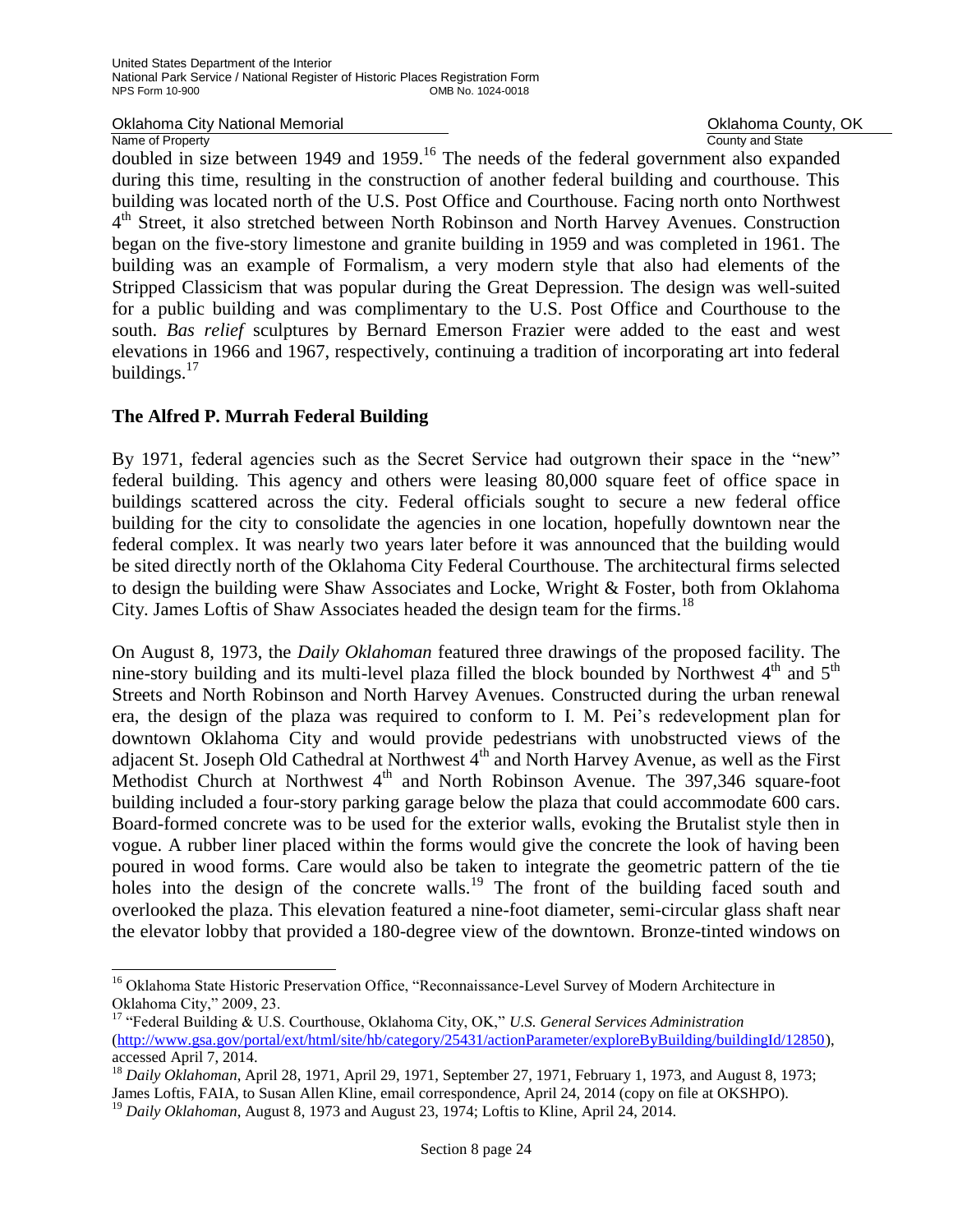Oklahoma City National Memorial **County Collahoma County, OK**<br>
Name of Property County and State

### Name of Property

÷,

this elevation were to be shaded by pre-cast concrete overhangs. The tree-filled plaza would also serve to dissipate heat from the southern exposure. The north elevation facing Northwest  $5<sup>th</sup>$ Street featured large bronze-tinted windows above the first floor that essentially converted it into a glass wall. One-story wings extended from the east and west ends of this elevation. The upper floors of the east and west elevations had no windows and the walls were covered with granite panels. Built during an energy conscious decade, the interior featured the latest in computeroperated climate control including heat generated by solar power. It was anticipated that the energy-efficient design, in tandem with heat generated by lights and body temperatures, would keep the building at a comfortable temperature during the winter without having to use fossil fuel to heat the interior. $20$ 

It was not until August 1974 that the contract for the building's construction was awarded. Two firms from Dallas, J.W. Bateson and Contex Corporation, were the successful bidders for the \$13.2 million project. Before construction of the building could begin, the contractors had to clear existing structures from the site that included St. Joseph Roman Catholic School, Knights of Columbus Meeting hall, and several apartment/residential hotel buildings. After that was accomplished, a groundbreaking ceremony for the federal building was held on October 21, 1974. By the end of 1976, officials were planning for the move of 18 federal agencies into the building. Employees of the Social Security Administration were the first to move in, setting up office space on the first floor in March 1977. The largest federal tenant was the Department of Housing and Urban Development with 149 permanent employees. Other agencies included the Secret Service, General Services Administration, U.S. Geological Survey, Federal Energy Administration, Bureau of Alcohol, Tobacco and Firearms, Small Business Administration, and the Civil Service Administration. The Federal Credit Union was another tenant.<sup>21</sup>

The building was officially dedicated on October 14, 1977. It was named for Alfred P. Murrah (1904-1975), an Oklahoma jurist who was appointed U.S. District Judge for the Western, Eastern, and Northern Districts of Oklahoma in 1937, making him one of the youngest judges appointed to a federal court. In 1940, he was elevated to the U.S. Court of Appeals for the Tenth Circuit. He retired from the bench in 1970. Although he was much respected for his contributions to the administration of justice, his name would become best known for its association with his namesake building.<sup>22</sup>

<sup>&</sup>lt;sup>20</sup> *Daily Oklahoman*, August 8, 1973 and August 23, 1974. Internationally known architect and urban planner I.M. Pei created a radical urban renewal plan for downtown Oklahoma City that called for the demolition of hundreds of buildings in an effort to reinvigorate it. Pei's vision had five components for the area's redevelopment: "a business/financial office area; a garden based on Copenhagen's famed Tivoli Gardens; a convention center; a residential area; and a downtown shopping area." Oklahoma State Historic Preservation Office, "Reconnaissance-Level Survey of Modern Architecture in Oklahoma City, 2009, p. 26. Pei's plan was not fully implemented and was later criticized for the resulting demolition of historic and architectural landmarks such as the Baum Building and the Patterson Building.

<sup>21</sup> *Daily Oklahoman*, August 23, 1974, October 22, 1974, July 8, 1976, December 12, 1976, and March 20, 1977. <sup>22</sup> U.S. General Services Administration, Public Building Service, Greater Southwest Region, "Determination of Eligibility for Alfred P. Murrah Federal Building Plaza & Parking Garage, 200 Northwest  $5<sup>th</sup>$  Street, Oklahoma City, Oklahoma County, Oklahoma," November 10, 2012 (copy on file at OKSHPO); *Great Buildings Ahead: A Guided Tour of Central Oklahoma's Architectural Landmarks; For Walking and Motoring* (Oklahoma City: The American Institute of Architects, Central Oklahoma Chapter and the Metropolitan Library System, 1989), 26; Von R. Creel,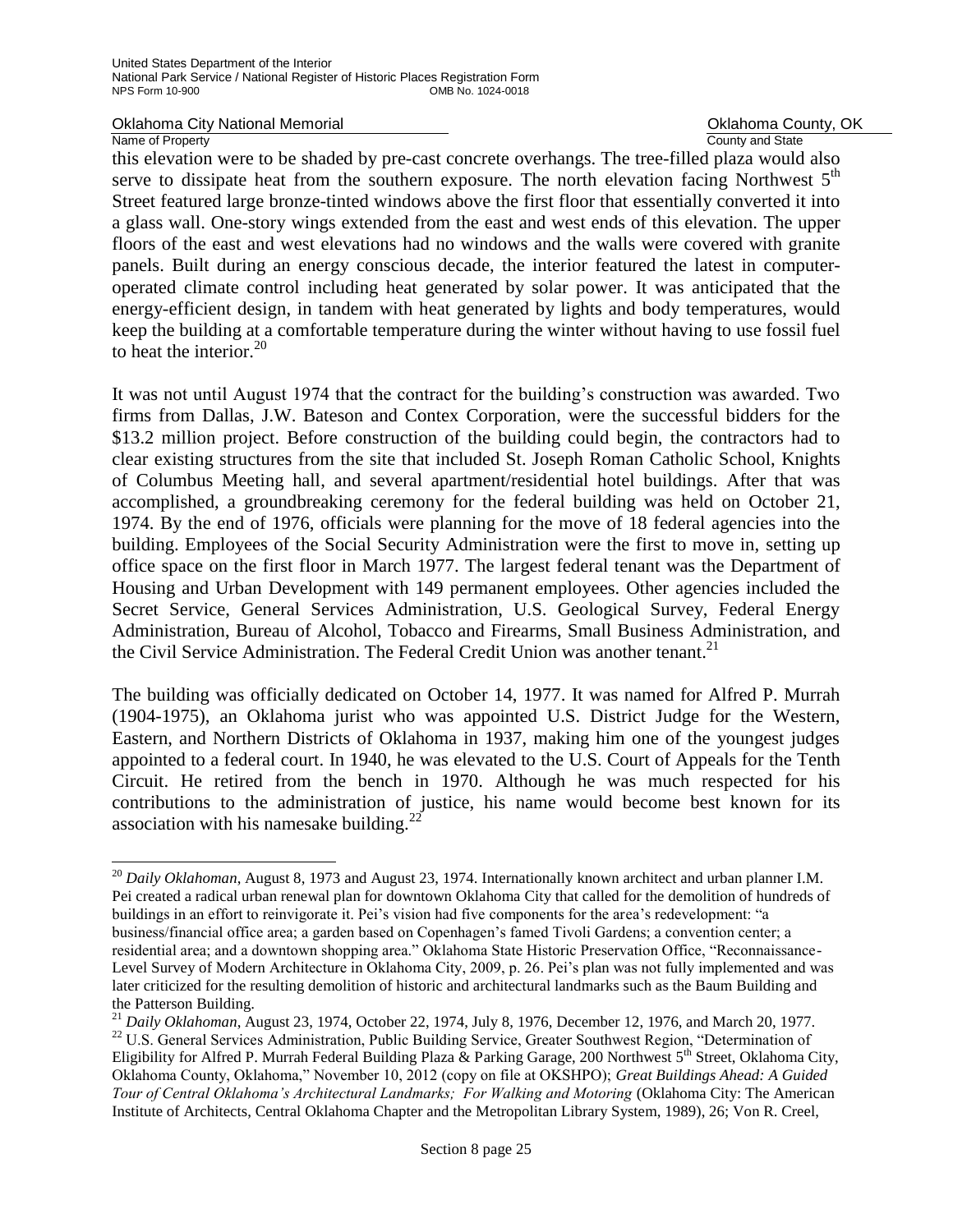Oklahoma City National Memorial **County, OKLAHOMA County, OKLAHOMA County, OKLAHOMA** County, OK<br>
Name of Property

÷,

County and State

A dedication ceremony of a different type was held on the Murrah Building's plaza on June 7, 1978. On that day, Joan Mondale, wife of Vice President Walter Mondale, assisted in the dedication of 32 pieces of art acquired for the building. The pieces were created by 26 artists, 11 of whom were from Oklahoma. The work was the first installed in a federal building as part of the General Services Administration's new Art-in-Architecture program. This program allowed for one-half of one-percent of the total building cost to be used for the purchase of artwork. The art pieces chosen for the Murrah building were selected by an art panel that was convened in August 1977. The works consisted of textiles, sculptures from a variety of mediums, and photography. The pieces were displayed throughout the building, including the windows of the elevator lobbies on the north elevation. Mrs. Mondale, an artist herself, praised the Art-in Architecture program and the artwork. She said "ʻYou have a model here of what can be done when good architecture and art are combined in a truly human environment.<sup>"23</sup> Of the 32 pieces, only three were designed or specifically modified for the Murrah Building. One of these pieces, *Sky Ribbons: An Oklahoma Tribute* by Gerhardt Knodel, consisted of 161 fabric panels suspended from the ceiling above the lobbies of the first and second floor where it formed an impressive statement as one entered the building. The earth-tones used in the fabric were inspired by Native American and pioneer textiles. The pieces modified for the building were the stainless steel sculpture *Vigil* and the quilt titled *Oklahoma Quilt.* Artist William Scott expanded *Vigil* from one to three kinetic pieces for its installation on the building's plaza. Artist Terrie McGuire had submitted a quilt with a giraffe motif but altered the design to incorporate regional images at the request of GSA. The finished quilt included appliqued images of Native Americans and cowboys on horseback, buffalo, oil derricks, cattle, and windmills. The artwork became an important aspect of the building's environment and the pieces were embraced by tenants and visitors alike. As an example, people interacted with the sculpture *Vigil* by spinning the pieces around. According to Richard Williams, a former GSA employee, this necessitated the replacement of the bearings "'on a regular basis."<sup>24</sup>

The building's special features garnered the attention of the state's architectural community in 1983. That year, the Oklahoma Chapter of the American Institute of Architects named the Alfred

<sup>&</sup>quot;Murrah, Alfred Paul (1904-1975)," [\(http://digital.library.okstate.edu/encyclopedia/entries/M/MU010.html\)](http://digital.library.okstate.edu/encyclopedia/entries/M/MU010.html), accessed April 23, 2014. Published by the Oklahoma Historical Society.

<sup>23</sup> *Daily Oklahoman*, June 8, 1978; U.S. General Services Administration, *An Oklahoma Tribute: Art Collection from the Alfred P. Murrah Federal Building, Oklahoma City, Oklahoma* (Washington, DC: U. S. General Services Administration, Public Buildings Service, Office of the Chief Architect, Center for Design Excellence and the Arts, 2003), 4-7. Mrs. Mondale's remarks can be found on page 6.

<sup>24</sup> U.S. General Services Administration, *An Oklahoma Tribute*, 5, 38. Richard Williams' remarks regarding *Vigil*  can be found on p. 35. Among the items recovered from the ruins of the Murrah Building were the artwork that had been purchased or commissioned for the building. Twenty works of art on the upper stories had little or no damage. The sculpture *Vigil* also survived on the building's plaza. One piece, a round acrylic sculpture by Fred Eversley that had been placed by a window on the ninth floor, was thrown through the window and found in pieces on the plaza below. Nine pieces, including Gerhardt Knodel's *Sky Ribbons: An Oklahoma Tribute,* were destroyed or damaged beyond repair. Twenty-three pieces survived. Several, including the fragments of Fred Eversley's acrylic sculpture, are on display in the Oklahoma City National Memorial Museum. The sculpture *Vigil* remains on the Murrah Building Plaza. Nineteen of the surviving pieces are on display on the first floor of the Chambers Library at the University of Central Oklahoma in Edmond. See U.S. General Services Administration, *An Oklahoma Tribute*, 2, 36, 38.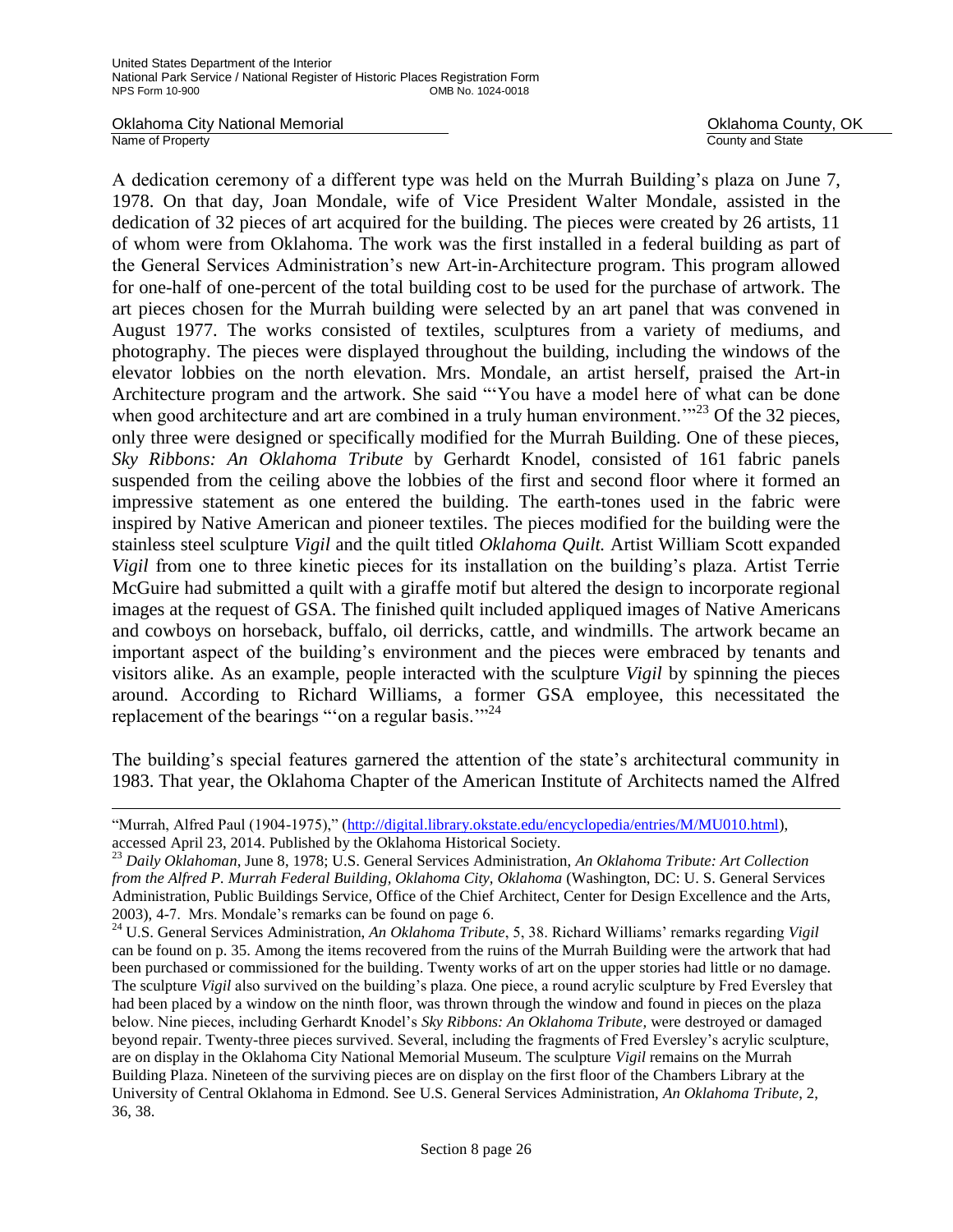#### Oklahoma City National Memorial **County, OKLAHOMA County, OK**<br>
Name of Property County and State County and State

P. Murrah Federal Building as one of the ten best buildings in the state. The building's energy efficient design, "extensive art collection," elevated landscaped plaza, and its parking garage were cited as features that made the building noteworthy. The Murrah Building was the only public building to make the list. $^{25}$ 

In August 1988, an innovative program was made available to workers in the Murrah Building. A day care center with a capacity for 34 children was opened in the building. A committee of the U.S. House of Representative had directed the General Services Administration to actively encourage federal agencies to establish day care centers. It was recognized that worker productivity increased when adequate day care was provided for the children of federal employees. Having a day care center in the building would be convenient for the parents and reduce the need for them to miss work shuffling children to distant day care centers or when children were sick. Parents were involved in the organization and operation of the center. The General Services Administration spent \$48,000 converting space within the Murrah Building for the use of the day care center and on fencing and sodding a section of the building's plaza for an outdoor play area. The *Daily Oklahoman* reported that rates for the day care center in the Murrah Building were less than those at the nearby YMCA building.<sup>26</sup>

For the next seven years, the Murrah Building continued its role as principally an office building for federal agencies. Tenants on April 19, 1995 were as follows:

| <b>First Floor</b> | Social Security Administration and General Services Administration                         |  |  |
|--------------------|--------------------------------------------------------------------------------------------|--|--|
|                    | Second Floor America's Kids Child Development Center                                       |  |  |
| Third Floor        | Defense Audit Agency, Federal Employees Credit Union, Housing and Human                    |  |  |
|                    | Services, U.S. Army, and General Accounting Office                                         |  |  |
|                    | Fourth Floor Federal Highway Administration, Army Reserve, Army Recruiting, Raymond's      |  |  |
|                    | <b>Place Snack Bar</b>                                                                     |  |  |
| Fifth Floor        | Department of Agriculture, Housing and Urban Development (HUD), U.S.                       |  |  |
|                    | Customs, and Veterans Administration                                                       |  |  |
| Sixth Floor        | U.S. Marine Corps Recruiting (and vacant floor space)                                      |  |  |
|                    | Seventh Floor HUD and Drug Enforcement Administration (DEA)                                |  |  |
| Eighth Floor HUD   |                                                                                            |  |  |
|                    | Ninth Floor Secret Service, Bureau of Alcohol, Tobacco and Firearms, and DEA <sup>27</sup> |  |  |

## **April 19, 1995**

÷,

Wednesday, April 19, 1995 seemed like a typical spring day in Oklahoma City until 9:02 a.m. It was at that moment that an estimated 4,800 pounds of ammonium nitrate and fuel oil exploded inside a yellow Ryder truck parked in front of the north entrance to the Alfred P. Murrah Federal Building. The result was a horrific scene unlike any other in the country's history to that date.

<sup>25</sup> *Great Buildings Ahead*, 26; Mary Jo Nelson, "Architect's Select State's 'Best' Buildings, *Daily Oklahoman*, October 16, 1983.

<sup>26</sup> *Daily Oklahoman*, August 11, 1988.

<sup>27</sup> Eve E. Hinman and David J. Hammond, *Lessons from the Oklahoma City Bombing: Defensive Design Techniques*, (New York: ASCE Press, 1997), 4-5.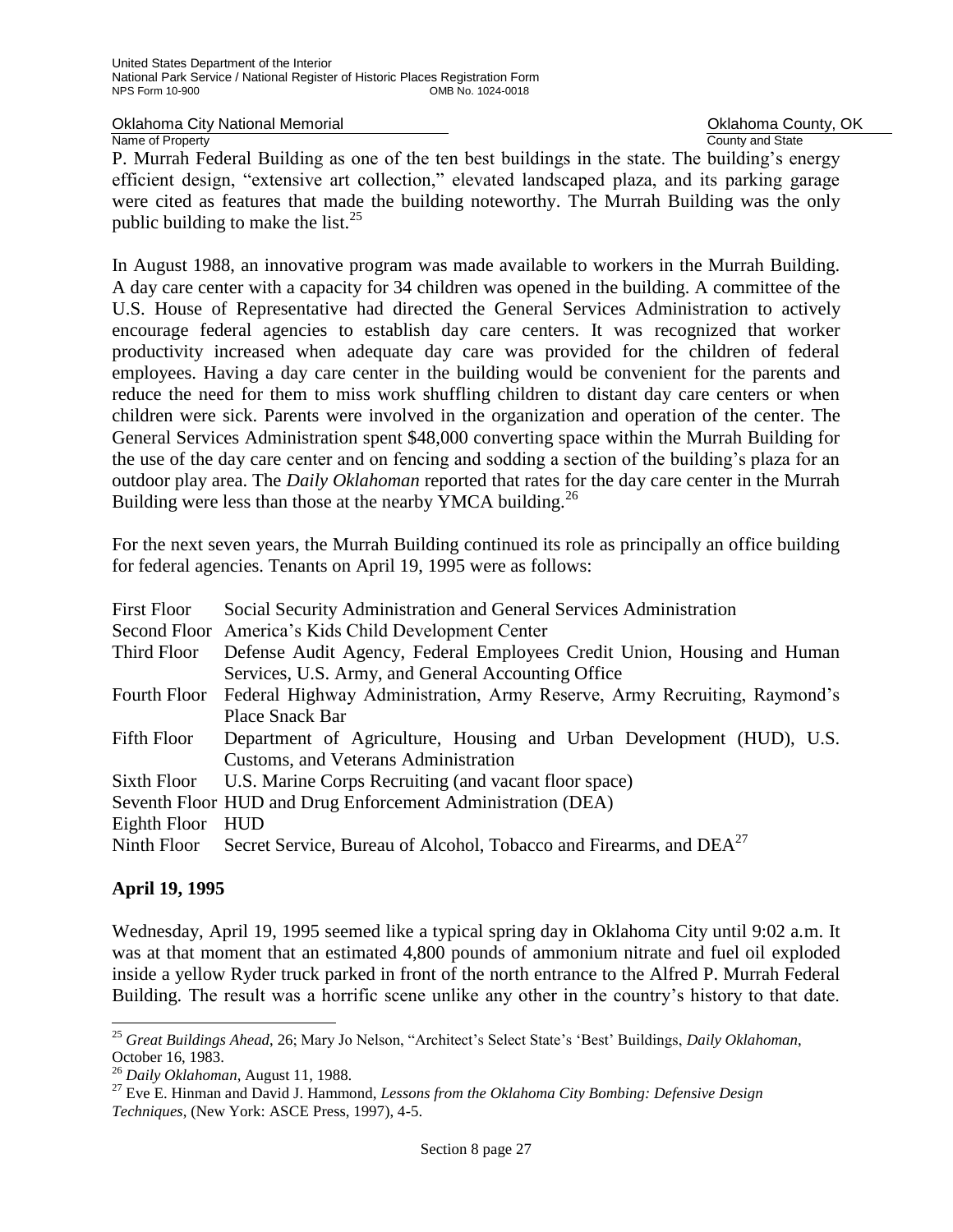Oklahoma City National Memorial **County, OKLAHOMA County, OK**<br>
Name of Property County and State Name of Property

ı.

The glass wall that comprised the north elevation was gone, exposing a deep crater. Approximately half of the nine-story building had collapsed with the floors of each story stacked, or "pancaked," on top of each other. Northwest  $5<sup>th</sup>$  Street was covered with rubble and the contents of the building were strewn among the debris.

Local law enforcement, fire department personnel, and medical professionals rushed to the site to lend assistance as did many civilians. Survivors also worked to free their trapped co-workers and to recover the dead. The precarious condition of the building made rescue and recovery difficult and two separate bomb threats delayed these efforts. Cars in the parking lot north of the building were damaged, many catching on fire. The two buildings to the west of the parking lot, the Oklahoma Water Resources Board Building and the Athenian Building (its name was derived from a restaurant located in the building), were severely damaged. The face of the Athenian Building, a brick, three-story early  $20<sup>th</sup>$  century structure, was peeled away.

The damage caused by the bomb was not contained to the Murrah, Oklahoma Water Resources Board, and the Athenian buildings. Many other buildings lost their windows and the sidewalks and streets were littered with shards of glass. The bomb's shock waves radiated far from the bomb site. Three hundred and twelve buildings sustained damage within one square mile. Eleven buildings, all constructed of unreinforced masonry, collapsed. Window glass in buildings as far away as two miles was broken as a result of the pressure waves. The most severely damaged buildings were north of the bomb site as the Murrah Building acted as a barrier to the shock waves traveling south.<sup>28</sup>

By 9:45 a.m., Governor Frank Keating declared a "State of Emergency." By 4:00 p.m., President Bill Clinton had signed an emergency declaration authorizing the federal government to provide emergency assistance. The last survivor was pulled from the Murrah Building at approximately 10:00 p.m. but that fact would not be known for several days as rescue efforts continued around the clock. By 11:00 p.m., Urban Search and Rescue Task Forces (USR) from Phoenix and Sacramento had arrived on the site. Over the next several days, they would be joined by nine additional USR teams from California, Washington, Florida, Virginia, Maryland, and New York. Recovering the bodies of the victims was a slow process as the crumbling building required that workers use extreme caution removing debris, most of which was done by hand. Engineers were kept on site to monitor the building's stability. On May 1, the work on the site transitioned from a rescue to a recovery mission. The search for victims continued through May 22. On May 23, at 7:02 a.m., the remains of the Murrah Building were imploded. Over the next several days, the remains of the last three victims were recovered.<sup>29</sup>

In all, 168 people were killed as a result of the bombing, 19 of whom were children. There were 361 people in the Murrah Building at the time of the blast; 163 of them were killed. Of those killed, 98 were federal employees, 18 worked at the Federal Credit Union and three were credit union customers, 24 were customers at the Social Security Office, one was a visitor to the U.S.

<sup>28</sup> Hinman and Hammond, *Lessons from the Oklahoma City Bombing*, 10. Figure 1.25 in the book is a map showing the levels of damage sustained by buildings in the vicinity of the Murrah Building.

<sup>29</sup> Oklahoma Department of Civil Emergency Management, *After Action Report: Alfred P. Murrah Federal Building Bombing, 19 April 1995 in Oklahoma City, Oklahoma*, 17-33, 73.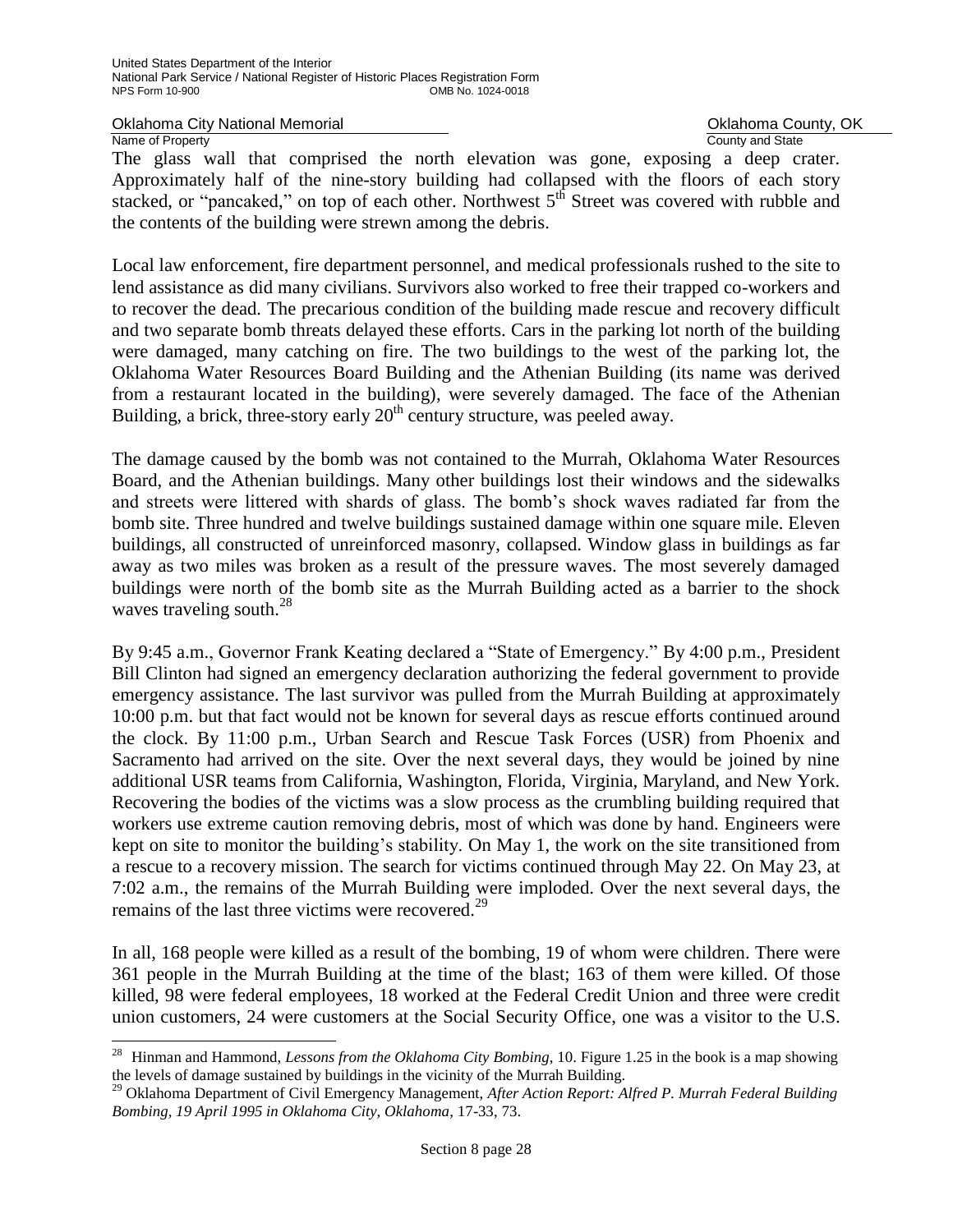Oklahoma City National Memorial **County, OK** County, OK Name of Property **County Accounty County and State** 

Army Recruiting Battalion, one was making a delivery to the building, three worked at the America's Kids Child Development Center, and 15 were children at the development center. An off-duty nurse died of injuries she received responding to the disaster. Two state employees were killed in the Oklahoma Water Resources Board Building, one person died in the Athenian Building, and one died in the parking lot adjacent to it (and immediately north of the Murrah Building. For a list of those killed, see the Appendix).<sup>30</sup>

Eight hundred and fifty people were injured in the bombing. Four hundred and twenty-six people were treated at local hospitals. Eighty-two were admitted to a hospital and 344 were treated and released. One hundred and seventy-five people were treated at private physicians' offices. The majority of the injuries were lacerations, abrasions, and contusions. Eighty percent of the injuries were caused by flying glass. $31$ 

The way in which Oklahomans responded to the crisis was admired the world over. News outlets reported that the city suffered no looting during the crisis. Overall crime dropped dramatically for the two weeks following the event. Everyday citizens volunteered to give blood or answered requests for gloves and equipment for the rescuers at a moment's notice. Non-profits such as the Salvation Army and the American Red Cross jumped into action. The Oklahoma Restaurant Association was having its annual trade show in Oklahoma City at the time of the bombing. Its members immediately responded by preparing meals for rescuers and volunteers at the rate of 15,000-20,000 meals per day around the clock for ten days straight. Out-of-state rescuers found that their every need was met which resulted in someone coining the phrase "Oklahoma dollar" as they found the dollar they brought to Oklahoma was the same dollar they took home. The special needs of rescue dogs were met by the Oklahoma Veterinary Medical Association. The cumulative effect of such efforts resulted in the phrase "Oklahoma Standard." State Representative Debbie Blackburn, whose district covered downtown Oklahoma City, was quoted as saying that the "'Oklahoma Standard' stands for 'can-do' in the worst of conditions.'" This new-found respect elevated the self-esteem of Oklahomans accustomed to the negative stereotypes associated with John Steinbeck's "Okies."<sup>32</sup>

## **The Perpetrators**

÷,

As the rescue and recovery effort continued, federal investigators treated the Murrah and adjacent buildings, streets, and parking lots as crime scenes as they searched for evidence. The force of the blast blew a rear axle housing a block west where it landed on a car parked in front of the Regency Tower Apartments. The twisted remains of a truck were found in the parking lot north of the building. Also found near the Murrah Building was a mangled Florida license plate. Items such as these made it possible for the FBI to identify the vehicle that was used in the bombing. Although many assumed that such a horrendous act was perpetrated by foreign

<sup>30</sup> *Daily Oklahoman*, June 6, 1997; Oklahoma Department of Civil Emergency Management, *After Action Report,* 62.

<sup>31</sup> Ibid; Tom Harpole, "A Safety Lesson from Oklahoma City," *Progressive Architecture* (July 1995): 65.

<sup>32</sup> *Daily Oklahoman*, September 24, 1995; Linenthal, *The Unfinished Bombing*, 47; *Tulsa World*, July 26, 1995; *Daily Oklahoman*, May 12, 1995.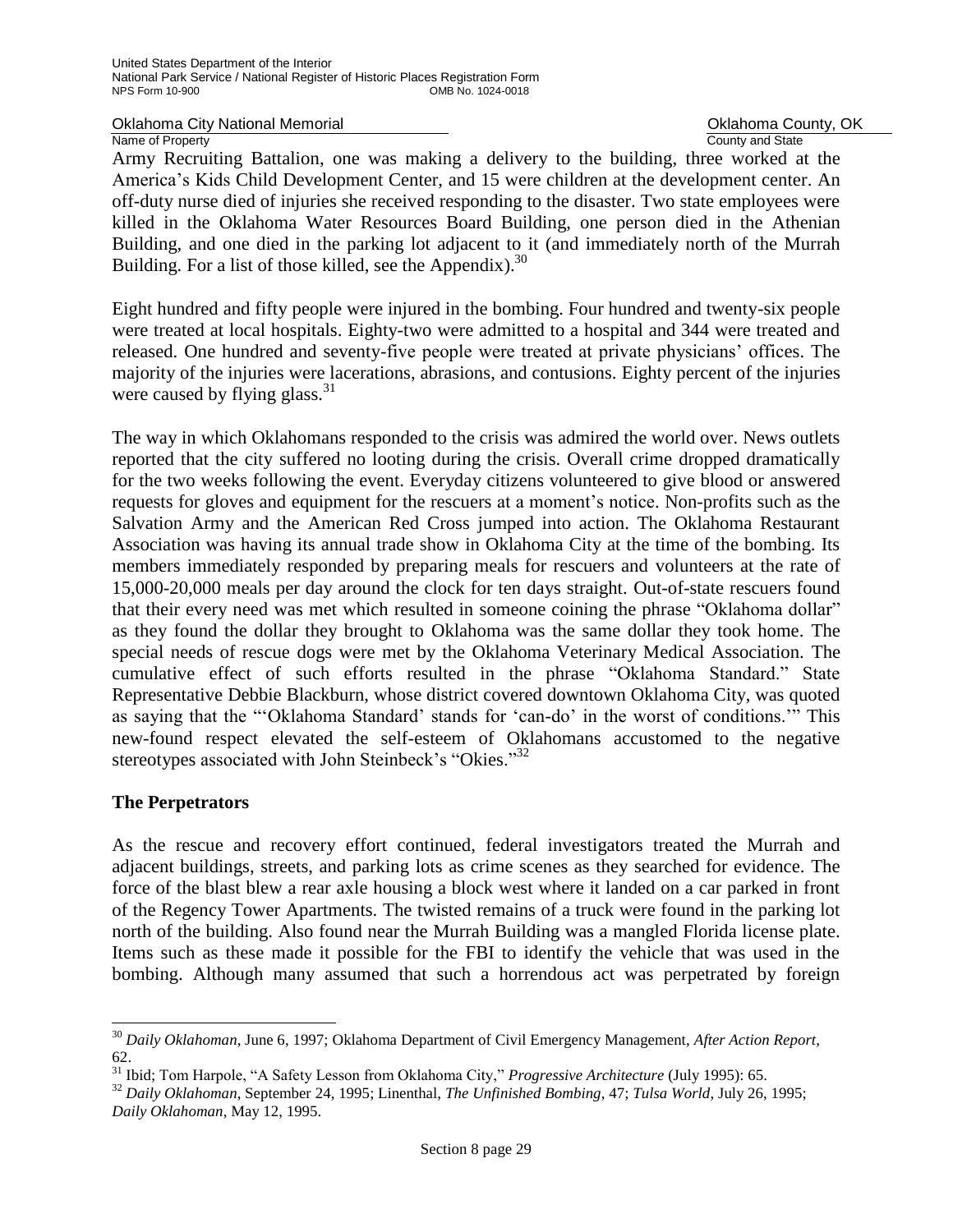÷,

## Oklahoma City National Memorial **County Accounty** Oklahoma County, OK<br>
Name of Property<br>
Ocunty and State

Name of Property terrorists, the evidence led authorities to Timothy McVeigh and Terry Nichols, two Americanborn Gulf War veterans who would be convicted of the bombing of the Murrah Building.<sup>33</sup>

As the crime happened on federal property, McVeigh and Nichols were indicted on August 10, 1995 in U.S. District Court for the Western District of Oklahoma on conspiracy to use weapons of mass destruction, the use of such a weapon, destruction by explosive, and eight counts of firstdegree murder. The venue for the trials was moved to Denver, Colorado as it was feared that an Oklahoma jury would be too biased to give the defendants a fair trial. Separate trials were held for the pair and their co-conspirator, Michael J. Fortier. On June 2, 1997, McVeigh was found guilty of all charges and received the death penalty. Nichols was convicted of conspiracy and manslaughter six months later. Because the jury was unable to agree on his punishment, Nichols received a sentence of life in prison with no parole. In 1998, Fortier was sentenced to twelve years in prison. $34$ 

On June 11, 2001, Timothy McVeigh was executed by lethal injection at the U.S. Penitentiary in Terre Haute, Indiana. He was the first federal prisoner to be executed since 1963.<sup>35</sup> Terry Nichol's was put on trial a second time in 2004, this time for the deaths of 161 civilians. The trial was held at the Pittsburg County Courthouse in McAlester, Oklahoma from March to mid-June. When the jury's deliberations began, it only took them four hours to find him guilty on all counts. When it came to deciding on a sentence, they became deadlocked. Without a recommendation from the jury, the judge could only give Nichols a life sentence without the possibility of parole. 36

## **Movement to Create the Oklahoma City National Memorial**

Rescue and recovery efforts were only in the early stages when the offices of Governor Frank Keating and Oklahoma City Mayor Ron Norick began to receive ideas from around the world for the design of a memorial to the tragedy. In the summer of 1995, the mayor appointed a 350 member Memorial Task Force that was charged with overseeing the development of a fitting memorial. The members of the task force consisted of survivors, family members of those killed, and volunteers with "expertise in areas ranging from mental health, law, and the arts, to fund-

<sup>33</sup> Jon Hersley, Larry Tongate, and Bob Burke, *Simple Truths* Oklahoma City: Oklahoma Heritage Association, 2004), 22, 33-41, 48; Ann E. Clark, *A Museum Walking Tour* (Oklahoma City National Memorial Foundation, April 2006), n.p.

<sup>34</sup> Edward Tabor Linenthal, "Oklahoma City Bombing," *Encyclopedia of Oklahoma History and Culture*  <http://didital.library.okstate.edu/encyclopedia> (accessed May 13, 2014). The eight counts of murder were for the federal agents killed in the bombing. Fortier was released from prison in 2006 and entered the federal witness protection program. See Arnold Hamilton, "Fortier Gets New Life, New Identity—Key Witness in Oklahoma Bomb Trials Leaving Prison for Protection Program," *Dallas Morning News*, January 19, 2006.

<sup>35</sup> Julie DelCour, "Timothy McVeigh Receives the Death Penalty," *9:02 a.m. April 19, 1995: The Official Record of the Oklahoma City Bombing* (Oklahoma City: Oklahoma Today, originally published in January 1996, revised January 2001 and January 2005), 164.

<sup>36</sup> Rod Walton, "Justice Revisited," *9:02 a.m. April 19, 1995: The Official Record of the Oklahoma City Bombing* (Oklahoma City: Oklahoma Today, originally published in January 1996, revised January 2001 and January 2005), 166-167. The 161 people included an unborn child.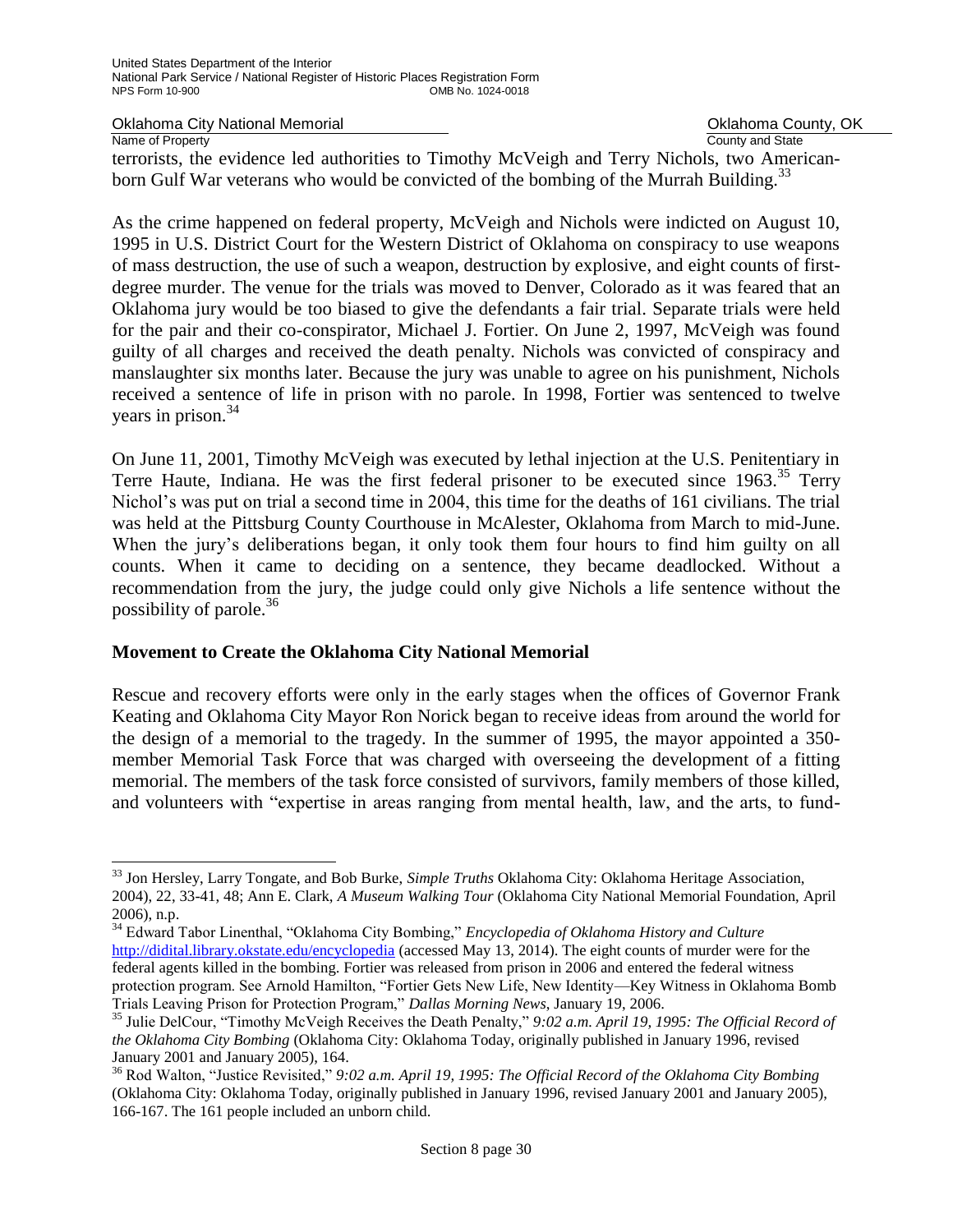Oklahoma City National Memorial **County, OK County, OK** Oklahoma County, OK Oklahoma County, OK Name of Property

#### Name of Property **County and State**

raising, business, communications and government."<sup>37</sup> The task force was charged with creating an inclusive process; determining what visitors to the memorial "should think, feel or experience"; developing a mission statement; soliciting designs for the memorial based on the mission statement; and recommending to the mayor and city council "a plan for the design, construction, administration and maintenance of the memorial, including citizen oversight during the construction."<sup>38</sup>

The task force was divided into 10 subcommittees. For eight months, the Families and Survivors Liaison Subcommittee and the Memorial Ideas Input Subcommittee sought feedback from survivors, family members, and the community and beyond through meetings and surveys as to what they thought the memorial should achieve. A subcommittee charged with drafting a mission statement used this feedback to formulate the statement. Through weeks of meetings and input from the entire Memorial Task Force, the statement was revised and then unanimously adopted by the Advisory Committee of the task force on March 26, 1996. The mission statement became the "cornerstone document in shaping the meaning and guiding the design and development of the Memorial." It read: "We come here to remember those who were killed, those who survived, and those changed forever. May all who leave here know the impact of violence. May this Memorial offer comfort, strength, peace, hope and serenity." The full version of the mission statement included sections that provided guidance on the "priorities" and "themes" that would be used to develop the memorial. The priorities included six points: First, respect the work of the Families and Survivors Liaison Subcommittee and the Memorial Ideas Input Subcommittee and honor the priorities they identified; second, incorporate two resolutions passed by the Memorial Advisory Committee that concerned information on the victims and survivors to be assimilated into an information center and that the "Survivor Tree" be incorporated into the memorial; third, the general site for the Memorial Complex would include the Murrah Building block, the half block south of the Journal Record Building (which included the sites of the Oklahoma Water Resources Board Building and the Athenian Building, both under private ownership at this point), and that portion of Northwest  $5<sup>th</sup>$  Street between the two blocks; fourth, recognition that the Memorial Complex—especially the site of the Murrah Building—was "sacred ground" with a preference that the Memorial be located completely or partially on the building's former site and the information center be off the site of the Murrah Building but within or close to the Memorial Complex; fifth, the Memorial or the site of the Murrah Building incorporate the names of those who died (including the names of unborn children carried by any victims if the family so desired) as well as the names of survivors with the latter "distinct and apart" from the victims; and sixth, the completed Memorial and Memorial Complex "be designated as a National Monument to be operated and maintained by the National Parks [sic] Service . . . . to ensure perpetual high-quality care for a Memorial Complex of national and historic significance." The guiding themes dictated that the Memorial was to be a place of remembrance, peace, spirituality and hope, a special place for children ("cherished children"), comfort, recognition (for those who helped), and learning.  $39$ 

÷,

<sup>&</sup>lt;sup>37</sup> Oklahoma City National Memorial Foundation, "Murrah Federal Building Memorial Task Force." Courtesy Oklahoma City National Memorial, copy on file at OKSHPO.

<sup>&</sup>lt;sup>38</sup> Oklahoma City National Memorial Foundation, "Memorial Mission Statement Adopted March 26, 1996," p. 2. Courtesy Oklahoma City National Memorial, copy on file at OKSHPO.

<sup>39</sup> Ibid.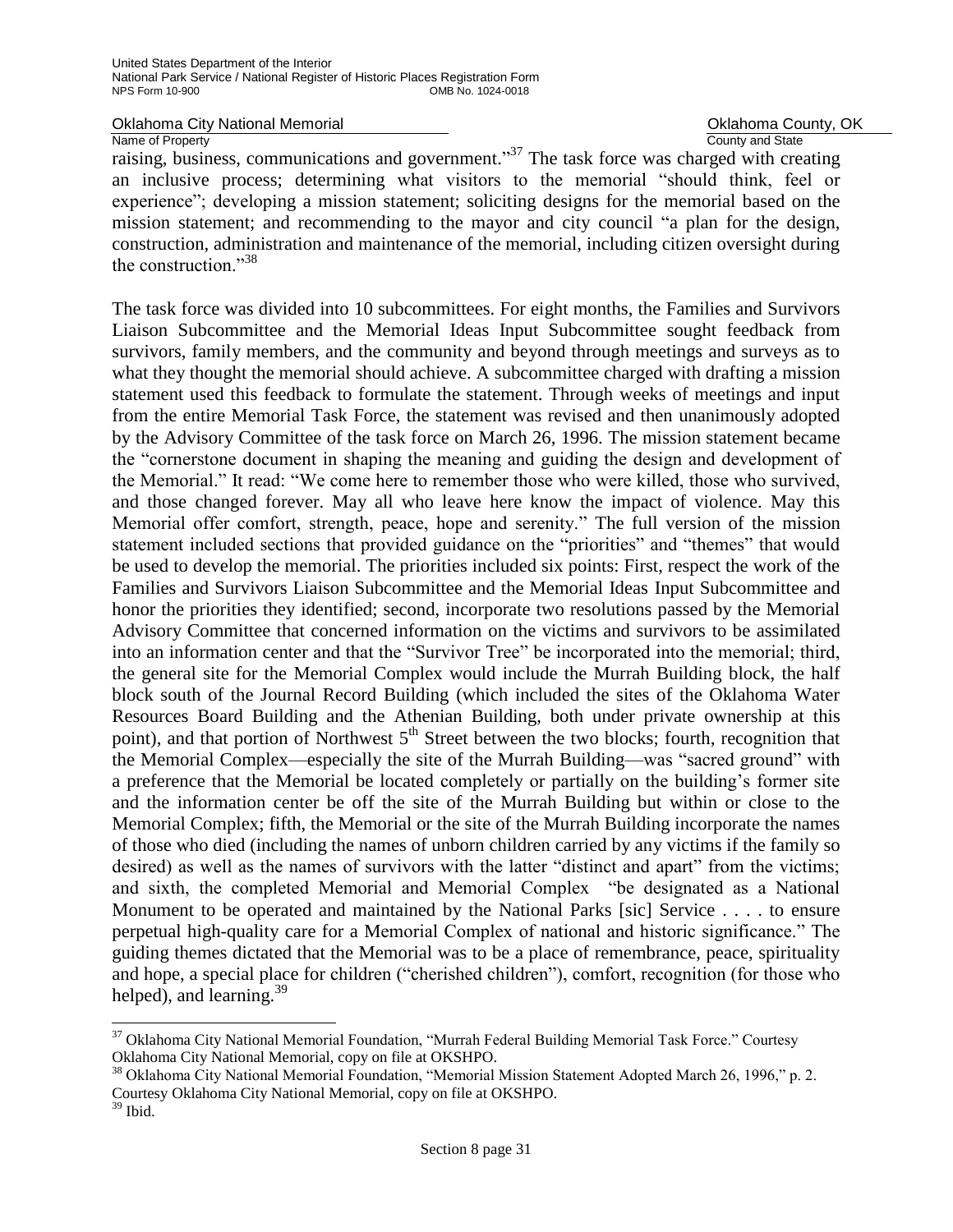Oklahoma City National Memorial **County, OKLAHOMA County, OK**<br>
Name of Property County and State

County and State

One of the sensitive subjects the task force grappled with was defining who was a "survivor." Obviously, those who escaped from the targeted Murrah Building were survivors. What about people who were in buildings across the street or in a building a mile away that was damaged as a result of the bomb? It was determined that those who were physically adjacent to the bombing site at 9:02 a.m. (and who had no objection to being included) were identified as survivors for the purpose of being recognized at the Memorial site and in the information center (what became known as the Memorial Museum). Buildings within this perimeter were St. Joseph Old Cathedral and its rectory, Central City Post Office, McDivitt and Casey Law Firm, Oklahoma Water Resources Board Building, the Athenian Building, Journal Record Building, the Kirkpatrick Building, AAA Loan Office, the YMCA, and First United Methodist Church. In addition, anyone who was hospitalized as a result of their injuries (not those treated and released) and who did not object to being included would be recognized as a survivor. People who worked in the designated buildings but were not present at the time of the blast were to be recognized as a survivor in the information center if they had no objection to being included.<sup>40</sup>

It would take some time before all of the pieces of the Memorial's land puzzle fell into place. An early obstacle was the closure of Northwest  $5<sup>th</sup>$  Street between Robinson and Harvey Avenues. Opposition to the idea arose from business owners who feared that the permanent closure would jeopardize their livelihood. Others feared that closing it would interfere with the city's rebuilding efforts and its ability to move forward. Some argued that closing it would be a victory for the terrorists and others preferred that things go back to the way they were before the bomb. Supporters of the closure argued that Northwest  $5<sup>th</sup>$  Street was part of the "sacred ground" and that closing the street would preserve the serenity of the memorial site. The Oklahoma City Planning Commission supported the idea of closing the street by a 5-3 vote in September 1996. The Oklahoma City Council unanimously voted to close the street on October 22, 1996.<sup>41</sup>

When the mission statement was adopted, the south half of the block containing the Oklahoma Water Resources and Athenian buildings and what came to be known as the "Survivor Tree" were still under private ownership. The Oklahoma City Council negotiated with the owners to purchase the tracts. Money for their purchase came from Community Development Block Grants that had been approved by Congress following the bombing. Following acquisition, the two buildings were demolished in early September 1997. The following month, the Oklahoma City Council approved allocating \$12.5 million for the purchase and repair of the Journal Record Building. Two million dollars would be loaned to the Oklahoma City Cultural and Industrial Facilities Trust, a city agency, for the purchase of the building. It was intended that part of the building would be used as a museum and interpretive center for the proposed memorial while the remaining space would be made available to tenants. The purchase was made official in July 1998.<sup>42</sup>

ı.

<sup>40</sup> *Oklahoma City National Memorial Dedication, April 19, 2000*, 16.

<sup>41</sup> *Daily Oklahoman*, September 13, 1996 and October 23, 1996.

<sup>42</sup> *Daily Oklahoman,* August 26, 1997, October 8, 1997, and June 10, 1998.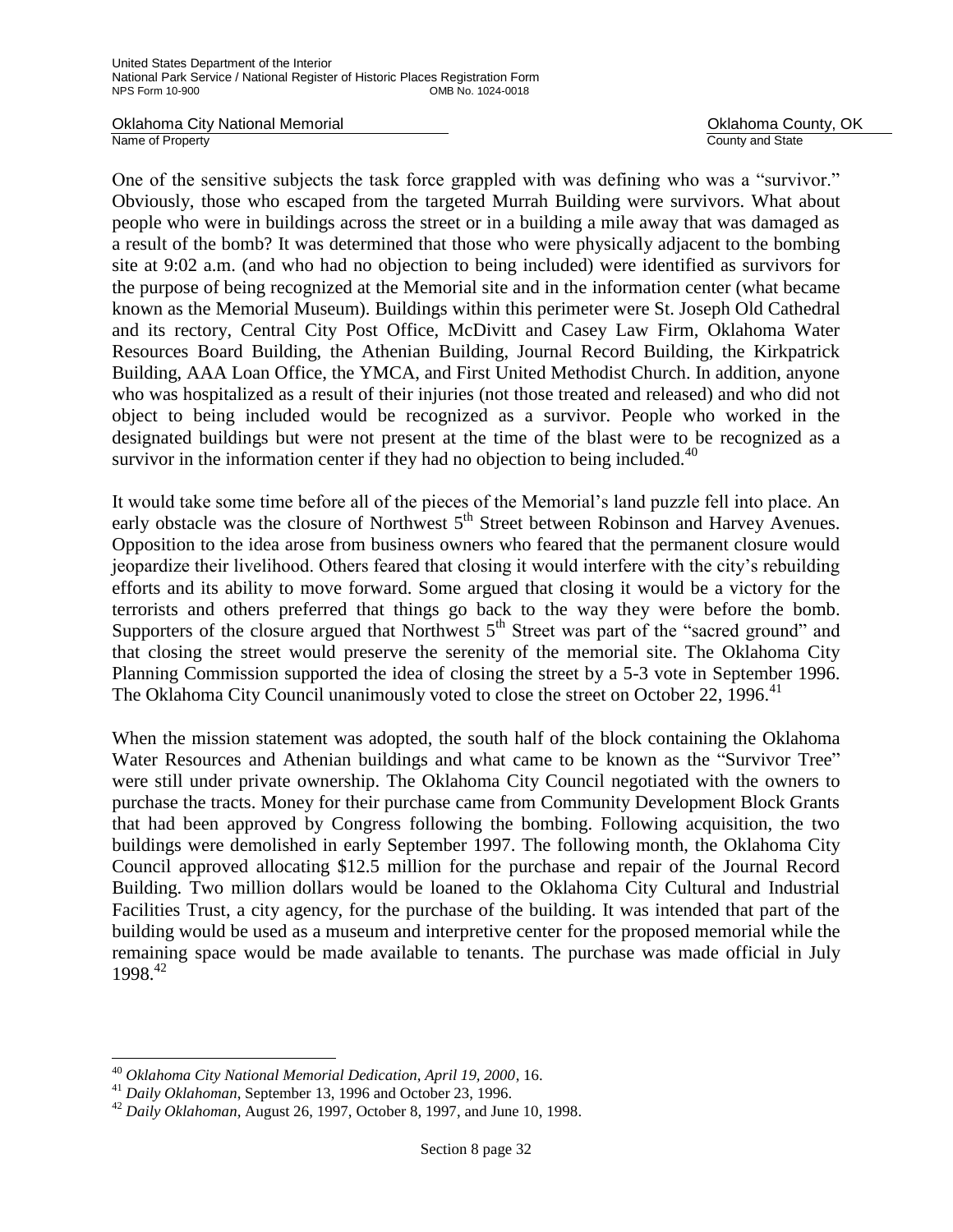Oklahoma City National Memorial **County, OK** County, OK Name of Property **County Accounty County and State** 

The Oklahoma City National Memorial was officially created on October 9, 1997 when President Bill Clinton signed Public Law 105-58. Section 4 of the law stated that a National Memorial was being created as a unit of the National Park Service "for the benefit and inspiration of the people of the United States and the world." However, the memorial was to be administered by the nine-member Oklahoma City National Memorial Trust, a separate government corporation created specifically for this purpose. Initially, officials with the National Park Service objected to control of the site being given over to another party, stating that there was no precedence for such action. However, the arrangement received the support of Congress and President Clinton and the Memorial became an affiliated unit of the National Park Service with the authority for its construction, operation, and maintenance given to the Oklahoma City National Memorial Trust. The bill specified that the Memorial area would be comprised of the lands, facilities, and structures depicted on an accompanying map—essentially the Murrah Building site, Northwest  $5<sup>th</sup>$  Street, and the entire block to the north (see Map 3). The bill also authorized the allocation of \$5 million in federal funds for the Memorial under the stipulation that the amount be matched by other sources. By that time, the Oklahoma City National Memorial Foundation had \$3.5 million from private funds. The project was estimated to cost \$24 million $1^{43}$ 

The Oklahoma City National Memorial Trust was officially constituted on October 7, 1998. It was at that organizational meeting that the Trust's board of directors authorized the board's chair, Robert M. Johnson, to negotiate a deed with the General Services Administration for the acquisition of the Murrah Building's footprint as well as an easement for the maintenance of the north wall of Murrah Building's parking garage. When this was accomplished, all of the parcels for the memorial had been acquired either by the Trust or the Oklahoma City Cultural and Industrial Facilities Trust. The Murrah Building's parking garage and plaza remained under federal ownership.<sup>44</sup>

## **The Design Competition and the Chosen Design**

As the task force was arguing for the closure of Northwest  $5<sup>th</sup>$  Street and preparing to launch an international design competition, it officially became known as the Oklahoma City National Memorial Foundation in September 1996. On November 15, the foundation released the design invitation which asked that all design concepts adhere to the mission statement and "consider and portray" the entire memorial site (see Map 4); transitions between the memorial site, the Journal Record Building, and the Murrah Building plaza; a proposed entry to the Memorial Center located in the Journal Record Building; relationship to the abutting sidewalks and Robinson and Harvey Avenues and Northwest  $6<sup>th</sup>$  Street; and "the 'city builder' role of the Memorial as portrayed in the Urban Design Strategy." In addition, the invitation specifically stated that entrants were to avoid the physical representation of "any known person, living or dead."<sup>45</sup>

ı.

<sup>44</sup> Minutes of Organizational Meeting of the Board of Directors of Oklahoma City National Memorial Trust, October 7, 1998. Original available at Oklahoma City National Memorial & Museum, copy available at OKSHPO.

<sup>43</sup> Public Law 105-58; *Daily Oklahoman*, October 10, 1997.

<sup>&</sup>lt;sup>45</sup> Oklahoma City National Memorial & Museum, "The Making of the Oklahoma City National Memorial & Museum," Press Packet, October 2012; Oklahoma City National Memorial Foundation, "Oklahoma City Memorial: An International Design Competition," 1996, 6-7.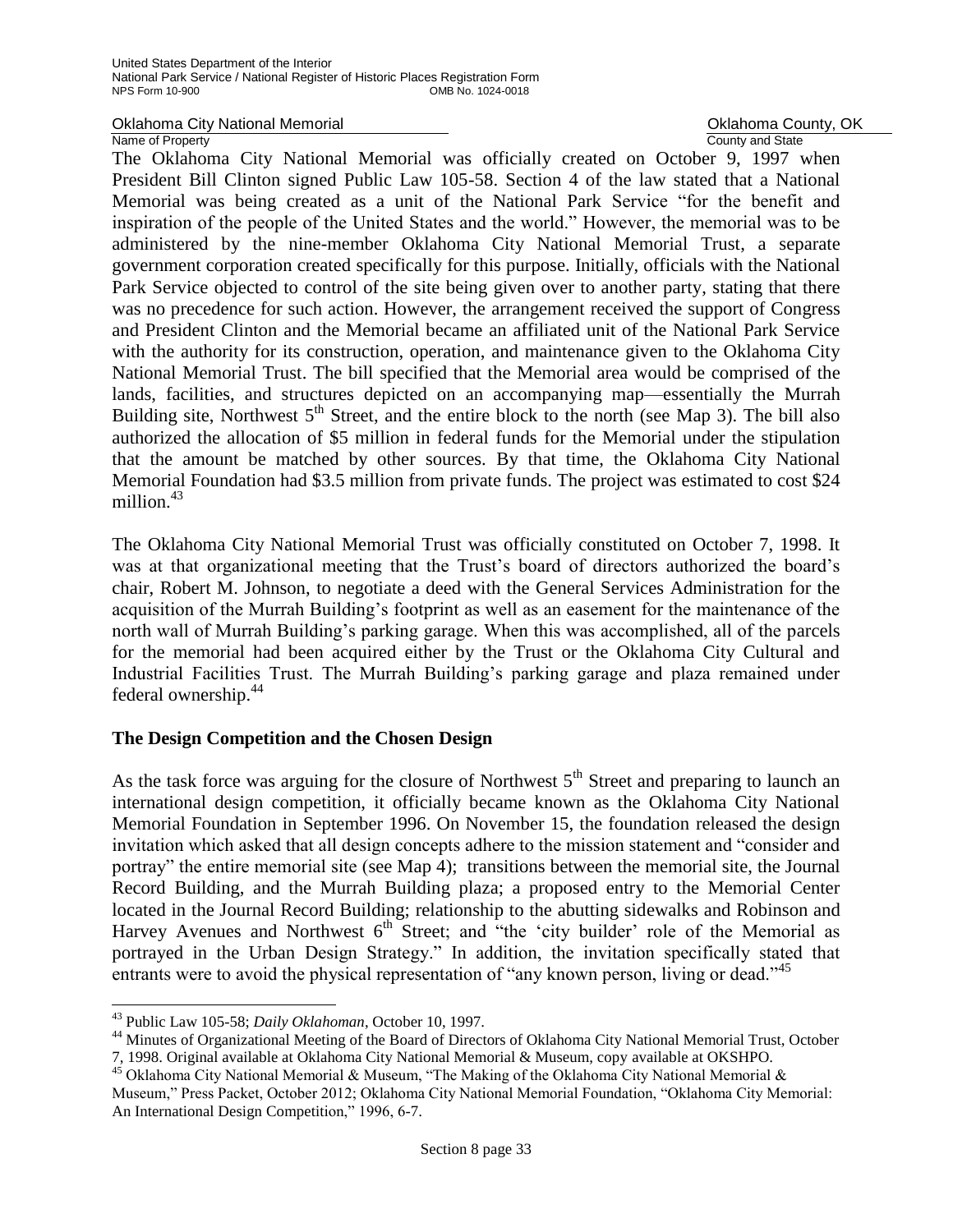Oklahoma City National Memorial **County Accounty** Oklahoma County, OK<br>
Name of Property<br>
Ocunty and State Name of Property

The design entries were due March 11, 1997. Six hundred twenty-four entries were received from all 50 states and 23 countries. After the submittals were viewed first by families and survivors and then the general public, the design evaluation panel reviewed the entries from March 25-26, 1997. The field of entries was narrowed to five and announced to the public on April 19, 1997. The five teams refined their designs and resubmitted them two months later. Following another round of review, the winning design was unanimously chosen by the selection panel and announced on July 1, 1997.<sup>46</sup>

The winning design team was composed of Torrey Butzer, her husband, Hans-Ekkehard Butzer, and Sven Berg practicing under the name of Locus Bold Design. The team later changed the firm's name to Butzer Design Partnership. At the time of their selection, the firm was based in Berlin, Germany, and Austin, Texas. The *Daily Oklahoman* played up the fact that Torrey Butzer was an Oklahoma native although she had spent much of her youth in Wichita, Kansas. Ms. Butzer graduated with highest honors from the University of Texas at Austin (UT) with a bachelor of architecture in 1990. It was there that she met Hans Butzer who also received a bachelor of architecture with highest honor from UT the same year. Mr. Butzer grew up in the Chicago area and traveled frequently to Germany with his German-born parents. The couple moved to Berlin in 1992 because of the country's building boom following unification. The team entered the memorial design competition with the expectation that their design would not be chosen. Hans Butzer later stated that they felt it was important to participate in the competition "ʻto know we were able to contribute something, even from that distance across the Atlantic Ocean, that might help."<sup>17</sup>

Having their design selected was a life-altering experience for the Butzers. The couple relocated to Oklahoma and Hans Butzer enrolled in Harvard and received a master of architecture from the university in 1999. The Butzers equated their experience designing the Oklahoma City National Memorial to the Reflecting Pool, which Hans Butzer believed to be the heart of the memorial. He was quoted in the *Daily Oklahoman* saying "ʻWhat we see in the reflecting pool is the way it speaks to the unpredictability of life and how we can't control everything . . . . All we know is that somewhere out there, there is a plan, As long as we continue to work hard and try to do things right, then good things will come to us" $148$ 

The Evaluation Panel's report summarized the meaning and the intended emotional and sensory responses to be conveyed by the diverse elements of the winning design in the following manner:

<sup>47</sup> *Daily Oklahoman*, July 2, 1997, April 19, 2000 and December 27, 2000; "Torrey Butzer," Butzer Gardner Architects: Our Profile [\(http://www.butzergardner.com/profiles.php?id=37\)](http://www.butzergardner.com/profiles.php?id=37), accessed November 13, 2013 and "Hans E. Butzer," Butzer Gardner Architects: Our Profile (http://www.butzergardner.com/profiles.php?id=22), accessed November 13, 2013; "Symbols of Loss," People.com, August 18, 1997

[\(http://www.people.compeople/article/0,,20122928,00html\)](http://www.people.compeople/article/0,,20122928,00html) accessed November 19, 2013; and Suzette Grillott, Rebecca Cruise, and Brian Hardzinski. "Memorial Designer Reflects on Commemorating Tragedy Through Architecture." Transcript of radio interview with Hans Butzer, [\(http://kgou.org/most/memorial-designer-reflects](http://kgou.org/most/memorial-designer-reflects-commemorating-tragedy-through-architecture)[commemorating-tragedy-through-architecture\)](http://kgou.org/most/memorial-designer-reflects-commemorating-tragedy-through-architecture) accessed November 13, 2013.

j. <sup>46</sup> Oklahoma City National Memorial Foundation, "Oklahoma City Memorial: An International Design Competition," 35; *Daily Oklahoman*, July 2, 1997.

<sup>48</sup> *Daily Oklahoman,* April 19, 2000.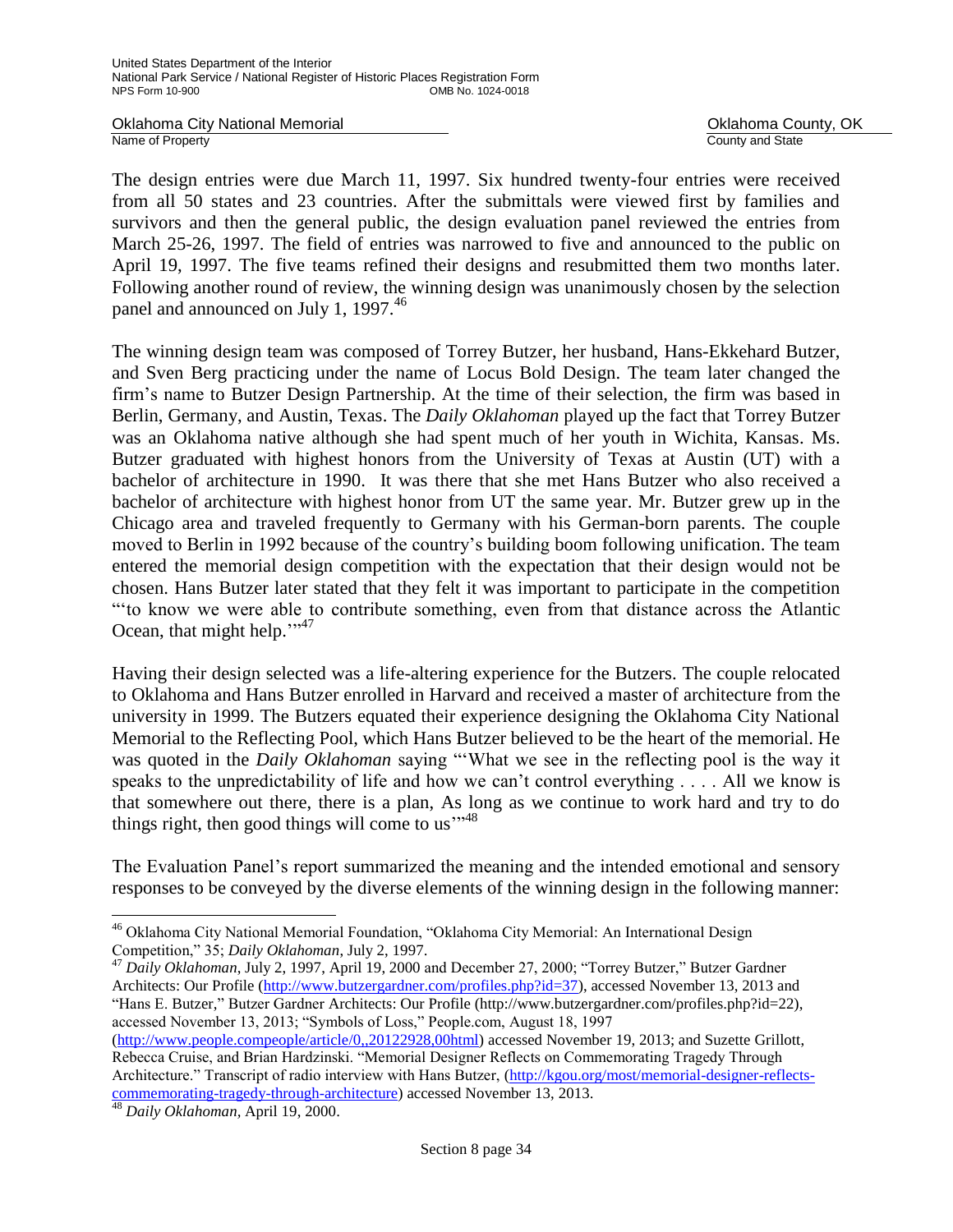Oklahoma City National Memorial **County Accounty** Oklahoma County, OK<br>
Name of Property<br>
Ocunty and State

County and State

Driving down  $5<sup>th</sup>$  Street, a three-story gate comes to view. This stretch of  $5<sup>th</sup>$ Street is closed to traffic. It is here where a moment on April 19, 1995 begins to tell its story.

Beneath the inscription "We come here to remember . . ." one is drawn through the gate's narrow opening into the Memorial Complex. The footprint of the former Murrah building to the south is covered with soft green grass, sloping up towards the warmth of the sun. Under a canopy of trees, empty chairs remind us of those who died, providing a place for friends and family to leave behind tokens of their love. The survivor tree to the north commemorates those who survived, while terraces below provide a setting for thought and contemplation. Marching forth from the street's edges to surround the survivor tree, an orchard of fruit [trees] pays tribute to those who provided help, strength and comfort.

The empty [chairs], the survivor tree and its terraces, and the orchard meet at the reflecting pool's edge. Here, water soothingly heals the scars of that fateful moment between 9:01 and 9:03 am when lives were changed forever.

Those Who Helped

apple and peach tree orchards, the fruits of their labor harvested with the seasons.

Those Who Survived

low stone wall encircles the survivor tree, terraced seating reflects toward the pool and sloping field beyond

Those Changed Forever reflective pool and peaceful sounds

Those Who Were Killed

168 empty chairs on a sloping field of grass protected by lowering evergreens

## Absence

EMPTY CHAIRS of stone and glass remind us of those we miss. Adult or child victims are suggested through the nuance of sizes.

By daylight the chairs float above their transparent base. As night falls, names engraved in the blocks of glass shine into the darkness.

## The Gates

A pair of black stone gateways STOP A STREET IN MOTION, asking for a moment of silence and contemplation.

The gates provide a powerful image for the Memorial Complex, defining and containing its urban energy. They serve as a transition from Oklahoma City grid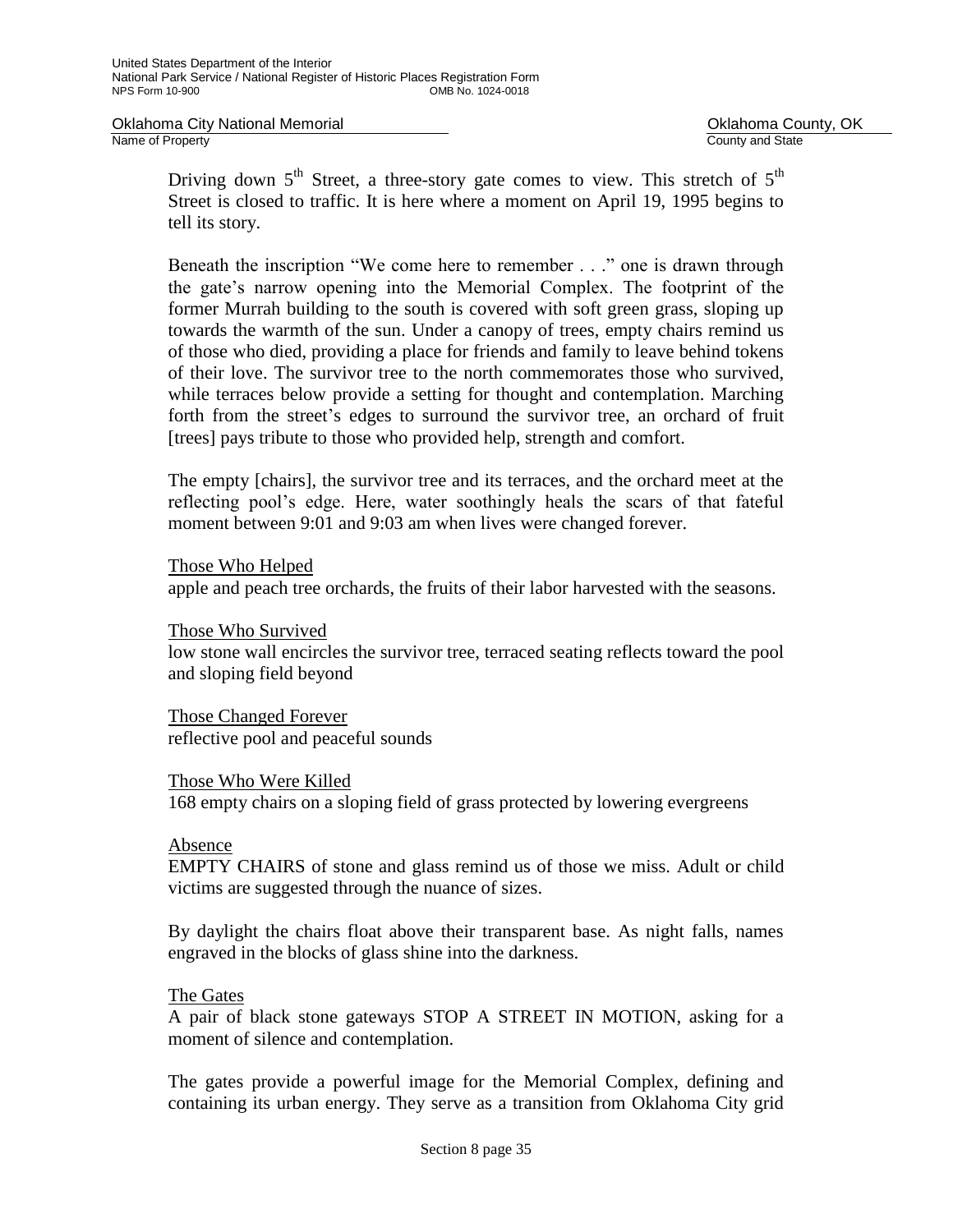Oklahoma City National Memorial **County Accounty** Oklahoma County, OK<br>
Name of Property<br>
Ocunty and State

County and State

to meditative landscape of soft edges and sounds. The inscribed words of the Mission Statement's introduction beckon passers-by to enter and witness the impact of a moment caught within it.

## A Promontory

The survivor tree is a natural symbol for the survivors. Its location on high ground affords the creation of an INTIMATE NODE, a place for gathering and looking.

The selection panel appreciated the delineation of zones in the design and the resultant contrasts. Water separated the "ʻchair slope'" from the rest of the landscape. The chair slope represented a complementary contrast to the "ʻpark-like'" terraces around the survivor tree. The panel thought that the use of water was an effective replacement for the former street that ran through the site. Panel members appreciated the placement of the 9:01 and 9:03 gates, serving as bookends and "a subtle reminder of the terror and destruction at 9:02." Concern was expressed regarding the scale of the gates and the issues involved with determining the "placement, orientation and clustering" of the empty chairs and the integration of the entrance to the Journal Record Building with the overall design. Regardless of such concerns, the overall impression of the design was deemed "extremely elegant."<sup>39</sup>

As originally planned, the names of survivors were to be place on the wall surrounding the Survivor Tree. Additional input resulted in the names being placed on granite panels to the east of the Field of Empty Chairs on a wall that had been part of the Murrah Building. The panels were salvaged from the building. It was later determined that fruit-bearing trees do not fare well in Oklahoma City's climate and were replaced with climate appropriate trees from Oklahoma, Texas, and Georgia. The trees selected were Oklahoma Redbud, Amur Maple, Chinese Pistache, and Bosque Elm.<sup>50</sup>

Butzer Design Partnership selected internationally known Sasaki Associates, Inc. of Watertown Massachusetts to act as the prime consultant with the Oklahoma City National Memorial Foundation for documentation and construction phases. In particular, Sasaki Associates provided "project management, technical landscape design, and civil engineering design services."<sup>51</sup> Other

ı.

<sup>49</sup> Evaluation Panel Report, 3-4.

<sup>50</sup> See Edward Linenthal, *The Unfinished Bombing: Oklahoma City in American Memory* (New York: Oxford University Press, 2001), p. 290, footnote 57; Oklahoma City National Memorial & Museum, "Construction Elements from Near and Far," Press Packet.

<sup>&</sup>lt;sup>51</sup> "Oklahoma City Memorial Complex," Sasaki Associates, Inc. [\(http://www.sasaki.com/project/106/oklahoma-city](http://www.sasaki.com/project/106/oklahoma-city-memorial-complex/)[memorial-complex/\)](http://www.sasaki.com/project/106/oklahoma-city-memorial-complex/) accessed November 13, 2013. Sasaki Associates origins date to 1953 when Hideo Sasaki (1919-2000), a landscape architect of Japanese descent, established a landscape architecture practice in Watertown, Massachusetts. Sasaki graduated from Reedley (California) Junior College in 1939. He then studied business administration with a minor in art at the University of California at Los Angles. After developing an interest in city planning, he transferred to the University of California at Berkeley. His studies were interrupted with the outbreak of War World II and his detention in a Japanese internment camp at Poston, Arizona. He later attended the University of Illinois in Urbana where he received a bachelor of fine arts in landscape architecture in 1946. He received a master of landscape architecture from Harvard in 1948. He then worked in the New York and Chicago offices of Skidmore, Owings & Merrill (SOM) and taught at the University of Illinois and at Harvard. He served as chairman of Harvard's department of landscape architecture from 1958 to 1968. Sasaki became known for his propensity to collaboration, both in his design work and as a teacher, and a focus on research and regional planning. Author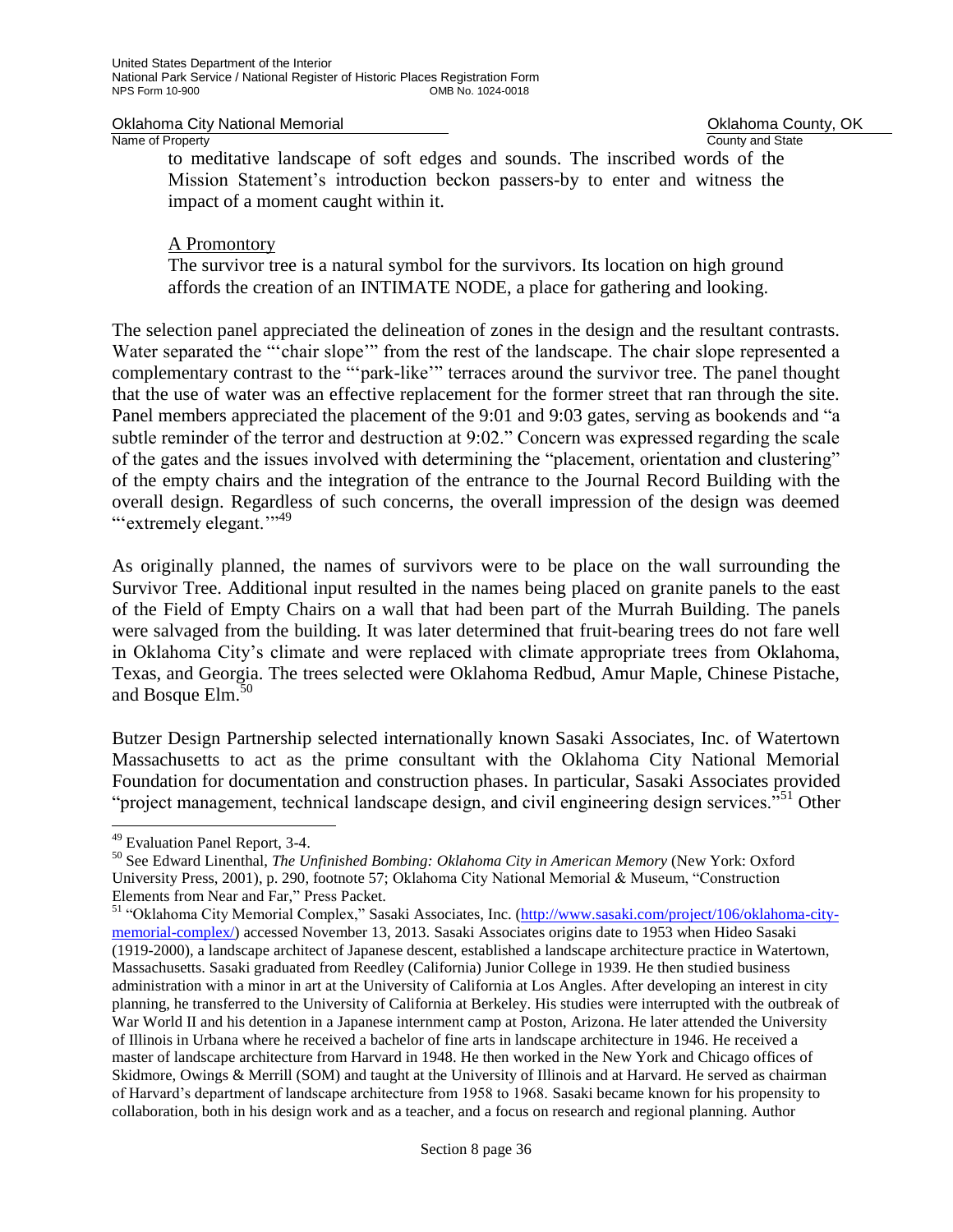Oklahoma City National Memorial **County Accounty** Oklahoma County, OK<br>
Name of Property<br>
Ocunty and State Name of Property

parties involved in the design and construction of the memorial included The Benham Group, Oklahoma City, engineering (civil, structural, MEP); Lippert Brothers, Oklahoma City, general contractor; OESCO-Oklahoma Electrical Supply Co., Oklahoma City, electrical; Delta Fountains, Jacksonville, Florida, fountain design and equipment; Oakley's Landscaping Inc., Oklahoma City, site landscaping; Groom's Irrigation, Edmond, Oklahoma, site irrigation; Intrepid Enterprises, Inc., Harvey, Louisiana, stone-granite paver work; Georgia Fountain Company, Inc., Atlanta, Georgia, fountain consultants; and H.M. Brandston & Partners, New York, New York, lighting consultants.

Similar to the local, regional, and national response to the bombing, materials and their suppliers came from Oklahoma City, elsewhere in the state, and across the country. Some originated in other countries. Because of the size of the panels, the bronze cladding of the "Gates of Time" was milled in Japan and then finished in New Jersey. The black granite within the "Gates of Time" as well as that used for the Reflecting Pool was quarried in Quebec, Canada. The bronze backs of the Empty Chairs were cast near the Memorial at A.R.K. Ramos. The chairs' glass bases were made at John Lewis Studio in Oakland, California. The Massachusetts Institute of Technology worked with the studio to find a glass that could withstand Oklahoma City's temperature extremes. The mechanical and lighting systems within their bases were created by Chris Vesperman of Vespex, LLC in Kingstown, New Hampshire. Netafim USA of Fresno, California, designed a specialized irrigation system for the Survivor Tree.<sup>52</sup>

## **Building the Outdoor Symbolic Memorial**

J.

A crowd estimated at 3,000 attended the groundbreaking for the Oklahoma City National Memorial (Outdoor Symbolic Memorial) on October 25, 1998. The number of participants in the ceremony was an indication of the wide impact the bombing had on area businesses, government agencies, churches, rescuers, and family members. The ceremony began with the posting of the colors followed by native Oklahoman Shawntel Smith, Miss America 1996, singing the National

Melanie Simo noted that Sasaki's legacy has included collaboration between people from different fields and "integration of land, buildings, and the larger environment. Another of Sasaki's ideals was the oasis—a designed landscape where the human spirit could be refreshed, especially in the city." Simo sites Greenacre Park in New York, Constitution Plaza in Hartford Connecticut, housing developments in New York and Chicago, and Christopher Columbus Park in Boston as examples of the oasis. Sasaki retired in 1980 but remained a consultant to the firm. Works completed by the firm before his death in 2000 include campus plans for the University of Colorado (1960-70) and the University of Illinois at Urbana/Champaign (1985-1990); urban designs for the Dallas (Texas) Arts District (1982-1983) and Taipei (Taiwan) Terminal (1990); new communities of Sea Pines Plantation and Harbourtown (Hilton Head Island, South Carolina, 1964). For more information on Hideo Sasaki and Sasaki Associates, see Melanie Simo, "Biography of Hideo Sasaki," *The Cultural Landscape Foundation*  [\(http://tclf.org/pioneer/hideo-sasaki/biography-hideo-sasaki\)](http://tclf.org/pioneer/hideo-sasaki/biography-hideo-sasaki), accessed December 16, 2013. See also Simo's entry, "Sasaki, Hideo (1919-2000)" in *Shaping the American Landscape*, edited by Charles A. Birnbaum and Stephanie S. Foell (Charlottesville Virginia: University of Virginia Press, 2009), 301-04, and Melanie Simo and David Dillon, *Sasaki Associates: Integrated Environments* (Washington, DC: Spacemaker Press, 1997).

<sup>52</sup> *Oklahoma City National Memorial Dedication, April 19, 2000* (Dedication brochure, courtesy Oklahoma City National Memorial Museum, copy on file at OKSHPO), 13; "MIT Team Tests Glass for Chairs in Oklahoma City National Memorial," September 29, 1998 [\(http://newsoffice.mit.edu/1998/oklahoma\)](http://newsoffice.mit.edu/1998/oklahoma), accessed May 20, 2014; "The Gates of Memory," Solutions by NETAFIM [\(http://www.netafimusa.com/files/applications/landscapes/case](http://www.netafimusa.com/files/applications/landscapes/case-studies/solutions-by-netafim-oklahoma.pdf)[studies/solutions-by-netafim-oklahoma.pdf\)](http://www.netafimusa.com/files/applications/landscapes/case-studies/solutions-by-netafim-oklahoma.pdf), accessed May 19, 2014.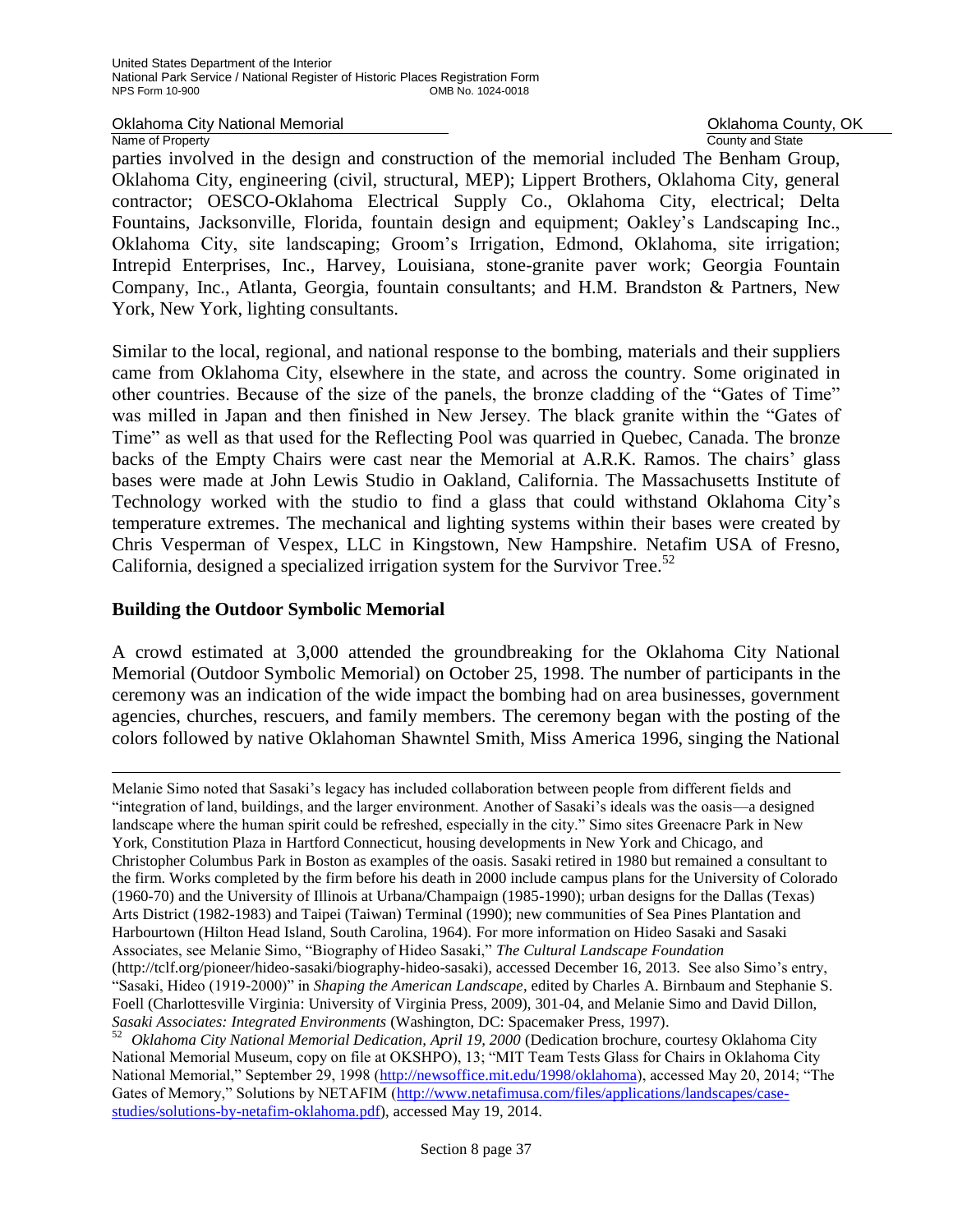## Oklahoma City National Memorial **County, OKING COUNTY, OK** Oklahoma County, OK

Name of Property **County Accounty County and State** 

Anthem. Next came a Moment of Silence and the reading of the Memorial's mission statement led by Arlene Blanchard, a survivor; Clint Seidl, son of bombing victim Kathy Seidl; and Gary Marrs, Chief, Oklahoma City Fire Department. The invocation was given by Rev. Nick Harris, First United Methodist Church (the church just to the east of the Murrah Building that was heavily damaged by the bomb), and the welcome was given by Robert M. Johnson of the Oklahoma City National Memorial Trust. Welcoming remarks were given by Oklahoma City Mayor Kirk Humphreys, Governor Frank Keating, and U.S. Senator Don Nickles. Robert Stanton, Director of the National Park Service, spoke of his agency's partnership with the Memorial. Addresses were then given by U.S. Attorney General Janet Reno, and former Oklahoma City Mayor Ron Norick. Vice President Albert Gore, Jr. gave the keynote address. Gore and other speakers reiterated that the victims, survivors, and those involved in the rescue and recovery would not be forgotten. Father Louis J. Lamb of St. Joseph Old Cathedral (located to the west of the Murrah Building and also severely damaged by the bomb) gave the benediction and blessed the site. Vice President Gore turned the first shovel-full of dirt and was followed by family members of the victims, survivors, representatives of the government agencies, institutions, and businesses affected by the bombing, rescuers, and dignitaries who took their turn at shovels. It was reported that some family members chose to turn the earth at the spot where their loved ones died.<sup>53</sup>

The day after the groundbreaking ceremony, another ceremony was held to move the chain link fence that surrounded the bombing site. Almost as soon as it was erected, it became an outdoor shrine where family members, survivors, rescuers, and other visitors came to express their grief by leaving tokens or messages in memory of those killed or to show solidarity with the people of Oklahoma City. These items soon became artifacts as a decision was made early on to save them as a permanent collection. During the planning stages for the memorial, saving the fence became a priority for many and it was even suggested that perhaps the memorial should consist only of the fence. At one point, it was thought that approximately 90 feet of the fence would be saved but survivors and family members wanted more. So on October 26, several hundred people helped move approximately 200 feet of fence in sections to its new location along Harvey Avenue, marking the western boundary of the Memorial grounds.<sup>54</sup>

Construction of the Outdoor Symbolic Memorial began in mid-November 1998. Among the first things accomplished was the leveling of the site in the area of the proposed reflecting pool to remove a dramatic change in grade from east to west. The ground to the east of the pool would be cut down approximately 10 feet in the vicinity of the 9:01 Gate whereas approximately five feet of fill dirt would be added to the west end in the vicinity of the 9:03 Gate. Ground to the north and south would slope toward the pool.<sup>55</sup>

J.

<sup>53</sup> Jack Money and Penny Owen, "Ceremony Brings Bomb Memorial Closer," *Daily Oklahoman*, October 26, 1998 and Barbara Hoberock, "Murrah Memories—Groundbreaking for OC Memorial Brings Out Stories of Victims, Events," *Tulsa World*, October 26, 1998.

<sup>54</sup> Penny Owen and Jack Money, "Murrah Building Fence Moved as Work Begins on Memorial," *Daily Oklahoman*, October 27, 1998.

<sup>55</sup> *Daily Oklahoman*, October 27, 1998.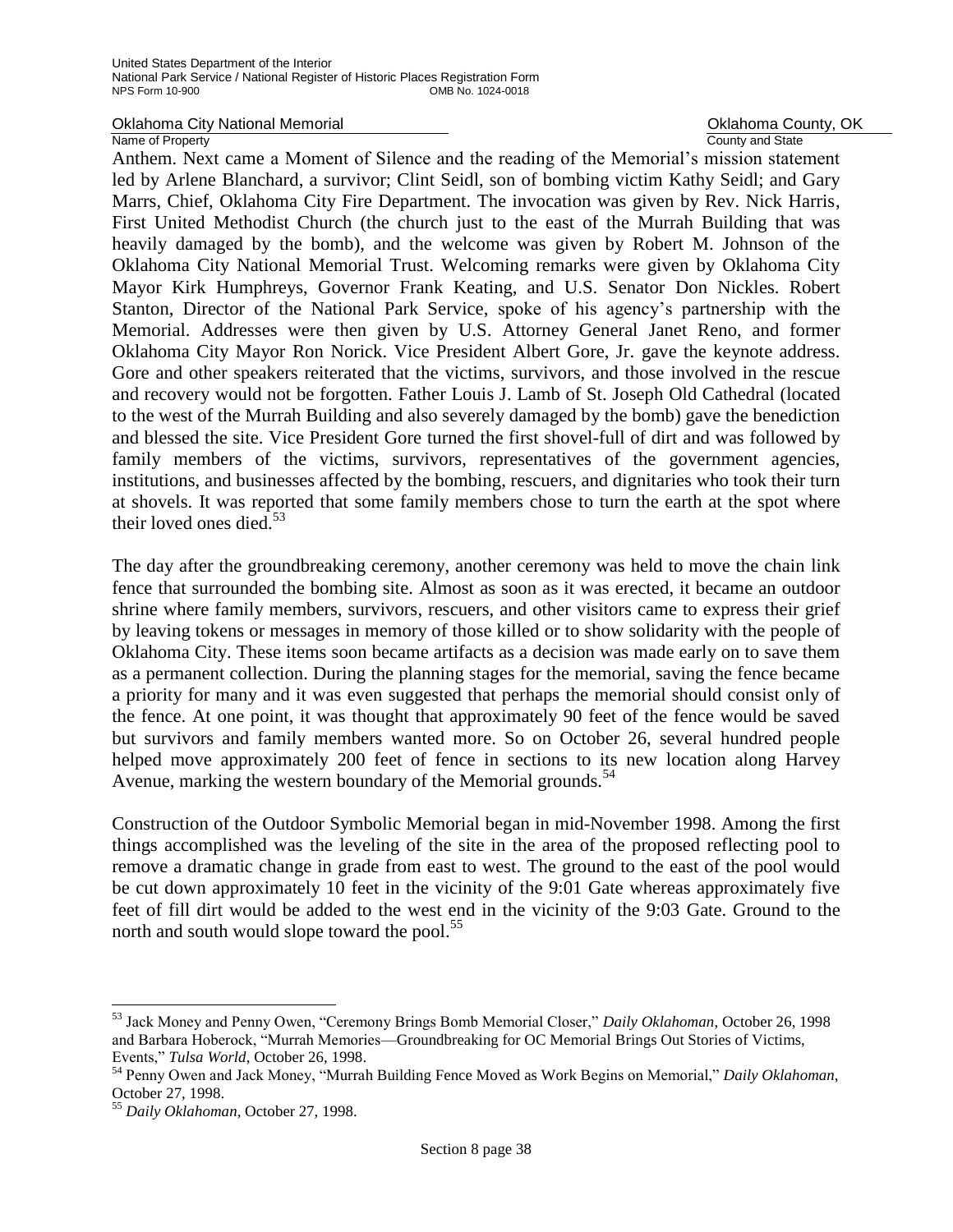# Oklahoma City National Memorial **County Accounty** Oklahoma County, OK<br>
Name of Property<br>
Ocunty and State

#### Name of Property

÷,

The Outdoor Symbolic Memorial opened to the public on April 19, 2000, which like the day of the bombing, was on a Wednesday. A private ceremony for family members of those killed, survivors, and rescue workers was held at 8:30 a.m. That ceremony included an observance of 168 seconds of silence and the reading of the names of the 168 victims. At 12:30 p.m., the Oklahoma City National Memorial Institute for the Prevention of Terrorism concluded a threeday conference on "Terrorism and Beyond  $\ldots$  the 21<sup>st</sup> Century" with a luncheon and panel discussion on counter-terrorism policy. The keynote speaker was Prudence Bushnell, U.S. Ambassador to Guatemala. The Memorial's public dedication was held at 5:00 p.m. President Bill Clinton gave the keynote address. Other speakers preceded the president. They included Jeannine Gist, a family member, Florence Rogers, a survivor, Gary Marrs, Oklahoma City Police Chief, representing rescue workers; Oklahoma City Mayor Kirk Humphreys, Oklahoma Governor Frank Keating, U.S. Senator Don Nickles, Robert Stanton, Director of the National Park Service, and U.S. Attorney General Janet Reno. Throughout the day, dignitaries spoke of the resiliency of the people of Oklahoma City. President Clinton referred to the site as sacred ground and told the audience "ʻWe may never have all the answers about what happened here, but as we continue our journey towards understanding, one truth is clear: What was meant to break has made you stronger.'" Following 168 seconds of silence and a choral presentation of "To Remember," a song written especially for the dedication, the Memorial was officially opened to the public.<sup>56</sup>

The Memorial's design was positively received in Oklahoma City and beyond. It garnered numerous awards and recognition from the design community and other entities. In late 2000, *Time* named the Memorial one of the ten best designs of the year.<sup>57</sup> The American Society of Landscape Architecture (ASLA) bestowed on it a Merit Award in 2001. In the ASLA's press release announcing that year's winners, it was noted that the Memorial was significant for a number of factors. They included the involvement of the community in the memorial process and "the formulation of a clear and legally binding Mission Statement [that] should be a model for other significant projects throughout the United States." In addition, the partnership between the design team and the client brought about an "unparalleled cooperation on the job-site and led to an awarding-winning level of craft." Dedication to the design brought solutions to unique challenges. Specifically mentioned were:

"[the] raised paving system around the 80+ year old American Elm (Survivor Tree) and hand-digging 66 of 80 of its support piers; hand-casting large pieces of glass for the chair bases for an outdoor application with tremendous climatic extremes; and designing and constructing a reflecting pool of exceptional design, size and tolerances. Compared to other National memorials of this scope and size,

<sup>56</sup> *Daily Oklahoman*, April 18, 2000; *Oklahoma City National Memorial Dedication, April 19, 2000* (Dedication brochure, courtesy Oklahoma City National Memorial Museum), 7-10. President Clinton's quote was printed in numerous newspapers around the country including the *Fort Worth-Star Telegram* and the *Dallas Morning News,*  April 20, 2000.

<sup>57</sup> "Best Design 2000," *Time*, December 10, 2000 [\(http://content.time.com/time/printout/0,8816,91439,00.html\)](http://content.time.com/time/printout/0,8816,91439,00.html), accessed May 5, 2014. The list included the Tate Modern in London, Het Oosten Pavilion in Amsterdam, the "Design Culture Now" exhibition at New York City's Cooper-Hewitt Museum, and the Ducati Sports Bike MH900e.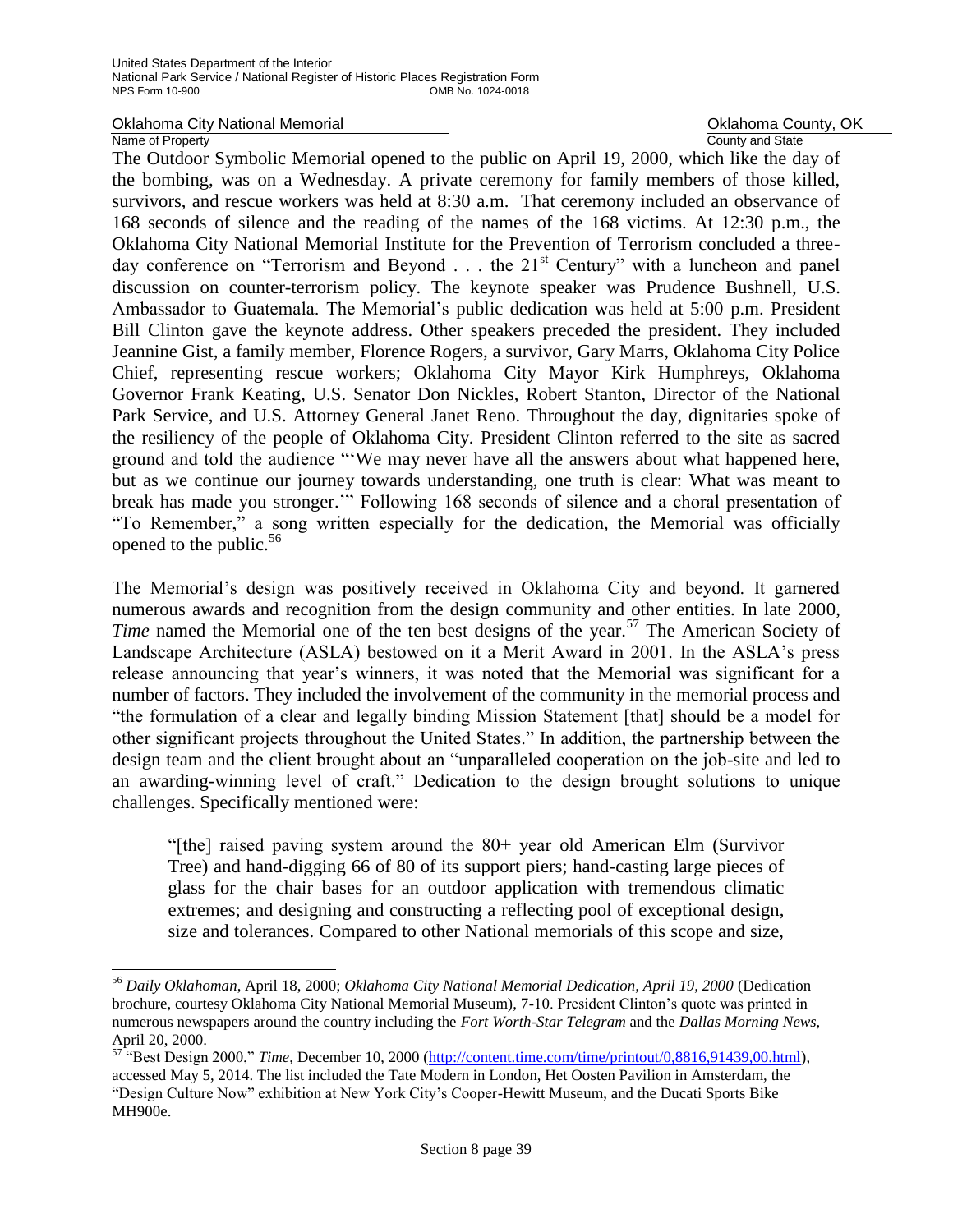Oklahoma City National Memorial **County Accounty** Oklahoma County, OK<br>
Name of Property<br>
Ocunty and State

County and State

the construction budget was not only modest and fixed, but was not exceeded. Lastly the design remains devoted to a material palette (hard and softscape) inspired by the colors and patterns of the region so that the personal scale, familiarity and impact of the memorial's story can be conveyed by day or by night. $58$ 

The Memorial also received Honor Awards from the Boston Society of Landscape Architects and the Boston Society of Architects.<sup>59</sup>

## **Creating the Memorial's Museum**

As mentioned previously, the second component of the Memorial was to be the creation of an information center. The center was to contain information regarding those killed, artifacts associated with the bombing, and to function as a disseminator of knowledge regarding the impact of violence. The Journal Record Building's proximity to the bombing site made it a prime candidate for such a facility. Federal grants and loans allowed the Oklahoma City Industrial and Cultural Facilities Trust to purchase the building in July 1998 from JRB Holding Co. for \$2.05 million and to invest millions more in the building's rehabilitation.<sup>60</sup> Approximately one-third of the building would house the Memorial's museum with other portions devoted to commercial use. Much work had to be accomplished to repair the damage caused by the bombing, including the replacement of the roof, structural repair to the south elevation and securing the remains of the fire escapes along that wall, removal of dropped ceilings, and the preservation of historic wainscoting, doors, and millwork. The repairs to the building took nearly three years to complete. G.H. Guernsey & Co. was the architect-engineer, White Engineering provided structural engineering services, Lippert Brothers, Inc. was the general contractor, and Howard Site Design was the landscape architect for the rehabilitation project.<sup>61</sup>

As with the Outdoor Symbolic Memorial, a design competition was held for the museum component of the Memorial Complex. On January 29, 1999, the *Daily Oklahoman* announced that the winning concept was submitted by Douglas-Gallagher and Hillman & Carr, both of Washington, DC, and G. H. Guernsey of Oklahoma City, acting as project architect-engineer. Douglas-Gallagher and Hillman & Carr had collaborated on exhibit designs for the Museum of Jewish Heritage in New York City, the Janet Annenberg Hooker Hall of Geology, Gems and Minerals at the Smithsonian Institution, and the U.S. Naval Academy in Annapolis, Maryland. Work on the Memorial Museum was completed at a cost of approximately \$7 million and with much input from a committee of family members of the victims, survivors, and rescue workers.<sup>62</sup>

÷,

<sup>58</sup> "Oklahoma City National Memorial, Oklahoma City, OK," *ASLA Online*, September 21, 2001 [\(www.asla.org/meetings/awards/awds01/oklahomacty.html\)](http://www.asla.org/meetings/awards/awds01/oklahomacty.html), accessed November 13, 2013.

<sup>&</sup>lt;sup>59</sup> "Oklahoma City Memorial Complex," Sasaki Associates, Inc. [\(http://www.sasaki.com/project/106/oklahoma-city](http://www.sasaki.com/project/106/oklahoma-city-memorial-complex)[memorial-complex\)](http://www.sasaki.com/project/106/oklahoma-city-memorial-complex). The Boston awards were likely influenced by the fact that Sasaki Associates' U.S. office is located in the Boston metropolitan area.

<sup>60</sup> *Daily Oklahoman*, July 19, 1998.

<sup>61</sup> *Daily Oklahoman*, January 13, 1999 and June 26, 2001.

<sup>62</sup> *Daily Oklahoman*, January 29, 1999 and July 6, 2001.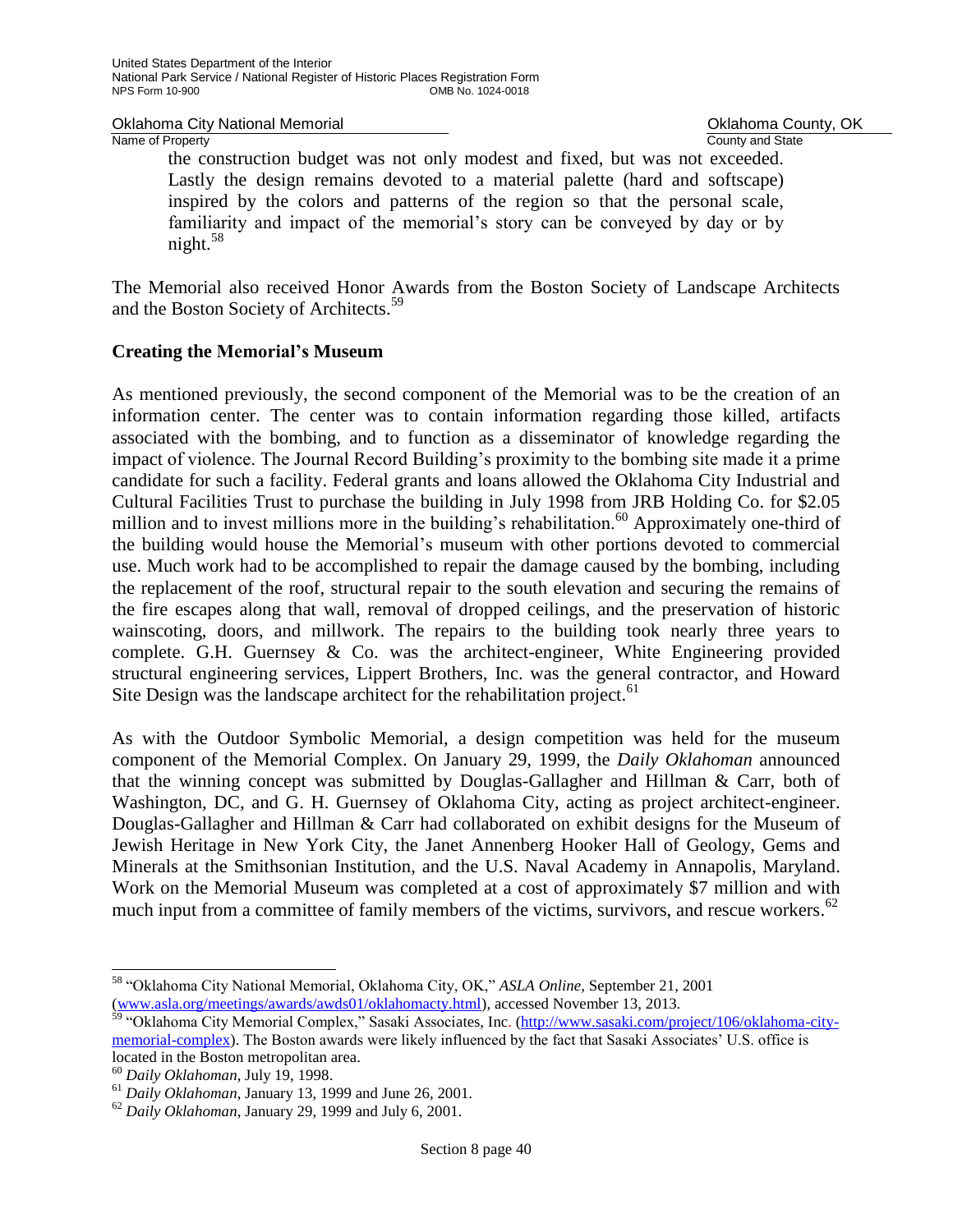Oklahoma City National Memorial **County Accounty** Oklahoma County, OK<br>
Name of Property<br>
Ocunty and State Name of Property

The Oklahoma City National Memorial Museum opened to the public on President's Day, February 19, 2001. In attendance were President George W. Bush and First Lady Laura Bush. It was the president's first official trip following his inauguration the month before. President and Mrs. Bush toured the museum before he addressed the public. It was noted in the *Daily Oklahoman* that the president became emotional when he recognized some of the photos of Secret Service agents who were killed in the bombing. In his address to the public, the president spoke of the ability of Oklahomans to come together and to assist one another. He said "ʻThe truth of Oklahoma City is the courage you found in one another. It began with the rescue, it continues with this memorial, it is recorded in this museum."<sup>63</sup>

The museum occupied 30,000 square feet of the Journal Record Building, taking up three floors toward the west end of the building. Whereas the Outdoor Symbolic Memorial provided a peaceful environment to contemplate the events of April 19, 1995, the museum vividly portrayed the violence of the day and its painful aftermath. The exhibits were arranged chronologically and in chapters. Chapter 1 provided a history of terrorism in the United States. Chapter 2 provided details regarding the history of the site. For Chapter 3, visitors entered a room set up like a hearing room in the Oklahoma Water Resources Board Building north of the Murrah Building. There, they listened to a recording of a hearing that began at 9:00 a.m., April 19, 1995. Two minutes into the hearing the recording picked up the sound of a loud explosion as the truck bomb in front of the Murrah Building was detonated. From there, visitors entered a scene of chaos captured by still photographs, television news footage, and artifacts. Other chapters told the stories of survivors, rescue and recovery, world reaction, and the progression of the investigation during the first few days and through the following years. Also included was the Gallery of Honor, containing photographs of each of the 168 victims and an item chosen by loved ones that conveyed something about the individual. Other exhibits explored the impact of the loss of the victims as well as hopeful gestures from around the world. On the second floor, a portion of the Journal Record Building was left unrepaired so that museum visitors could see firsthand the damage that was wrought on April 19, 1995. The museum also contained the memorial's archives, a children's area and classroom, and museum store.<sup>64</sup>

## **The Oklahoma City National Memorial after the Period of Significance**

In 2002-2003, the Central Oklahoma Transportation and Parking Authority (COTPA) had a bus shelter constructed on the east side of Harvey Avenue and south of Northwest  $5<sup>th</sup>$  Street. The design of this shelter, meant to be sensitive to its surroundings, is credited to Huitt-Zollars. The

j.

<sup>63</sup> *Daily Oklahoman*, April 20, 2001.

<sup>64</sup> Information on exhibits and layout of the museum can be found in *A Museum Walking Tour* by Ann E. Clark (Oklahoma City National Memorial Foundation, April 2006). See also "The Oklahoma City National Memorial Center," *Daily Oklahoman*, February 18, 2001.

Other memorials were created to April 19, 1995 in Oklahoma City, across the nation, and in foreign countries. These included a memorial grove north of the Oklahoma State Capitol that was a gift of the state of Iowa. A new Federal Employee Credit Union building was constructed to replace its offices that were destroyed in the Murrah Building. Its grounds include a fountain built from granite from the Murrah Building. Thousands of Redbuds were planted along Turner Turnpike between Oklahoma City and Tulsa. Trees were planted on the grounds of the White House, in Hudsonville, Michigan, Tower Lake, Illinois, and elsewhere across the country. Thousands of trees were planted in Israel. See Linenthal, *The Unfinished Bombing*, 131-33, 143 and *Daily Oklahoman*, April 19, 2000.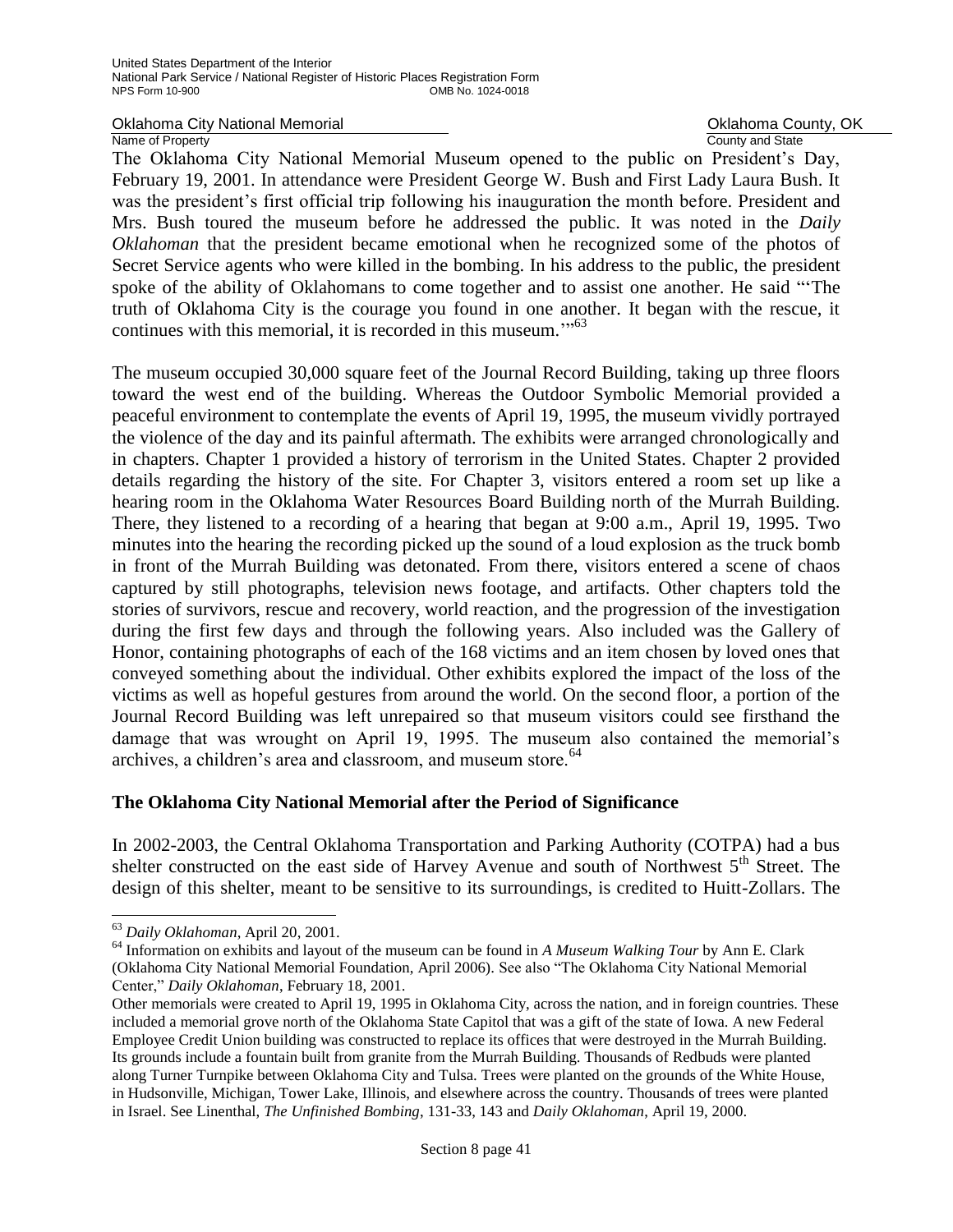Oklahoma City National Memorial **County, OKLAHOMA County, OK**<br>
Name of Property County and State

Name of Property

shelter was one of four constructed downtown between 1999 and 2003 for the city's "Oklahoma Spirit Trolley," a special bus service that used buses that resembled old street trolley cars. As a planner for COPTA explained, the name "Oklahoma Spirit Trolley" "is owed to and stands as a testament to the commonly-used reference to the tremendous spirit of unity and giving that typified local residents in the aftermath of the 1995 Murrah Bombing." The Oklahoma Spirit Trolley was in service until 2013 when the buses were retired and replaced with low-floor buses. $65$ 

The Oklahoma City National Memorial Museum was the Journal Record Building's only tenant until 2004 when the Oklahoma City Memorial Institute for the Prevention of Terrorism and Violence moved its offices to the fourth and fifth floors.<sup>66</sup> The institute was the third component of the Memorial and was created with input from survivors, family members, and rescue workers who wanted to create a living memorial that could prevent similar tragedies in the future. It was up and running by April 2000 with a paid director on board. Its initial funding came from the Office of Science and Technology at the National Institute of Justice. The organization's major objectives included the coordination of antiterrorism research between local, state, and national agencies and to improve the efficiency and technological capabilities of first responders. Following the creation of the Department of Homeland Security, the institute was placed under the Office for Domestic Terrorism. Its focus switched from research to training in 2007, particularly the training of local law enforcement about counter-terrorism. The institute lost its funding from the Department of Homeland Security in September 2013 and was forced to cut its staff by 50 percent. It moved from the Journal Record Building and relocated to Rose State College in Midwest City, a suburb to the east of Oklahoma City.<sup>67</sup>

On January 23, 2004, President George W. Bush signed the Consolidated Appropriations Act, 2004 (Public Law 108-199) which included an amendment to the original bill creating the Memorial (Public Law 105-58). The new bill dissolved the Oklahoma City National Memorial Trust and transferred the Memorial over to the Oklahoma City National Memorial Foundation, the nonprofit originally organized to create, fund, and build the Memorial and Museum. The National Park Service was authorized to continue interpretive services at the Outdoor Symbolic Memorial.<sup>68</sup>

Repairs and upgrades to the Outdoor Symbolic Memorial were undertaken in late 2013. This work, which was funded by a \$2 million gift from the City of Oklahoma City and private

÷,

<sup>65</sup> Larry J. Hopper, AICP, email correspondence with Susan Allen Kline, 25 March 2014 (copy on file at the Oklahoma State Historic Preservation Office).

<sup>66</sup> *Daily Oklahoman*, October 18, 2003.

<sup>67</sup> *Daily Oklahoman*, April 14, 2000, August 7, 2009, and December 19, 2013.

<sup>68</sup> "Summary: 2004 Consolidated Appropriations Act, Public Law 108-199,"

[<sup>\(</sup>http://www.doi/budget/appropriations/2004/04SumConsolidated.cfm?renderforprint=1&](http://www.doi/budget/appropriations/2004/04SumConsolidated.cfm?renderforprint=1&) . . .), accessed March 22, 2014; Oklahoma City National Memorial & Museum, "The Making of the Oklahoma City National Memorial & Museum."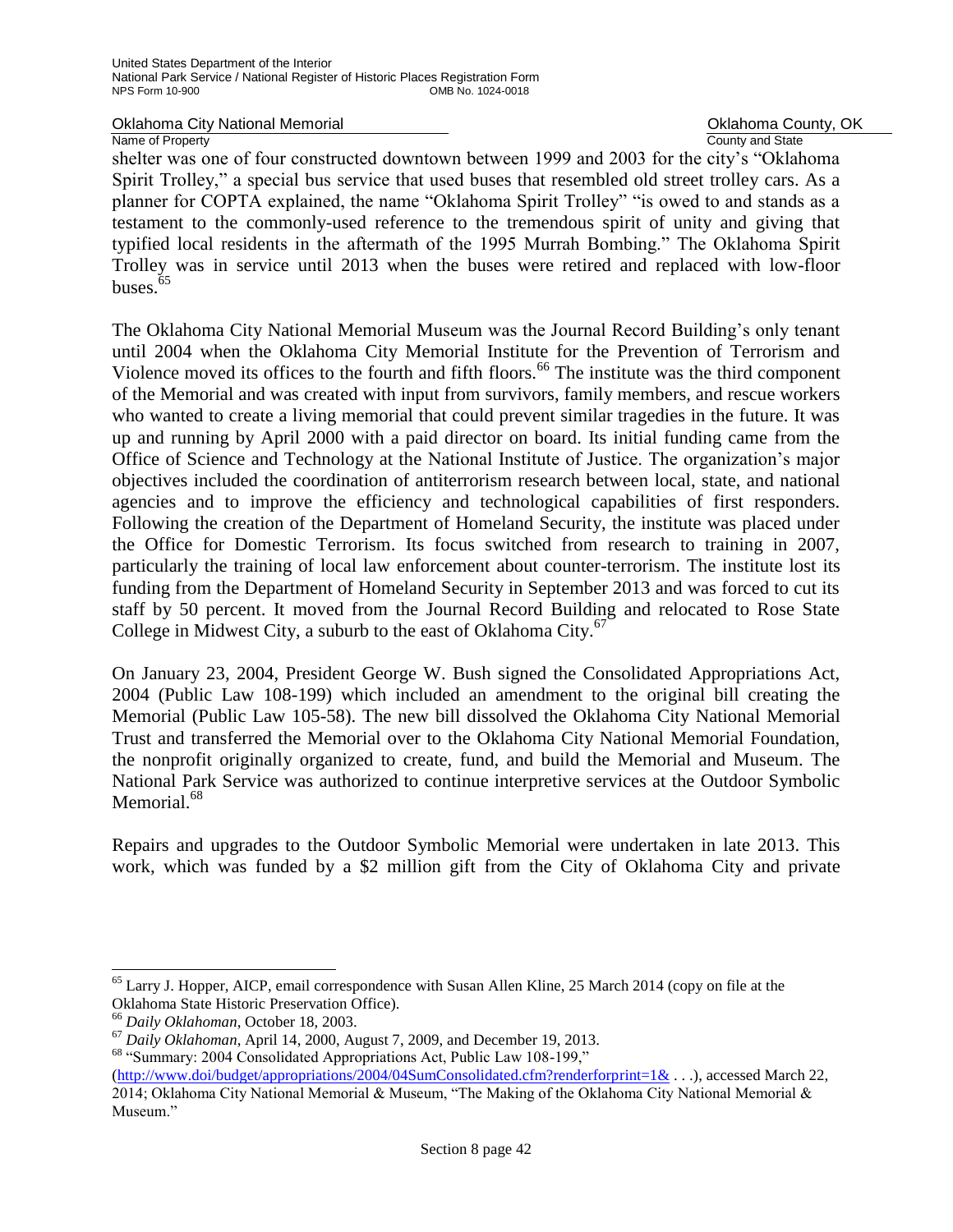Oklahoma City National Memorial **County, OKLAHOMA County, OK**<br>
Name of Property County and State

Name of Property fundraising, included the replacement of the Bison Jacks beneath the concrete and granite structure of the reflecting pool and the redesign of the pump room under the 9:01 Gate.<sup>69</sup>

On January 8, 2014, a wall-breaking ceremony was held at the Memorial Museum signifying the launch of a \$7 million renovation project. The work is expected to take eleven months to complete. The project will provide an opportunity to incorporate artifacts and oral histories that were not available when the museum opened in 2001. These include expanded stories of those who were killed that were provided by their families, as well as evidence from the two federal trials and from the state trial that began after the Museum opened in 2001. Work will include the addition of an elevator between the second and third floors, an enclosed overlook on the second floor of the south elevation, and a redesign of the archives division. The enhancements were designed by Gallagher & Associates of Washington, DC with input from Hillman & Carr (Washington, DC), Lippert Brothers Construction, architects and engineers from SAIC and Butzer Gardner Architects, and the Memorial's staff and Museum Working Committee.<sup>70</sup>

## **Aftermath: Local**

J.

Statistics gathered after the bombing provide evidence of the wide impact the bombing had on everyday life in Oklahoma City. In addition to the 168 people who were killed (19 of whom were children), 850 people were injured, and 85 rescuers suffered minor injuries. The impact on children was notable as 30 were orphaned, and 219 lost at least one parent. Four hundred and sixty-two people were left homeless and 7,000 people lost their place of work. The number of volunteers and rescue workers who provided assistance during the rescue and recovery and support was 12,384. It was estimated that one-third of the city's population knew someone who was hurt or injured and 19% of the population attended funerals for the victims.<sup>71</sup>

More than 300 buildings were damaged or destroyed as a result of the Murrah bombing. Approximately 70 buildings within a 25-block area received structural damage. Many buildings that received no structural damage lost windows. According to one study, no glass within twoblocks of the blast epicenter survived intact and window glass in some building two miles to the north and at least five blocks to the east and west received damage. Of the 432 people injured as a result of the bomb, 80% were wounded as the result of flying glass.<sup>72</sup>

Tenants of buildings were forced to relocate after the bombing. Some, such as the residents of the Regency Tower, a twenty-four-story apartment building one-half block west of the Murrah

<sup>69</sup> "Building on Our Mission: Memorial & Museum Enhancements Underway," *Memorial Minute* (electronic newsletter of the Oklahoma City National Memorial & Museum), November 20, 2013, [\(www.OklahomaCityNationalMemorial.org\)](http://www.oklahomacitynationalmemorial.org/). Copy on file at OKSHPO.

<sup>70</sup> "Museum Enhancement Changes Developing," *Memorial Minute*, (electronic newsletter of the Oklahoma City National Memorial & Museum, [\(www.OklahomaCityNationalMemorial.org\)](http://www.oklahomacitynationalmemorial.org/), June 11, 2013; "Wall Breaking Ceremony Starts Museum Enhancements," *Memorial Minute*, January 8, 2014,); "Gallery of Honor Move," "Phase I Preview," and "Phase I Opening," *Memorial Minute*, May 1, 2014. Copies available at OKSHPO.

<sup>71</sup> Oklahoma City National Memorial & Museum, "Murrah Building Bombing—A Look at Numbers," Press Packet. <sup>72</sup> Tom Harpole, "A Safety Lesson from Oklahoma City," *Progressive Architecture* (July 1995): 65.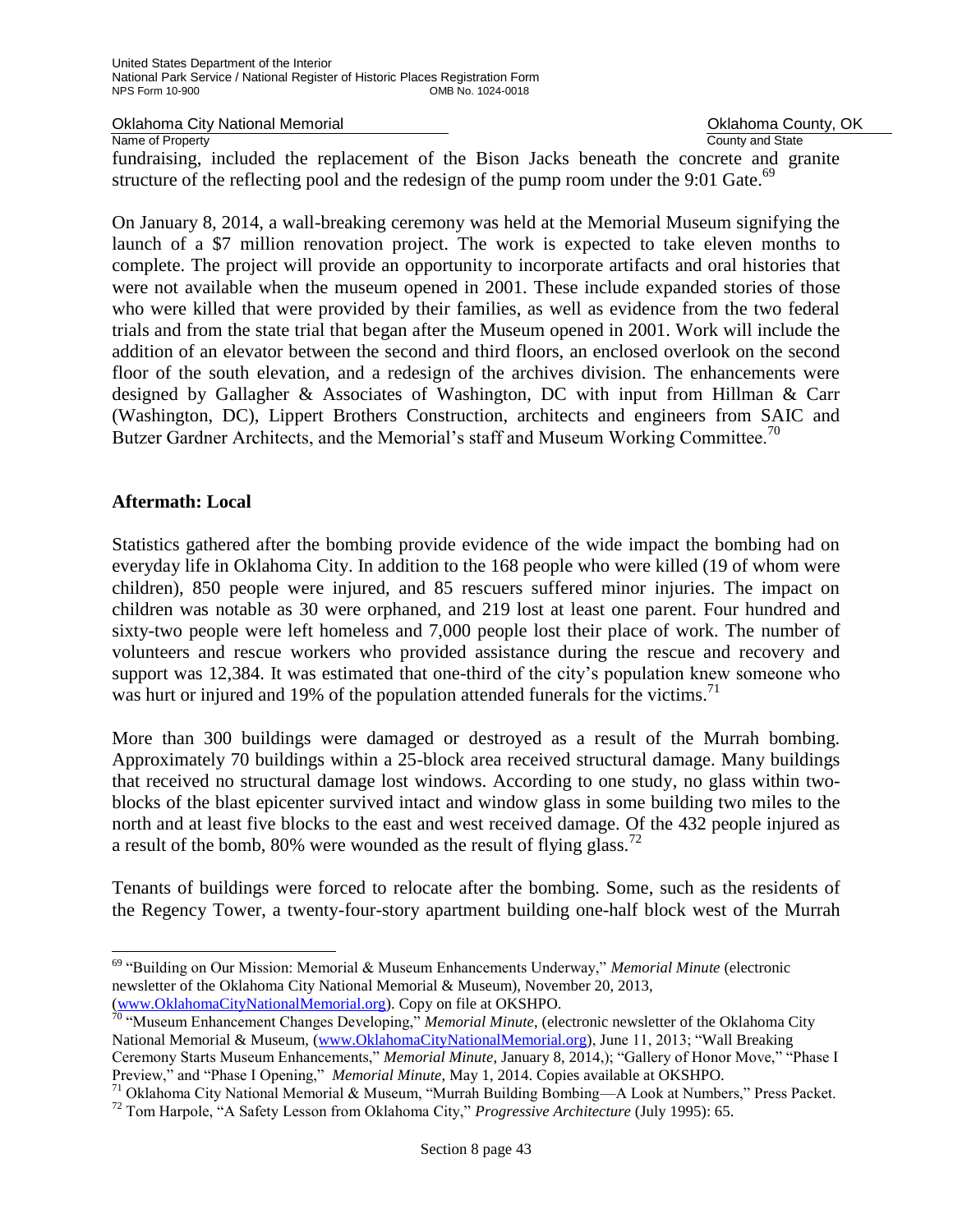Oklahoma City National Memorial **County 1998** Oklahoma County, OK<br>
Name of Property<br>
Ocunty and State

Name of Property<br>Building, were able to return within a few months.<sup>73</sup> The Oklahoma City Federal Courthouse immediately south of the Murrah Building was quickly repaired. People who worked in the Center City Post Office, Water Resources Board Building, the Athenian Building, and the YMCA never returned to work in those buildings and they were demolished as a result of the damage they sustained. The Kirkpatrick Hotel, located across from the Journal Record Building on North Robinson Avenue was also demolished and another building, the Robinson Executive Building, was constructed on its site in 2000. State agencies housed in the Journal Record Building found temporary accommodations at Shepherd Mall on Northwest  $23<sup>rd</sup>$  Street between Penn and Villa.

The damaged churches were all repaired and some incorporated the event into their rebuilding efforts. The stone cross at the top of St. Paul's (Episcopal) Cathedral, located three blocks north of the Murrah Building, was destroyed by the blast and its shattered pieces were used in a wrought iron gate to the cloisters. The Heartland Chapel, an outdoor interdenominational chapel, was completed in July 1995 north of the First United Methodist Church, located immediately east of the Murrah Building. The chapel sits to the east of the 9:01 Gate at North Robison Avenue and Northwest  $5<sup>th</sup>$  Street. First United Methodist Church also constructed a new sanctuary and education building north of the historic church. St. Joseph Old Cathedral, located west of the Murrah Building, was repaired but the rectory behind it was demolished and a parking lot put in its place. The congregation installed a large white marble sculpture titled "And Jesus Wept" near the northeast corner of the lot, across from the 9:03 Gate.<sup>74</sup>

Three days before the opening of the Outdoor Symbolic Memorial, the *Daily Oklahoman*  reported on the transformation that had occurred downtown in the five years since the 1995 bombing. According to Dave Jones, redevelopment director for the Oklahoma City Urban Renewal Authority, studies conducted shortly after the blast by the National Endowment for the Arts and the Urban Planning Institute assisted property owners and city officials to not only recover from the blast but to also combat decades of neglect. The newly renovated Automobile Alley, a collection of historic buildings located to the east of the bombing site along Broadway Avenue, had attracted high tech tenants, loft dwellers, and banks, replacing pawn shops and predatory loan businesses formerly located in the area. Like many other structures downtown, these buildings had benefitted from federal loans and grants designated for the bomb-ravaged area.<sup>75</sup> The downtown was also energized as the MAPS (Metropolitan Area Projects) plan, a sales tax-funded development plan for downtown, began to see results.<sup>76</sup>

Four years after the opening of the Outdoor Symbolic Memorial, the federal building that was constructed to replace the Murrah Building was completed. Prior to its opening, the agencies previously located in the Murrah building had been scattered across the city in leased spaces. The new building brought fourteen federal agencies back to downtown, reinvigorating the north end of the central business district. In addition, the building was the first new federal building to

÷,

<sup>73</sup> Daily Oklahoman, October 27, 1995.

<sup>74</sup> Linenthal, *The Unfinished Bombing*, 68-69; *Daily Oklahoman*, May 5, 1999 and November 3, 2007.

<sup>75</sup> *Daily Oklahoman,* April 16, 2000.

<sup>76</sup> Mark Alden Branch, "After the Blast, Oklahoma City Builds," *Progressive Architecture* (July 1995): 45-46. See also Louis Jacobson, "Many Projects Help Revive Downtown Oklahoma City," *Planning* 65 (March 1999): 22-23.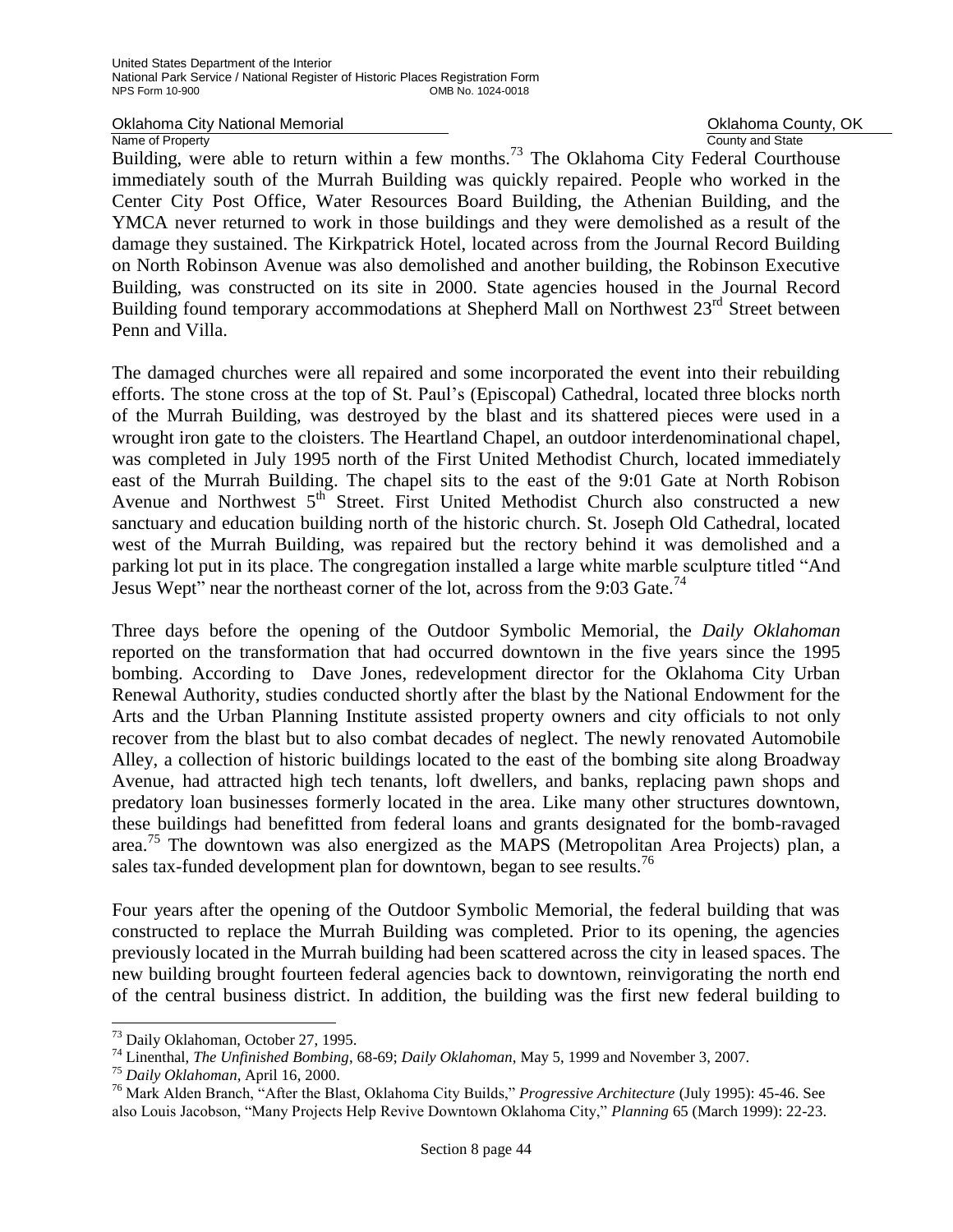Oklahoma City National Memorial **County, OKLAHOMA County, OK**<br>
Name of Property County and State

County and State

incorporate federal design and security standards that were implemented in the aftermath of the Murrah bombing. More than \$6 million of concrete and \$2 million dollars of steel were used in the construction of the building (the entire cost of the building was \$33 million).<sup>77</sup>

The greater Oklahoma City economy has also benefitted from the Memorial itself. The Oklahoma City National Memorial consistently ranks as one of the top tourist attractions in the state. Between its opening on April 19, 2000 and October 2012, 4.1 million people visited the Outdoor Symbolic Memorial. Since opening in 2001, the Memorial Museum experienced 1.5 million visitors as of October 2012.<sup>78</sup>

## **Aftermath: Beyond Oklahoma City**

Beyond the physical confines of downtown Oklahoma City and those personally touched by the loss or injury of loved ones, the bombing of the Murrah Building had a profound effect on many aspects of our society. Communities looked at the way Oklahoma City responded to the crisis and implemented procedures that would allow them to address similar situations if needed. Health care professionals, including mental health providers, studied the experiences of survivors and first responders to understand the physical and emotional impacts of such events. The federal government responded in a variety of ways including the passage of legislation, the adoption of security procedures at existing federal facilities, and designing new federal buildings that could withstand terrorist attacks. Such responses are described in more detail below.

One aspect of the bombing that many commented on was the country's collective "loss of innocence." In the days and weeks following the event, much was made of the fact that this horrendous act had occurred in the nation's heartland, not in one of the urban centers of the East or West Coast. It was also an uncomfortable realization that this was an example of "homegrown" or domestic terrorism. *Time* tapped into this sentiment in its issue of May 1, 1995 when its cover featured a profile photograph of a stern-faced Timothy McVeigh wearing the standard orange jailhouse coveralls as he was escorted from the Noble County Courthouse where he was first held following his arrest for transporting a loaded firearm and carrying a concealed weapon. Also included was a small inset photograph that for many came to symbolize the horror and senselessness of the bombing. It depicted Oklahoma City fireman Chris Fields cradling the body of little Bailey Almon, one of the children killed by the bomb. The cover was blazoned with the headline "The Face of Terror." In an article titled "Oklahoma City: Blow to the Heart," the magazine proclaimed:

The truck bomb in the heartland brought the terrible realization that America has bred its own sort of new political monster, one afflicted with hatred so malignant that only murder on a grand scale can satisfy it. Who really knows how many citizens—a dozen? a hundred?—feel so passionately that their government is the Great Satan that they would resort to such evil? This much is certain: the courage

J.

<sup>77</sup> *Daily Oklahoman*, May 4, 2004.

<sup>78</sup> For example, see "Oklahoma Top 10 Attractions," Attractions of America [\(http://www.attractionsofamerica.com/attractions/oklahoma.php\)](http://www.attractionsofamerica.com/attractions/oklahoma.php), accessed June 17, 2014; "The Making of the Oklahoma City National Memorial & Museum."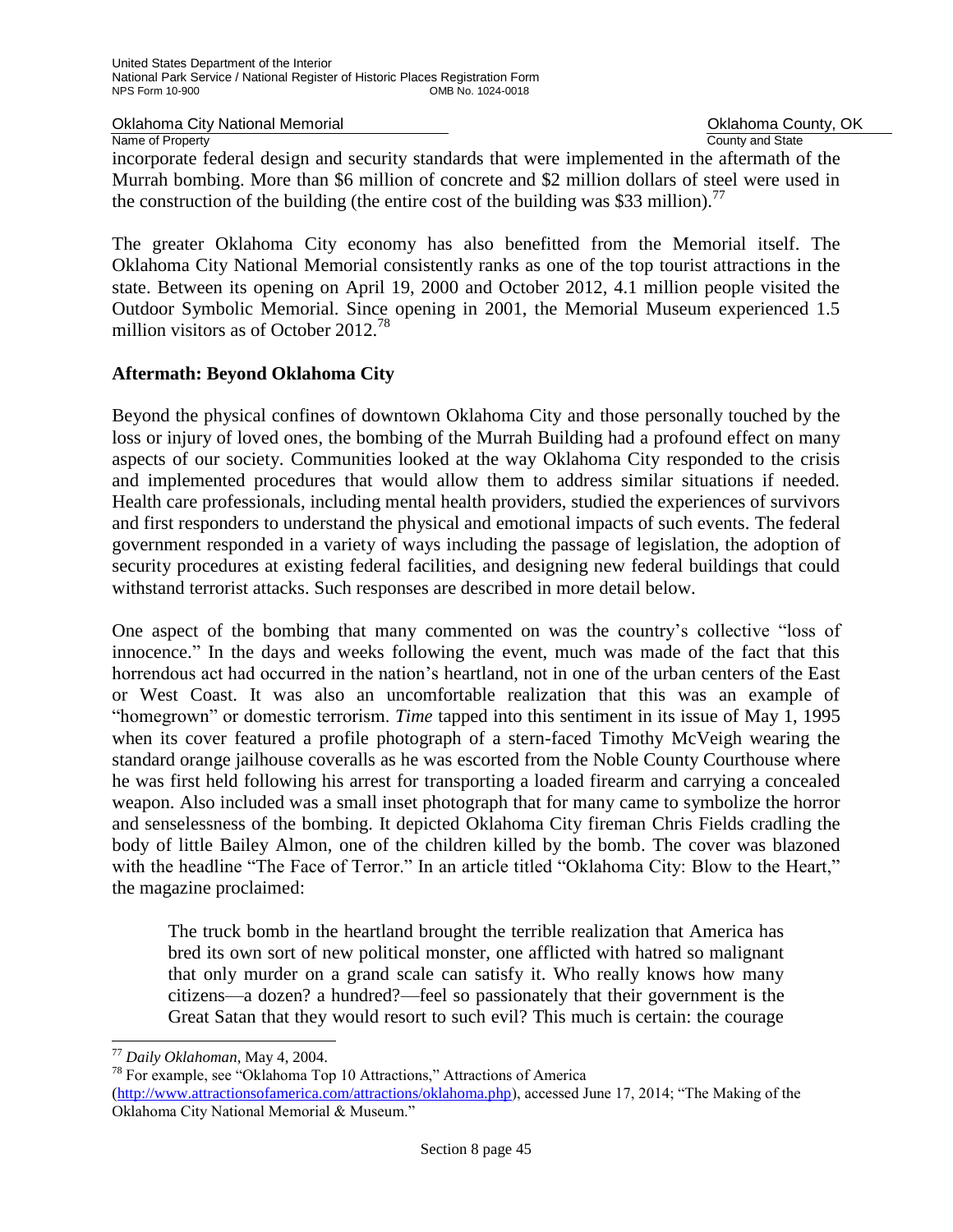Oklahoma City National Memorial **County, OKLAHOMA County, OK**<br>
Name of Property County and State

County and State

of the bereaved and the heroism of the rescuers in Oklahoma City are the stuff of true patriotism. 79

One of the most far-reaching results of the bombing was the impact it had on the design and construction of new federal buildings and the retrofitting of existing federal buildings to provide better protection. If a less than 20-year old federal office building in Oklahoma City could be destroyed by a truck bomb, then federal buildings across the nation were also vulnerable to terrorist attacks. Just one day after the bombing, President Clinton directed the Department of Justice to assess the vulnerability of the country's federal office buildings. The study was conducted under the coordination of the United States Marshals Service. Two months later, the Department of Justice released the report *Vulnerability Assessment of Federal Facilities* (also known as *The Marshals Report*). Prior to the Oklahoma City bombing, the government had no comprehensive standards for security at federal facilities and no centralized database of security measures then in existence. The study established new minimum security standards and concluded that the typical federal facility lacked security elements that would allow them to meet the minimum standards. It was also recommended that each federal facility be brought up to the minimum standards where feasible. Recommended security standards dealt with issues such as parking, closed circuit television monitoring, lighting, physical barriers, receiving and shipping, access control, entrances and exits, employee and visitor identification, utilities, occupant emergency plans, day care centers, intelligence sharing, training, tenant assignment, administrative procedures, and construction and renovation.<sup>80</sup>

The bombing had a significant impact on the operation of national monuments in Washington, DC and existing public buildings across the country. In the nation's capital, bollards and other barriers were placed around monuments near the National Mall. Sixteenth Street in front of the White House (arguably the most protected building in the country) was closed to automobile traffic. Parking spaces in front of federal buildings were removed and bollards were placed around building perimeters. Additional security cameras were installed outside and inside federal buildings around the nation. Some agencies, such as the Social Security Administration, assigned law enforcement personnel in their offices for the protection of employees and the public. The window glass in many buildings was replaced with shatter-resistant glass. More magnetometers were installed inside buildings. Even local government buildings such as the Wake County Courthouse in Raleigh, North Carolina, witnessed increased security measures that included the installation of concrete barricades to restrict vehicle access and eliminating public use of a parking garage.<sup>81</sup>

j. <sup>79</sup> See *Time*, May 1, 1995. Image of the cover and the referenced quote can be found at <http://content.time.com/time/covers/0,16641,19950501,00.html> [cover image] and <http://content.time.com/time/magazine/article/0,9171,982866,00.html> [quote], accessed March 30, 2014.

<sup>81</sup> Benjamin Forgey, "The Force of Fear: A Decade after the Carnage in Oklahoma City, Washington Can Still Feel the Blast, *Landscape Architecture* (July 2005): 146; Anthony Kimery, "TSA Union Calls for Armed Officers at Airport Screening Areas," Homeland Security Today, March 29, 2014 [\(http://hstoday.us/briefings/industry](http://hstoday.us/briefings/industry-news/single-article/tsa-union-calls-for-armed-officers-at-airport-screening-areas/60cb627a144ea817e705a65422088bc1.html)[news/single-article/tsa-union-calls-for-armed-officers-at-airport-screening-](http://hstoday.us/briefings/industry-news/single-article/tsa-union-calls-for-armed-officers-at-airport-screening-areas/60cb627a144ea817e705a65422088bc1.html)

[areas/60cb627a144ea817e705a65422088bc1.html\)](http://hstoday.us/briefings/industry-news/single-article/tsa-union-calls-for-armed-officers-at-airport-screening-areas/60cb627a144ea817e705a65422088bc1.html), accessed May 28, 2014; "Oklahoma City Bombing Changed the

<sup>80</sup> U.S. Department of Justice, United States Marshals Service, *Vulnerability Assessment of Federal Facilities*, June 28, 1995, pp. 1-1, B-2-B-9. Copy available at

[http://itlaw.wikia.com/wiki/Vulnerability\\_Assessment\\_of\\_Federal\\_Facilities,](http://itlaw.wikia.com/wiki/Vulnerability_Assessment_of_Federal_Facilities) accessed May 27, 2014.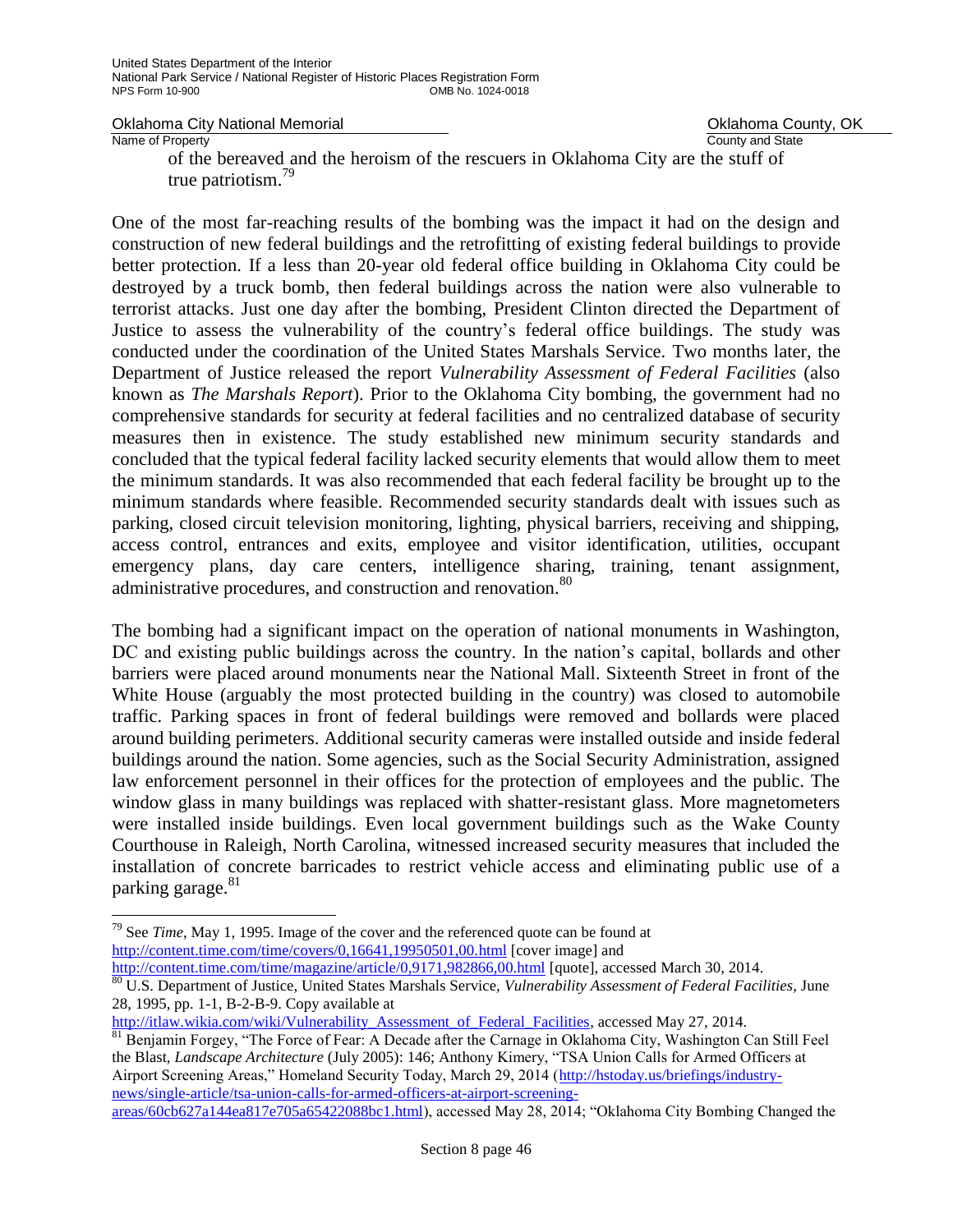Oklahoma City National Memorial **County, OKLAHOMA County, OKLAHOMA County, OKLAHOMA** County, OK<br>
Name of Property

County and State

The design of the federal building that replaced the destroyed Murrah Building introduced the General Services Administration's new design standards and security guidelines for new construction. Designed by Ross Barney + Janlowski Architects and completed in 2004, the new building met the 50-foot setback requirement, incorporated blast-resistant concrete walls on the elevations that faced a street, and included shatterproof glass in the windows. The three-story building featured a protected elliptical courtyard surrounded by glass. Besides being welcoming to the general public, the new building had the added burden of providing an inviting and secure environment for federal employees, many of whom were survivors of the bombing.<sup>82</sup>

The Oklahoma City bombing resulted in a wide array of publications, studies, and seminars that addressed diverse "lessons learned" in an effort to improve local, state, and national responses to similar tragedies. A small sampling includes medical (Sheryl R. McLain, MS, "The Oklahoma City Bombing: Lessons Learned by Hospitals" and "Lessons Learned from the Oklahoma City Bombing," program and panel discussion at the University of North Carolina at Chapel Hill Injury Prevention Research Center Fall Seminar, December 7, 2001), the physical and emotional needs of victims of violence (U.S. Department of Justice's "Responding to Terrorism Victims: Oklahoma City and Beyond," October 2000), building design and materials (the American Society of Civil Engineers' *Lessons Learned from the Oklahoma City Bombing: Defensive Design Techniques*, 1997 and Tom Harpole "A Safety Lesson from Oklahoma City," *Progressive Architecture*, July 1995), and damage assessment of historic buildings (Eva Osborne, "Disaster Response for the Oklahoma City Bombing" in *Disaster Management Programs for Historic Sites*, 1998 [2004]).<sup>83</sup>

The Oklahoma City National Memorial Museum and the organization's website also address "lessons learned." Through videotaped interviews with elected officials, community and business leaders, media representatives, survivors and family members, and ordinary citizens "changed forever," visitors to the website can discover the many "lessons learned" through the exploration of four major topic: Community Response, Justice, Impact of Violence and Terrorism, and

J.

[\(http://www.gsa.gov/portal/content/101562\)](http://www.gsa.gov/portal/content/101562), accessed February 7, 2014; "Oklahoma City Federal Building," Weidlinger Associates Inc., [\(http://www.wai.com/project.aspx?id=1335&type=500\)](http://www.wai.com/project.aspx?id=1335&type=500) accessed February 7, 2014. 83 Sheryl R, McLain, MS, "The Oklahoma City Bombing: Lessons Learned by Hospitals," no date (copy available at [http://www.aha.org/content/00-10/OKCBombing.pdf\)](http://www.aha.org/content/00-10/OKCBombing.pdf), accessed May 27, 2014; "Panel Discussion to follow 'Lessons Learned from Oklahoma City Bombing'" News Service, University of North Carolina at Chapel Hill, December 3, 2001—No. 621 [\(http://www.unc.edu/news/archives/dec01/okla120301.htm\)](http://www.unc.edu/news/archives/dec01/okla120301.htm), accessed May 27, 2014; U.S. Department of Justice's "Responding to Terrorism Victims: Oklahoma City and Beyond," October 2000 [\(http://ojp.gov/publications/infores/respterrorism/html\)](http://ojp.gov/publications/infores/respterrorism/html) accessed March 30 and May 24, 2014; Eve E. Hinman and David J. Hammond, *Lessons from the Oklahoma City Bombing: Defensive Design Techniques* (New York: ASCE Press, 1997); Tom Harpole "A Safety Lesson from Oklahoma City," *Progressive Architecture*, (July 1995): 65; Eva Osborne, "Disaster Response for the Oklahoma City Bombing," in *Disaster Management Programs for Historic Sites*, Dirk H.B. Spennemann and David W. Look, eds. (Association for Preservation Technology [Western Chapter] and The Johnstone Centre, Charles Sturt University, 1998 [2004]): 145-148.

Way Courthouses are Guarded," WRAL Channel 5, Raleigh, Durham, Fayetteville, North Carolina, posted April 18, 1999 [\(http://wral.com/news/local/story/1333697/\)](http://wral.com/news/local/story/1333697/), accessed March 30, 2014.

<sup>82 &</sup>quot;Oklahoma City Federal Building," U.S. General Services Administration,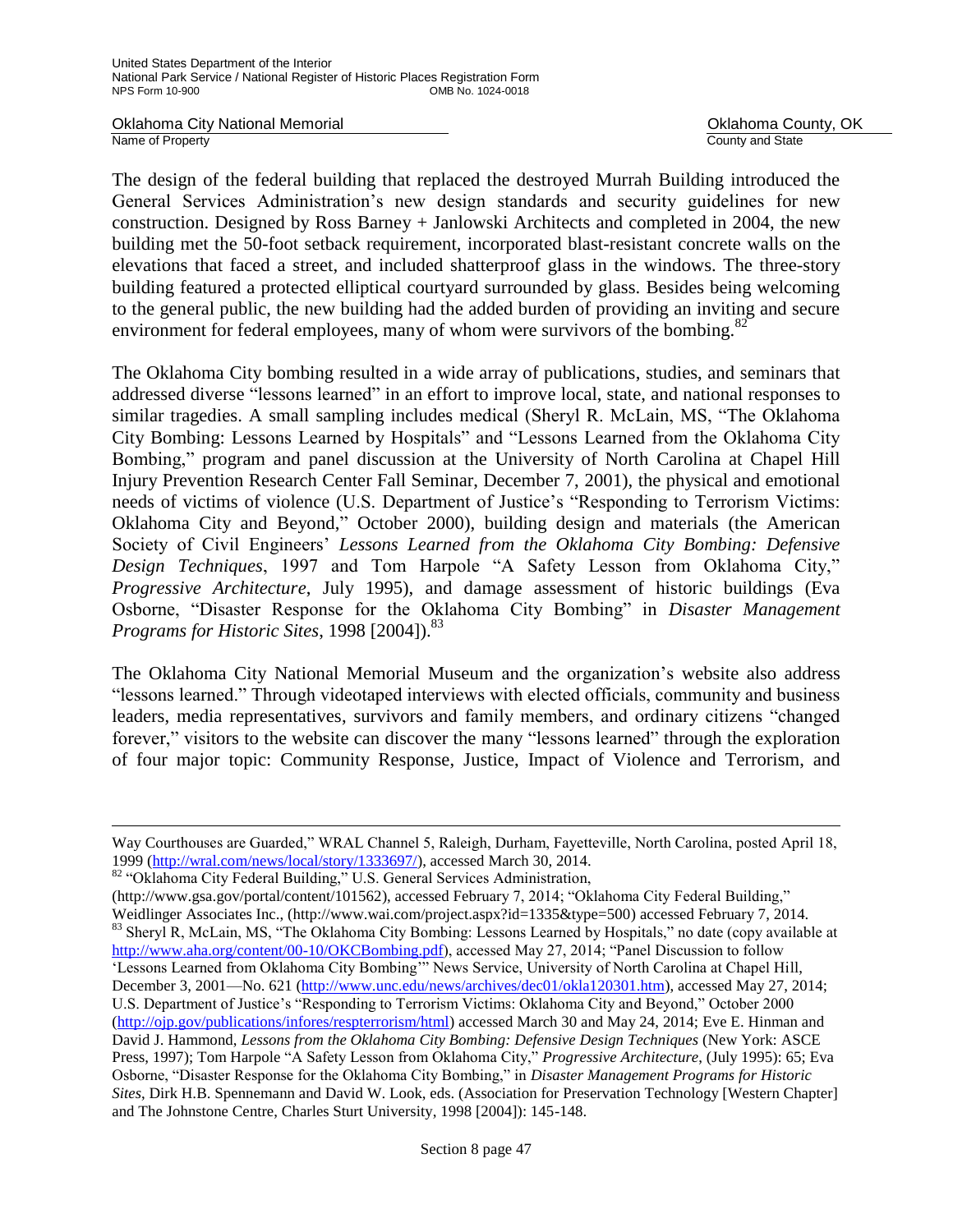# Oklahoma City National Memorial **County Accounty** Oklahoma County, OK<br>
Name of Property<br>
Ocunty and State

### Name of Property

J.

Memorialization.<sup>84</sup> As horrendous acts of violence have occurred elsewhere since April 19, 1995, the staff of the Oklahoma City National Memorial, as well as survivors, family members, and first responders, have put the "lessons learned" into use as they have reached out to those communities to offer assistance and support. With the assistance of the American Red Cross, the Memorial sent family members to New York to meet with family members of people killed in the attacks on the World Trade Center on September 11, 2001. From the inclusion of survivors, family members, and rescuers throughout the development process to the archives that was created to preserve and catalogue artifacts associated with the bombing, the Oklahoma City National Memorial & Museum has served as a model for the creation of the National September 11 Memorial (opened September 11, 2011) and Museum (opened to the public May 21, 2014). Following the mass shooting at Sandy Hook Elementary School in Newtown, Connecticut in December 2012, Oklahoma City National Memorial staff reached out to family members of those killed at the school. Two months after the shooting, the Oklahoma City National Memorial & Museum also hosted a workshop for school administrators, counselors, law enforcement personnel, and others regarding school safety and security and the effect of violence and trauma on children. The response to the event was so great that a second workshop was scheduled the following day.<sup>85</sup> These examples of outreach are just some of the ways the Oklahoma City National Memorial remains ever relevant.

The bombing of the Alfred P. Murrah Building had a direct impact on the passage of legislation meant to ease the public's fears and curb acts of terrorism. Among these was Public Law 104- 132, also known as the Antiterrorism and Effective Death Penalty Act (AEDPA) of 1996. It was introduced into the Senate as S. 735 (or Comprehensive Terrorism Prevention Act of 1995) on April 27, 1995, just eight days following the bombing of the Murrah Building, by Senator Bob Dole (R-KS). It quickly passed the Senate then passed the House on March 14, 1996 and was signed into law on April 24, 1996 by President Clinton. The act made major changes to habeas corpus law by limiting "the procedural and substantive scope of the writ of habeas corpus. Procedurally, it bans successive petitions by the same person, requiring defendants to put all of their claims into one appeal. Substantively, it narrows the grounds on which successful habeas claims can be made, allowing claims only to succeed when convictions were contrary to 'clearly established federal law' or an 'unreasonable determination of the facts in light of the evidence.'" As a way to counter successive appeals, the law created a one-year statute of limitations for filing habeas corpus proceedings, beginning from the time that the state court's consideration of the case ended. The law's significance for the Oklahoma City bombing was the fact that death penalty appeals by either McVeigh or Nichols would be greatly limited, thus allowing for

[\(http://www.oklahomacitynationalmemorial.org/secondary.php?section=1catid=217\)](http://www.oklahomacitynationalmemorial.org/secondary.php?section=1catid=217) accessed April 6, 2014. <sup>85</sup> Since 2001, the *Daily Oklahoman* has published numerous articles regarding the similarities and cooperative

exchanges between groups in Oklahoma City and New York (as well as Shanksville, Pennsylvania and Washington, DC) dealing with the terrorist attacks on September 11, 2001. For example see David Zizzo, "9/11 Victims Feel Emotion at Memorial," October 5, 2002 and Bryan Painter, "9/11 Response was Genuine, OKC Museum Director Says," September 11, 2011; "Responding to Schools in Crisis: Considerations Following the Sandy Hook Tragedy," Oklahoma City National Memorial & Museum—Official Website,

[\(http://www.oklahomacitynationalmemorial.org/secondary.php?module=news&section=15&catid=191&id=1287\)](http://www.oklahomacitynationalmemorial.org/secondary.php?module=news§ion=15&catid=191&id=1287) accessed May 15, 2014.

<sup>84</sup> "Lessons Learned," Oklahoma City National Memorial & Museum—Official Website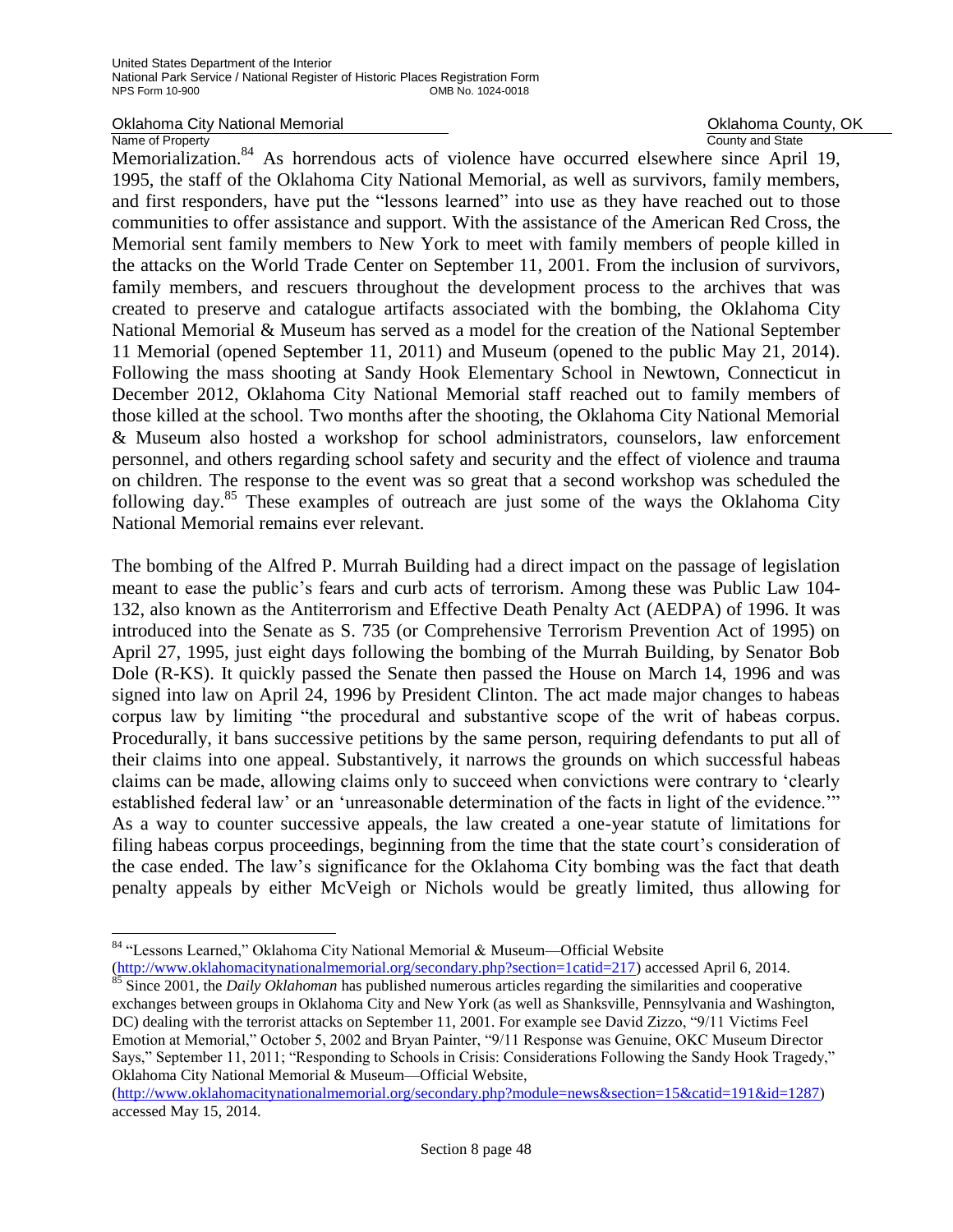### Name of Property

Oklahoma City National Memorial **County Accounty** Oklahoma County, OK<br>
Name of Property<br>
Ocunty and State

quicker executions.<sup>86</sup> Section 235 of the act required trial courts to provide closed-circuit televising of proceedings to allow victims to view criminal court proceedings when the venue of a case has been moved out of the state where the case was originally brought or if the changed venue was more than 350 miles from where the trial would have occurred. This was a direct response to the change of venue for the McVeigh and Nichols trials from Oklahoma City to Denver.<sup>87</sup> The act also had provisions dealing with mandatory restitutions as well as provisions aimed at foreign terrorists that included a ban on fundraising in the United States that supported terrorist organizations, allowed for the deportation of terrorists without having to divulge classified information, prevented terrorists from entering the United States, and increased control over biological and chemical weapons.<sup>88</sup>

The following year, President Clinton signed Public Law 105-6, the Victim Allocution Clarification Act on March 19, 1997. The legislation was an outgrowth of the victims' rights movement and in direct response to a ruling given by Judge Richard Matsch, the federal judge assigned to the McVeigh and Nichols trials. On June 26, 1996, during a pretrial hearing, Judge Matsch informed survivors and family members that they would not be allowed to watch the trial proceedings if they planned to offer impact statements during the sentencing phase should the pair be found guilty. Judge Matsch thought that viewing the trial might influence their testimony. They had the option of attending the trial or testifying at sentencing, but not both. A lawyer represented a group of survivors and family members through appeals of the decision but the Tenth Circuit Court upheld Matsch's ruling. This led to the quick passage of the Victim Allocution Clarification Act which prohibited "a U.S. district court from ordering any victim of an offense excluded from a trial of a defendant accused of an offense because the victim may, during the sentencing hearing, make a statement or present any information as to the effect of the offense on the victim and the victim's family." The law applied to any cases pending at the time of the legislation, thus making it applicable to the Oklahoma City bombing as McVeigh's trial was set to start March 31, 1997.<sup>89</sup>

## **A New Type of Memorial**

J.

It has been noted the Oklahoma City National Memorial was a new type of memorial. Kim A. O'Connell wrote in the September 2000 issue of *Landscape Architecture* "This monument is altogether different—the model perhaps, for a new age of memorialization, the remembrance of

[\(http://definitions.us.com/a/antiterrorism-and-effective-death-penalty-act-of-1996/\)](http://definitions.us.com/a/antiterrorism-and-effective-death-penalty-act-of-1996/), accessed May 24, 2014. <sup>87</sup> "Legislation Signed on Victim Allocution," The Third Branch, April 1997

<sup>86</sup> "Antiterrorism and Effective Death Penalty Act of 1996 ," Wikipedia

[<sup>\(</sup>http://en.wikipedia.org/wiki/Antiterrorism\\_and\\_Effective\\_Death\\_Penalty\\_Act\\_of\\_1996\)](http://en.wikipedia.org/wiki/Antiterrorism_and_Effective_Death_Penalty_Act_of_1996), accessed March 30, 2014; "Antiterrorism and Effective Death Penalty Act of 1996 Law & Legal Definition," USLegal.com

[<sup>\(</sup>http://www.uscourts.gov/news/TheThirdBranch/97-04-01/Legislation\\_Signed\\_on\\_Victim\\_Allocution.aspx\)](http://www.uscourts.gov/news/TheThirdBranch/97-04-01/Legislation_Signed_on_Victim_Allocution.aspx), accessed March 30, 2014.

<sup>88</sup> Charles Doyle, "Antiterrorism and Effective Death Penalty Act of 1996: A Summary" [\(http://www,fas,org/irp/crs/96-499.htm\)](http://www,fas,org/irp/crs/96-499.htm), accessed May 24, 2014; William J. Clinton, "[Statements of] April 24," Administration of William J. Clinton, 1996,(Government Printing Office ), 630 [\(http://www.gpo.gov/fdsys/pkg/PPP-1996-book1/pdf/ppp-1996-book1-doc-pg628.pdf\)](http://www.gpo.gov/fdsys/pkg/PPP-1996-book1/pdf/ppp-1996-book1-doc-pg628.pdf) accessed May 24, 2014

<sup>89</sup> Linenthal, *The Unfinished Bombing*, 104; "Legislation Signed on Victim Allocution."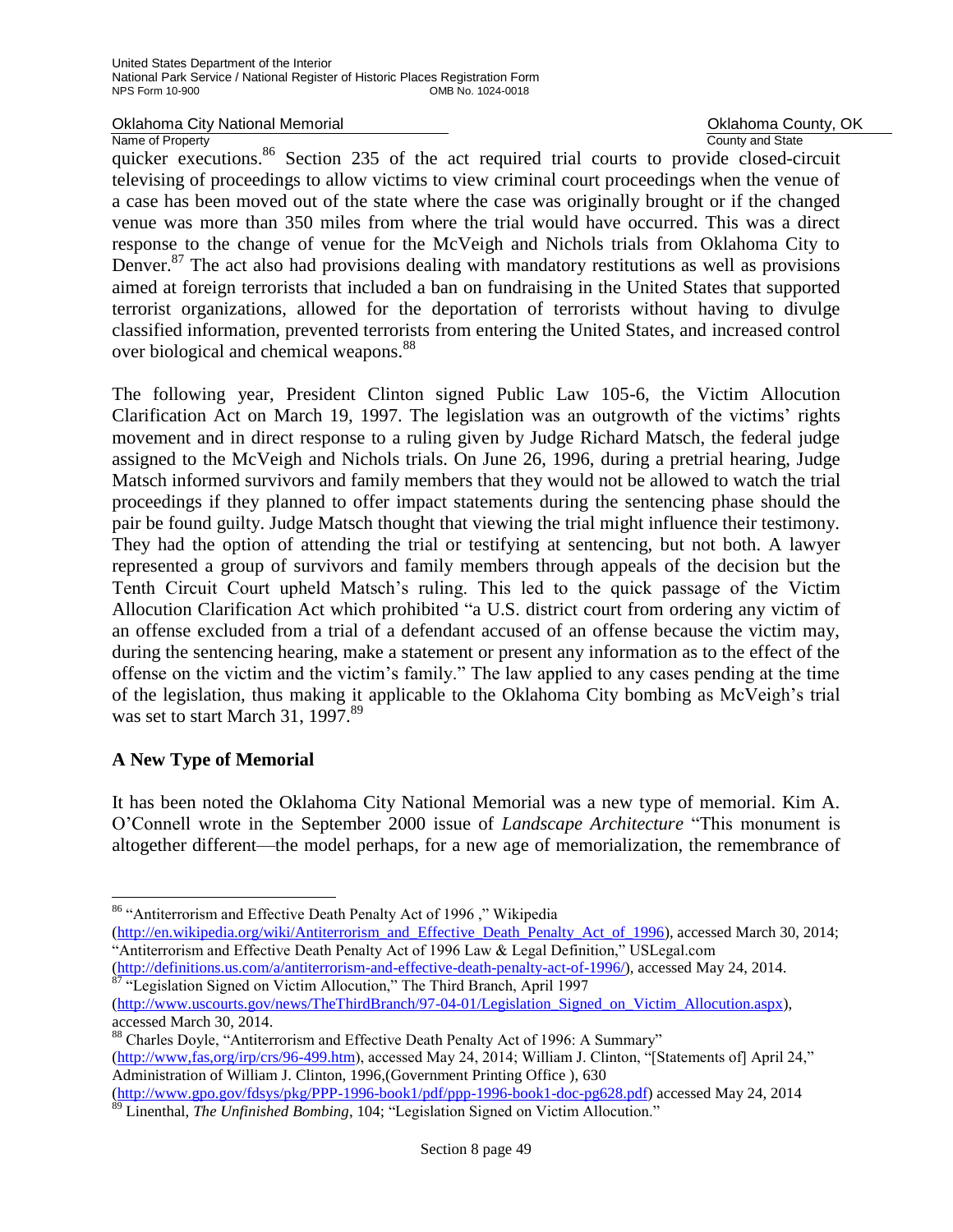Oklahoma City National Memorial **County Accounty** Oklahoma County, OK<br>
Name of Property<br>
Ocunty and State Name of Property senseless violence and terror. Because the event had no soldiers (the heroic rescuers not withstanding) and no generals, no monolithic, statued memorial would do."<sup>90</sup>

In his book, *Sacred Ground: America's Landscapes of Violence and Tragedy*, geographer Kenneth E. Foote identified four treatments given to sites associated with violence: sanctification, designation, rectification, and obliteration. He explained:

Sanctification occurs when events are seen to hold some lasting positive message that people wish to remember—a lesson in heroism or perhaps a sacrifice for community. A memorial or monument is the result. Obliteration results from particularly shameful events people would prefer to forget—for example, a mass murder or gangster killing. As a consequence all evidence is destroyed or effaced. Designation and rectification fall between these extremes. Designation, or the marking of the site, simply denotes that something "important" has happened there. Rectification involves removing the signs of violence and tragedy and returning a site to use, implying no lasting positive or negative meaning.<sup>91</sup>

In the revised edition to the book published in 2003, Foote reflected on the recent cultural changes in which American communities deal with traumatic events. He observed "Over the past two or three decades there appears to be a greater willingness on the part of many communities and individuals to acknowledge the pervasive role that violence plays in contemporary society. Until quite recently, events of mass murder, terrorism, and day-to-day violence led almost exclusively to obliteration and rectification." One community's memorialization of a violent event likely encourages other communities to follow suit, no matter the horrendous nature of the event. The Oklahoma City National Memorial, particularly its scale and the speed at which it was constructed, represented this trend. Foote predicted that the Oklahoma City memorialization process would influence the discussion on New York City's memorialization of the site associated with 9/11. As Foote noted: "Those involved in the planning process in Oklahoma City clearly articulated the need to look beyond the notion of a single physical monument toward a broadly defined 'living' memorial. Explicit in the planning were efforts to *anchor* memory in a specific site, *interpret* the meaning in nearby exhibitions, *preserve* evidence of the trauma in archival collections, and *disseminate* knowledge of the event through the work of a public educational institute." For Oklahoma City, these efforts culminated in the creation of the Outdoor Symbolic Memorial, the Oklahoma City National Memorial Museum and its library and archives, and the Oklahoma City National Memorial Institute for the Prevention of Terrorism.<sup>92</sup>

## **Significance of the Oklahoma City National Memorial under Criterion A: Social History**

The bombing of the Alfred P. Murrah Federal Building on April 19, 1995 and its aftermath have shaped many aspects of American life. The fact that it happened in the country's "heartland" and

J.

<sup>90</sup> Kim A. O'Connell, "The Gates of Memory," *Landscape Architecture*, 90 (September 2000): 69.

<sup>91</sup> Kenneth E. Foote, *Shadowed Ground: America's Landscapes of Violence and Tragedy*, rev. ed. (Austin, Texas: University of Texas Press, 2003), 7-8.

<sup>92</sup> Foote, *Shadowed Ground: America's Landscapes of Violence and Tragedy*, 337-41.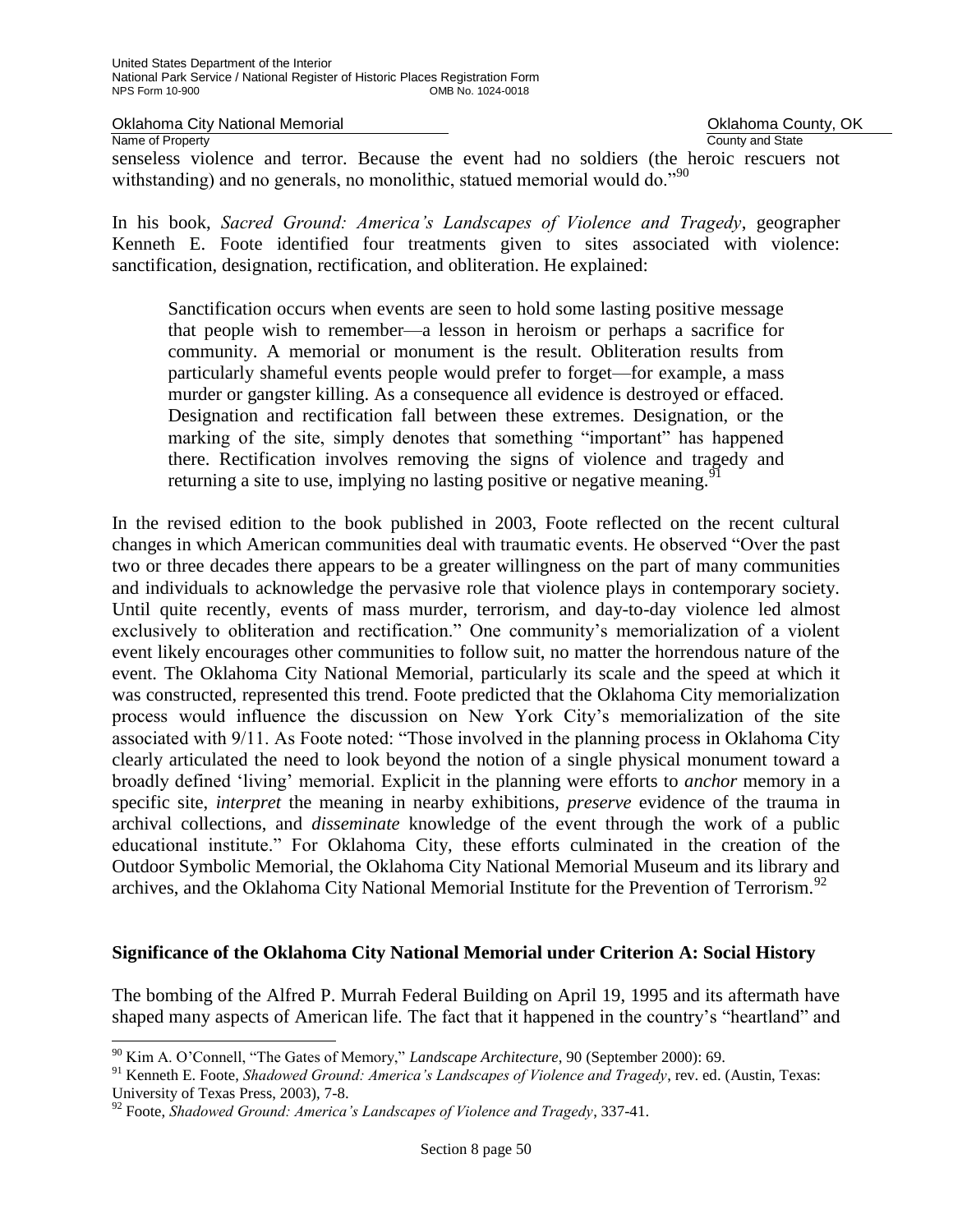Oklahoma City National Memorial **National County, OK** Changes County, OK

Name of Property **County Accounty County and State** 

was an example of domestic terrorism changed people's perceptions of their own vulnerability to acts of terrorism. It shaped the way local, state, and federal governments provide protection for existing government buildings and design new buildings that can withstand similar attacks. Federal legislation was passed that limited death penalty appeals and provided more rights to victims of crime. "Lessons learned" from Oklahoma City's response to the bombing have benefitted other government agencies and communities as they prepare for similar disasters, or unfortunately in some cases, respond to their own tragic events. The memorialization process that unfolded after the bombing has been a model for the memorialization of other acts of violence. The Oklahoma City National Memorial has come to represent these manifestations. As such it is eligible for listing on the National Register of Historic Places at the national level of significance under Criterion A in the area of Social History.

## **Period of Significance**

The period of significance is from 1995, the year the bombing occurred, to 2001 when the Oklahoma City National Memorial Museum opened to the public.

## **Criteria Consideration F**

Although a commemorative property, the symbolic value of the Oklahoma City National Memorial has invested it with its own exceptional significance.

## **Criteria Consideration G**

On October 7, 1997, President Bill Clinton signed Public Law 105-58, also known as the Oklahoma City National Memorial Act. The law acknowledged the national and international significance of the bombing of the Alfred P. Murrah Federal Building on April 19, 1995 and created the Oklahoma City National Memorial. The Memorial included the former site of the Murrah Building and the block to the north. The act also designated the Memorial as a unit of the National Park Service. As a unit of the NPS, it was automatically listed on the National Register of Historic Places the day President Clinton signed the act. As a property achieving national significance within the past 50 years, the Oklahoma City National Memorial meets Criteria Consideration G.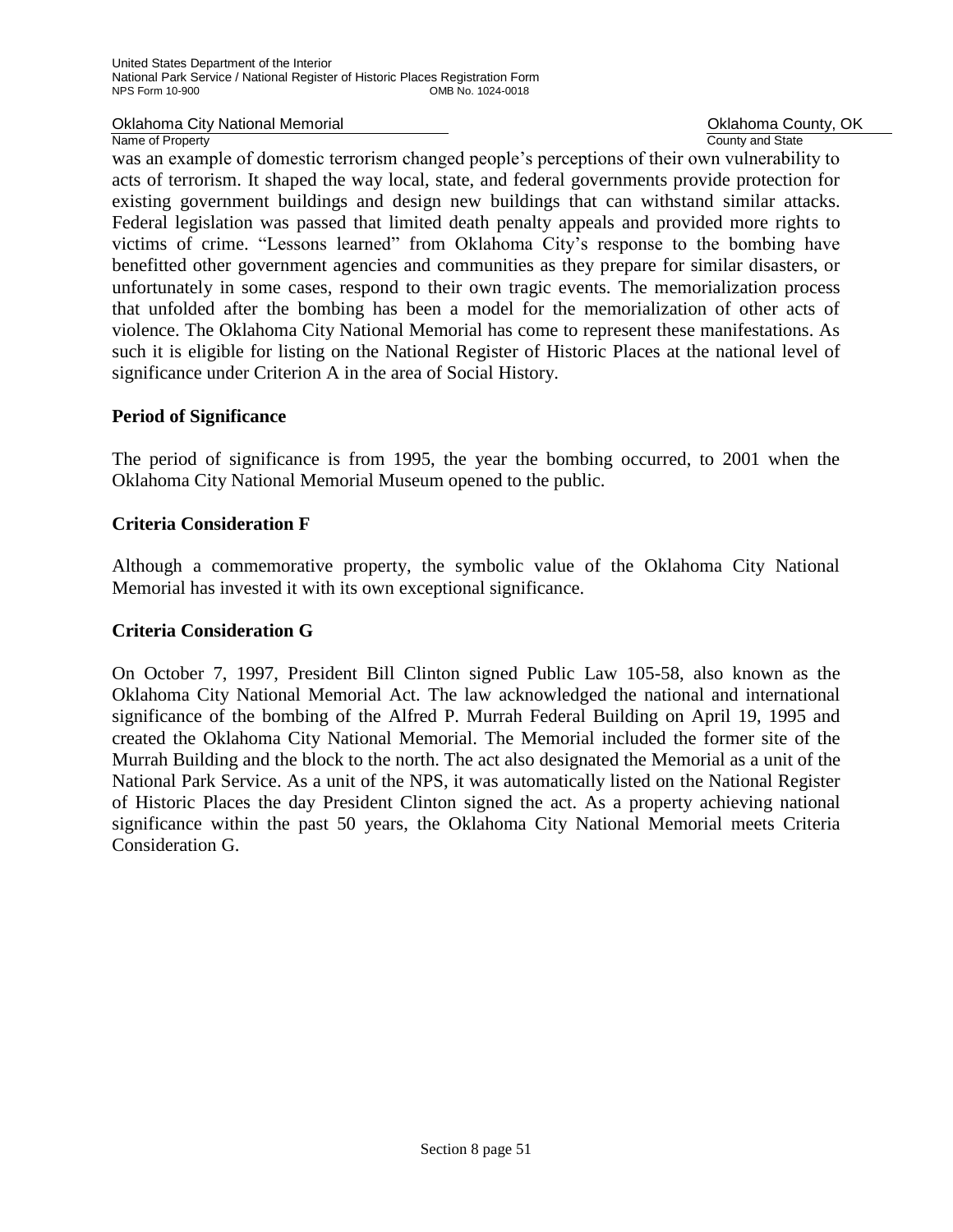Oklahoma City National Memorial **County Accounty** Oklahoma County, OK<br>
Name of Property<br>
Ocunty and State Name of Property \_\_\_\_\_\_\_\_\_\_\_\_\_\_\_\_\_\_\_\_\_\_\_\_\_\_\_\_\_\_\_\_\_\_\_\_\_\_\_\_\_\_\_\_\_\_\_\_\_\_\_\_\_\_\_\_\_\_\_\_\_\_\_\_\_\_\_\_\_\_\_\_\_\_\_\_\_\_

## **9. Major Bibliographical References**

**Bibliography** (Cite the books, articles, and other sources used in preparing this form.)

Bell, Wayne. "Post Office, Courthouse and Federal Building, Oklahoma City, Oklahoma County, Oklahoma" National Register of Historic Places Nomination, #74001665.

Blackburn, Bob L. "India Temple Shrine Building, Oklahoma City, Oklahoma County, Oklahoma." National Register of Historic Places nomination, #80003286.

Blackburn, Bob L., Arn Henderson and Melvena Thurman. *The Physical Legacy: Buildings of Oklahoma County, 1889 to 1931*. Oklahoma City: Southwestern Heritage Press for the Oklahoma County Historical Society, 1980.

Branch, Mark Alden. "After the Blast, Oklahoma City Builds," *Progressive Architecture* (July 1995): 45-46.

Calkins, Meg. "Reflecting on a Tragedy: Innovative Detailing and Precise Construction Have Produced a Dramatic Pool in Oklahoma City." *Landscape Architecture* (September 2000): 24.

Clark, Ann. *A Memorial Walking Tour Commemorative Edition*. Oklahoma City: Oklahoma City National Memorial Foundation, 2005.

\_\_\_\_\_\_\_\_\_\_. *A Museum Walking Tour*. Oklahoma City: Oklahoma City National Memorial Foundation, 2006.

*The Daily Oklahoman* [Oklahoma City]. Various issues between 1971 and 2014.

*Dallas Morning News*, various issues between 1995 and 2006.

Dillon, David. "Oklahoma Memorial Competition Helps to Heal Community." *Architectural Record*, (June 1997): 31.

Everett, Dianna. "First Church of Christ, Scientist, Oklahoma City, Oklahoma County, Oklahoma." National Register of Historic Places Nomination, #01000949.

Foote, Kenneth E. *Sacred Ground: America's Landscapes of Violence and Tragedy,* rev ed. Austin, Texas: University of Texas Press, 2003.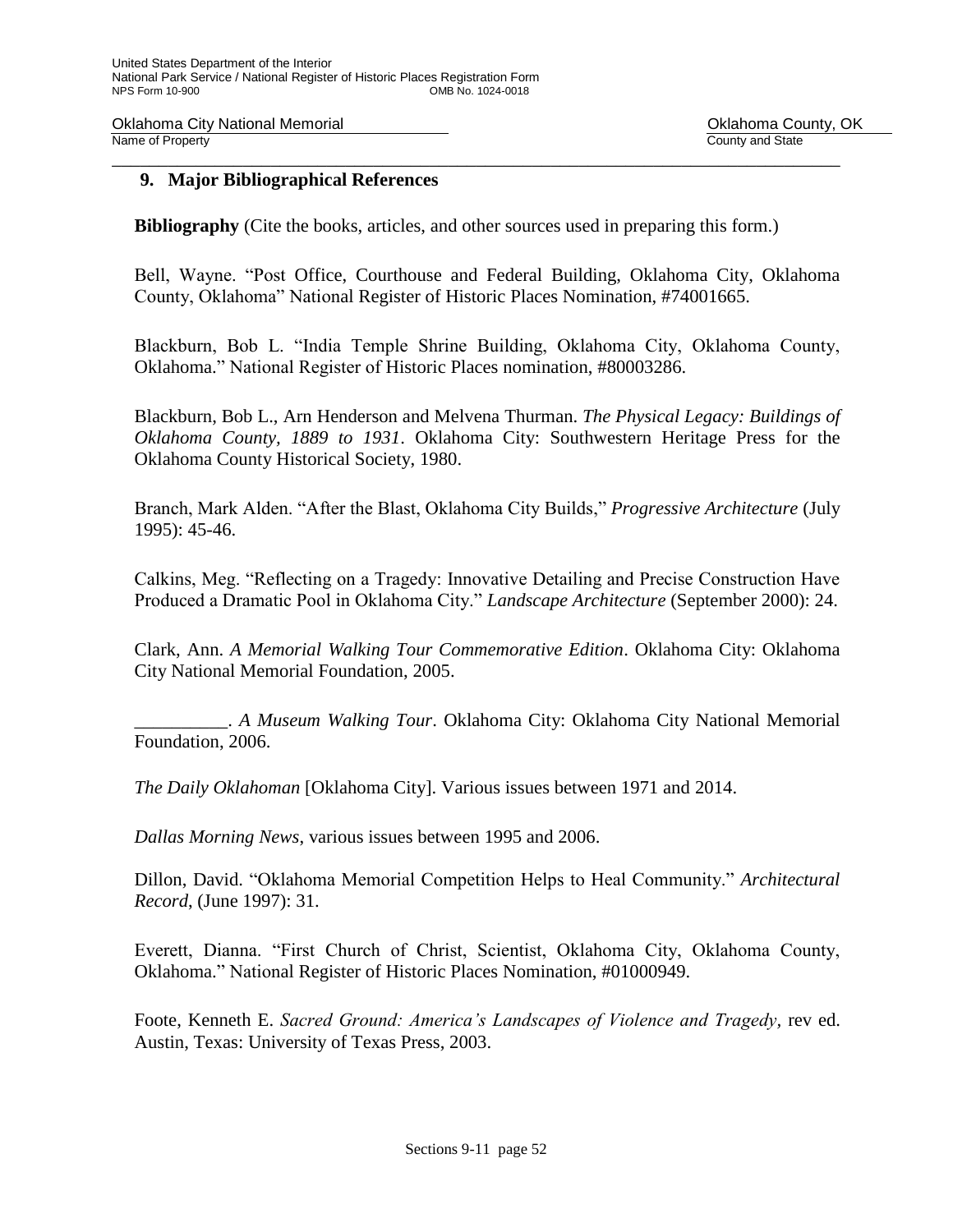Oklahoma City National Memorial **County Accounty** Oklahoma County, OK<br>
Name of Property<br>
Ocunty and State

Name of Property Forgey, Benjamin. "The Force of Fear: A Decade after the Carnage in Oklahoma City, Washington Can Still Feel the Blast." *Landscape Architecture*, (July 2005): 148, 146-147.

*Great Buildings Ahead: A Guided Tour of Central Oklahoma's Architectural Landmarks. For Walking and Motoring.* [Oklahoma City, OK]: American Institute of Architects, Central Oklahoma Chapter and the Metropolitan Library System, 1989.

Grillott, Suzette, Rebecca Cruise, and Brian Hardzinski. "Memorial Designer Reflects on Commemorating Tragedy Through Architecture," April 19, 2013. Transcript of radio interview with Hans Butzer, [http://kgou.org/most/memorial-designer-reflects](http://kgou.org/most/memorial-designer-reflects-commemorating-tragedy-through-architecture)[commemorating-tragedy-through-architecture](http://kgou.org/most/memorial-designer-reflects-commemorating-tragedy-through-architecture) (accessed November 13, 2013).

Grooms, Thomas B. and Virginia O. Benson. *Visions for Renewal: A Design Workshop for Oklahoma City [Report of the Design Workshop Team, July 24-25, 1995]*. Washington, DC: National Building Museum and the National Endowment for the Arts, 1995.

Harpole, Tom. "A Safety Lesson from Oklahoma City," *Progressive Architecture*, (July 1995): 65.

Hershey, Jon, Larry Tongate and Bob Burke. *Simple Truths: The Real Story of the Oklahoma City Bombing Investigation*. Oklahoma Horizons Series. Oklahoma City: Oklahoma Heritage Association, 2004.

Hinman, Eve E. and David J. Hammond. *Lessons from the Oklahoma City Bombing: Defensive Design Techniques*. New York: ASCE Press, 1997.

Jacobson, Louis. "Many Projects Help Revive Downtown Oklahoma City." *Planning* 65 (March 1999): 22-23.

Leibowitz, Rachel, PhD. Email correspondence with Susan Allen Kline, January 23, 2014.

Linenthal, Edward T. *The Unfinished Bombing: Oklahoma City in American Memory*. New York: Oxford University Press, 2001.

Linenthal, Edward Tabor. "Oklahoma City Bombing." *Encyclopedia of Oklahoma History and Culture,* [http://digital.library.okstate.edu/encyclopedia,](http://digital.library.okstate.edu/encyclopedia) accessed May 13, 2014.

Loftis, James, FAIA. Email correspondence with Susan Allen Kline, April 24, 2014.

McKelvey, Gene. *The Masonic History of the Oklahoma City National Memorial Museum.*  Oklahoma Lodge of Research, Grand Lodge A.F.& A.M. of the State of Oklahoma, n.d.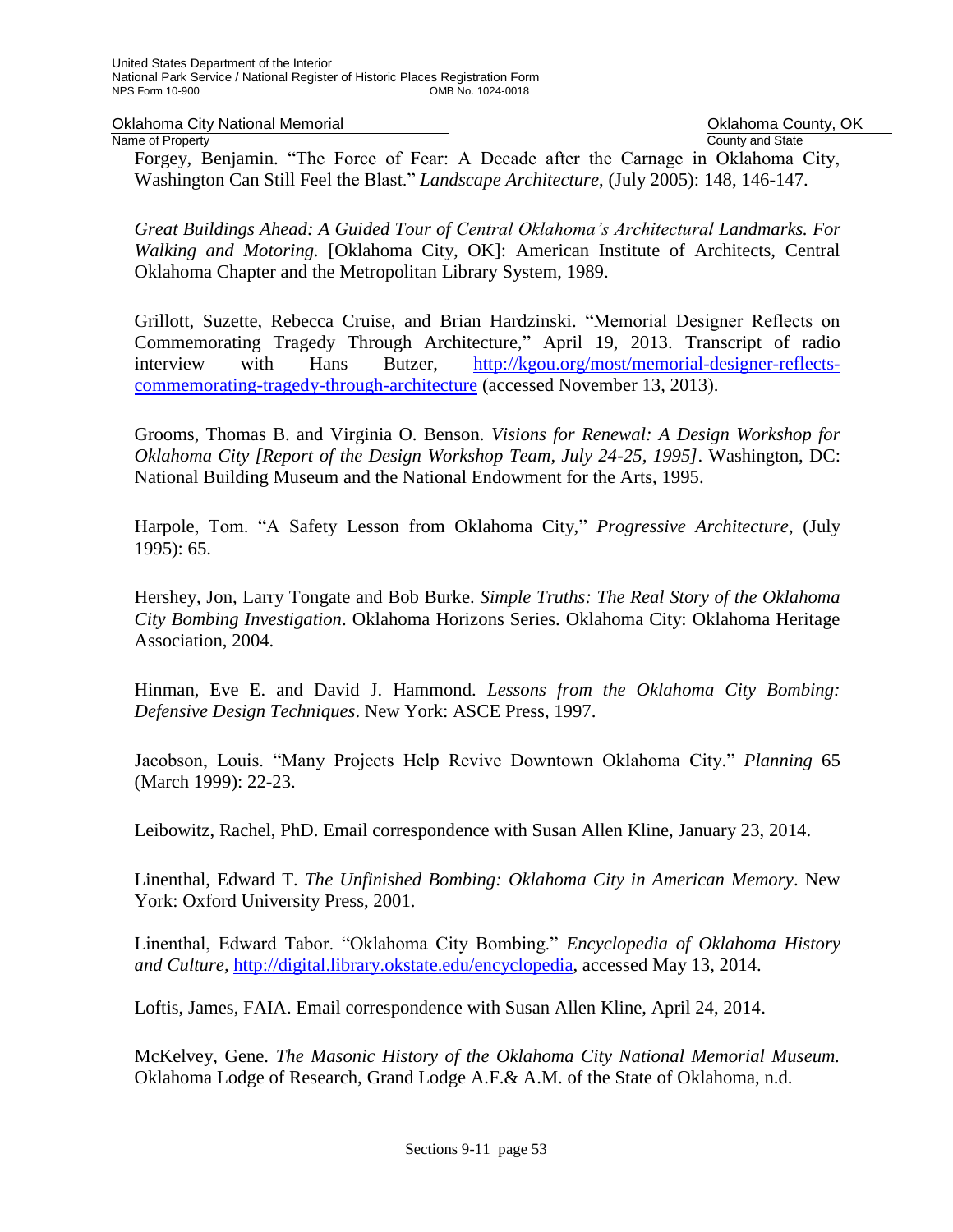Oklahoma City National Memorial **County, OKLAHOMA County, OK**<br>
Name of Property County and State

County and State

Melcher, Katherine. "Preserving Our Changing Memories: Another Perspective on the Oklahoma City National Memorial," *Landscape Architecture* (November 2001): 136, 134.

*Memorial Minute* [newsletter of the Oklahoma City National Memorial & Museum]. Various issues.

Nadel, Barbara, FAIA. "Oklahoma City: Security Civic Lessons," *Buildings*, April 4 2007, [http://www.buildings.com/news/industry-news/newsletter](http://www.buildings.com/news/industry-news/newsletter-details/articleid/4975/title/oklahoma-city-security-civics-lessons.aspx)[details/articleid/4975/title/oklahoma-city-security-civics-lessons.aspx,](http://www.buildings.com/news/industry-news/newsletter-details/articleid/4975/title/oklahoma-city-security-civics-lessons.aspx) accessed March 30, 2014.

9:02 a.m.: The Official Record of the Oklahoma City Bombing. Oklahoma City: Oklahoma Today, January 2005 [Original edition published in January 1996, updated in January 2001].

O'Connell, Kim A. "The Gates of Memory." *Landscape Architecture*, 90 (September 2000): 68-77, 92-93.

Oklahoma City National Memorial Foundation. *Oklahoma City Memorial: An International Design Competition.* 1996.

*Oklahoma City National Memorial Dedication, April 19, 2000*. Dedication brochure, 2000.

"Oklahoma City National Memorial, Oklahoma City, OK." *ASLA Online*, September 21, 2001, [www.asla.org/meetings/awards/awds01/oklahomacty.html,](http://www.asla.org/meetings/awards/awds01/oklahomacty.html) accessed November 13, 2013.

Oklahoma Department of Civil Emergency Management. *After Action Report: Alfred P. Murrah Federal Building Bombing, 19 April 1995 in Oklahoma City, Oklahoma*. n.d.

Oklahoma State Historic Preservation Office. "Reconnaissance-Level Survey of Modern Architecture in Oklahoma City." 2009.

"Safer Oklahoma City Federal Building Opens to Tenants." *Architectural Record* 192 (No. 1 January 2004): 26.

Sally Schwenk Associates, Inc. "Downtown Oklahoma City Intensive Survey-Phase I: Survey Report." Prepared for the City of Oklahoma City, September 2009.

Savage, Cynthia. "Main Public Library, Oklahoma City, Oklahoma County, Oklahoma." National Register of Historic Places Nomination #1000199.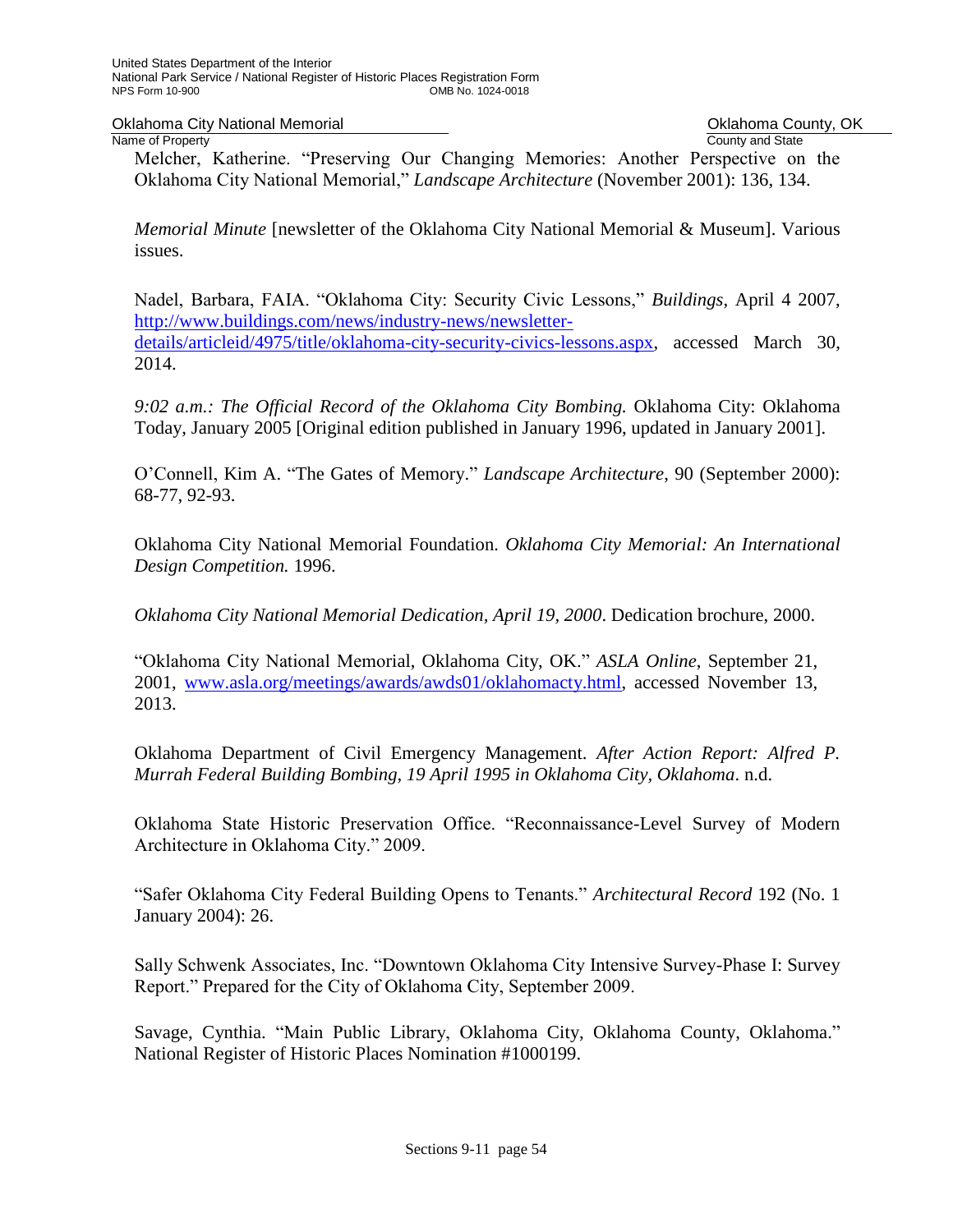Oklahoma City National Memorial **County Accounty** Oklahoma County, OK<br>
Name of Property<br>
Ocunty and State

Name of Property Simo, Melanie and David Dillon. *Sasaki Associates: Integrated Environments*. Washington, DC: Spacemaker Press, 1997.

Stewart, Roy P. *Born Grow: An Oklahoma City History*. Oklahoma City: Metro Press, Inc., 1974 (second printing, 1975).

*Time*, May 1, 1995 and December 10, 2000.

*Tulsa World*, April 26, 1995, April 29, 1995, October 26, 1995, February 26, 2001.

U.S. Department of Justice, United States Marshals Service. *Vulnerability Assessment of Federal Facilities*, June 28, 1995. Copy available at [http://itlaw.wikia.com/wiki/Vulnerability\\_Assessment\\_of\\_Federal\\_Facilities,](http://itlaw.wikia.com/wiki/Vulnerability_Assessment_of_Federal_Facilities) accessed May 27, 2014.

U.S. Department of Justice, Office of Justice Programs, Office for Victims of Crime. *Responding to Terrorism Victims: Oklahoma City and Beyond.* October 2000, [http://ojp.gov/ovo/publications/infores/respterrorism.html,](http://ojp.gov/ovo/publications/infores/respterrorism.html) accessed March 30, 2014 and May 24, 2014.

U. S. General Services Administration. *Growth, Efficiency, and Modernism: GSA Buildings of the 1950s, 60s, and 70s.* Washington, DC: U.S. General Services Administration, Office of the Chief Architect, Center for Historic Buildings, 2003.

\_\_\_\_\_\_\_\_\_\_. *An Oklahoma Tribute: Art Collection from the Alfred P. Murrah Federal Building, Oklahoma City, Oklahoma*. Washington, DC: U.S. General Services Administration, Office of the Chief Architect, Center for Design Excellence and the Arts, [c. 2004].

Weisiger, Marsha. "Indian Temple Shrine Building, Oklahoma City, Oklahoma County, Oklahoma." National Register of Historic Places Nomination, 1987 [Additional Documentation, Draft]. Copy on file at Oklahoma State Historic Preservation Office, Oklahoma History Center, Oklahoma City, Oklahoma.

Wilson, Linda D. "Oklahoma City," *Encyclopedia of Oklahoma*, [http://digital.library.okstate.edu/encyclopedia/entries/O/OK025.html,](http://digital.library.okstate.edu/encyclopedia/entries/O/OK025.html) accessed April 7, 2014. Published by the Oklahoma Historical Society.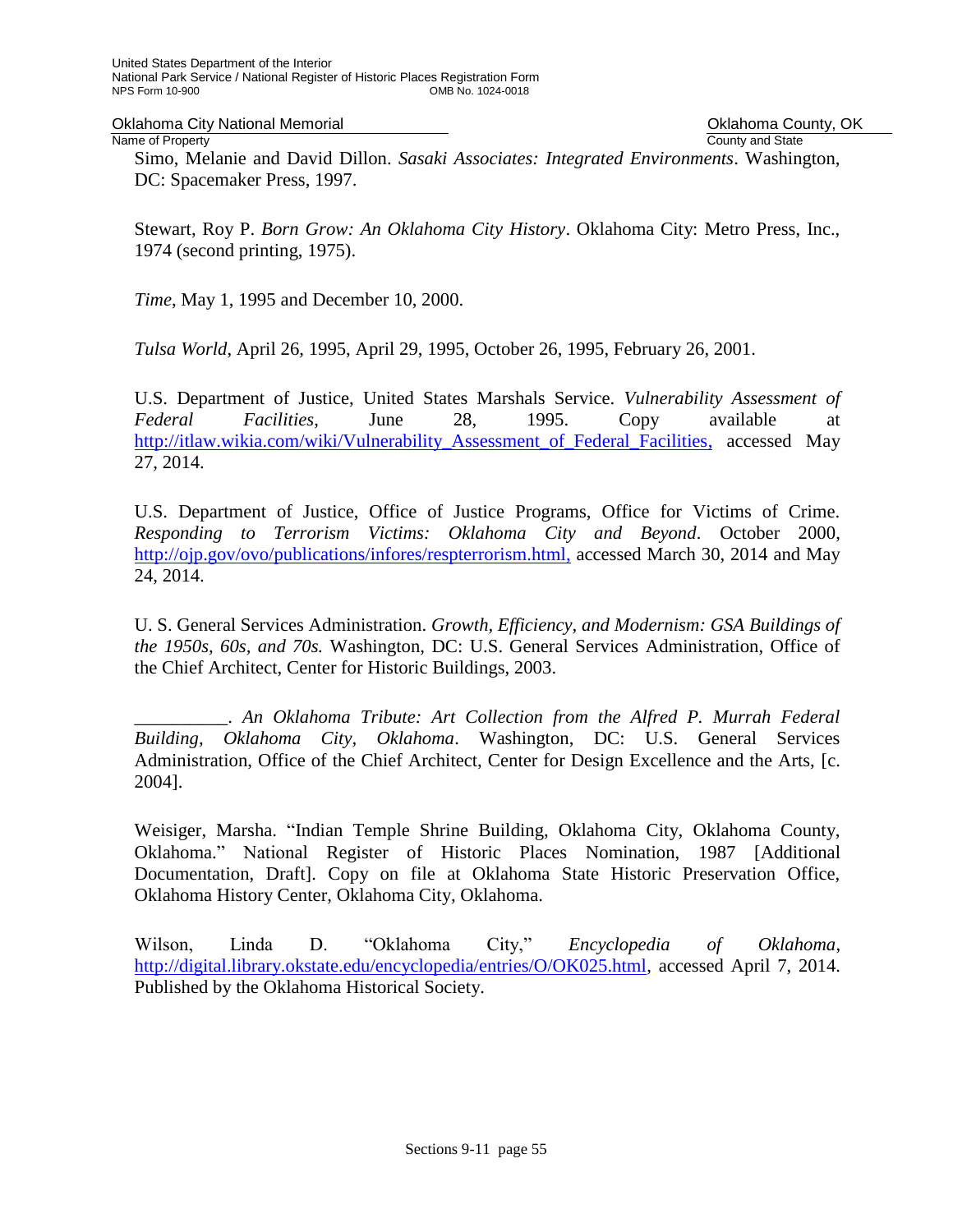Oklahoma City National Memorial **Contract County, OK**<br>
Name of Property County and State County and State Name of Property

## **Previous documentation on file (NPS):**

\_\_\_\_ preliminary determination of individual listing (36 CFR 67) has been requested

\_\_\_\_\_\_\_\_\_\_\_\_\_\_\_\_\_\_\_\_\_\_\_\_\_\_\_\_\_\_\_\_\_\_\_\_\_\_\_\_\_\_\_\_\_\_\_\_\_\_\_\_\_\_\_\_\_\_\_\_\_\_\_\_\_\_\_\_\_\_\_\_\_\_\_

- \_\_\_\_ previously listed in the National Register
- \_\_\_\_ previously determined eligible by the National Register
- \_\_\_\_ designated a National Historic Landmark
- \_\_\_\_ recorded by Historic American Buildings Survey #\_\_\_\_\_\_\_\_\_\_\_\_
- \_\_\_\_ recorded by Historic American Engineering Record # \_\_\_\_\_\_\_\_\_\_
- \_\_\_\_ recorded by Historic American Landscape Survey # \_\_\_\_\_\_\_\_\_\_\_

## **Primary location of additional data:**

- \_\_x\_ State Historic Preservation Office
- \_\_\_\_ Other State agency

\_\_x\_ Federal agency Greater Southwest Region, U.S. General Services Administration, Fort

Worth, TX

- \_\_\_\_ Local government
- \_\_\_\_ University
- \_\_x\_ Other

 Name of repository: Oklahoma City National Memorial & Museum, Oklahoma City, OK

\_\_\_\_\_\_\_\_\_\_\_\_\_\_\_\_\_\_\_\_\_\_\_\_\_\_\_\_\_\_\_\_\_\_\_\_\_\_\_\_\_\_\_\_\_\_\_\_\_\_\_\_\_\_\_\_\_\_\_\_\_\_\_\_\_\_\_\_\_\_\_\_\_\_\_\_\_\_

**Historic Resources Survey Number (if assigned):** \_\_\_\_\_\_\_\_\_\_\_\_\_\_\_**\_**

## **10. Geographical Data**

**Acreage of Property** \_\_Approximately 7.75 acres\_\_\_\_\_\_\_\_\_\_\_\_\_

Use either the UTM system or latitude/longitude coordinates

## **Latitude/Longitude Coordinates**

Datum if other than WGS84: (enter coordinates to 6 decimal places) A. Latitude: 35.473203°N Longitude: -97.517037°W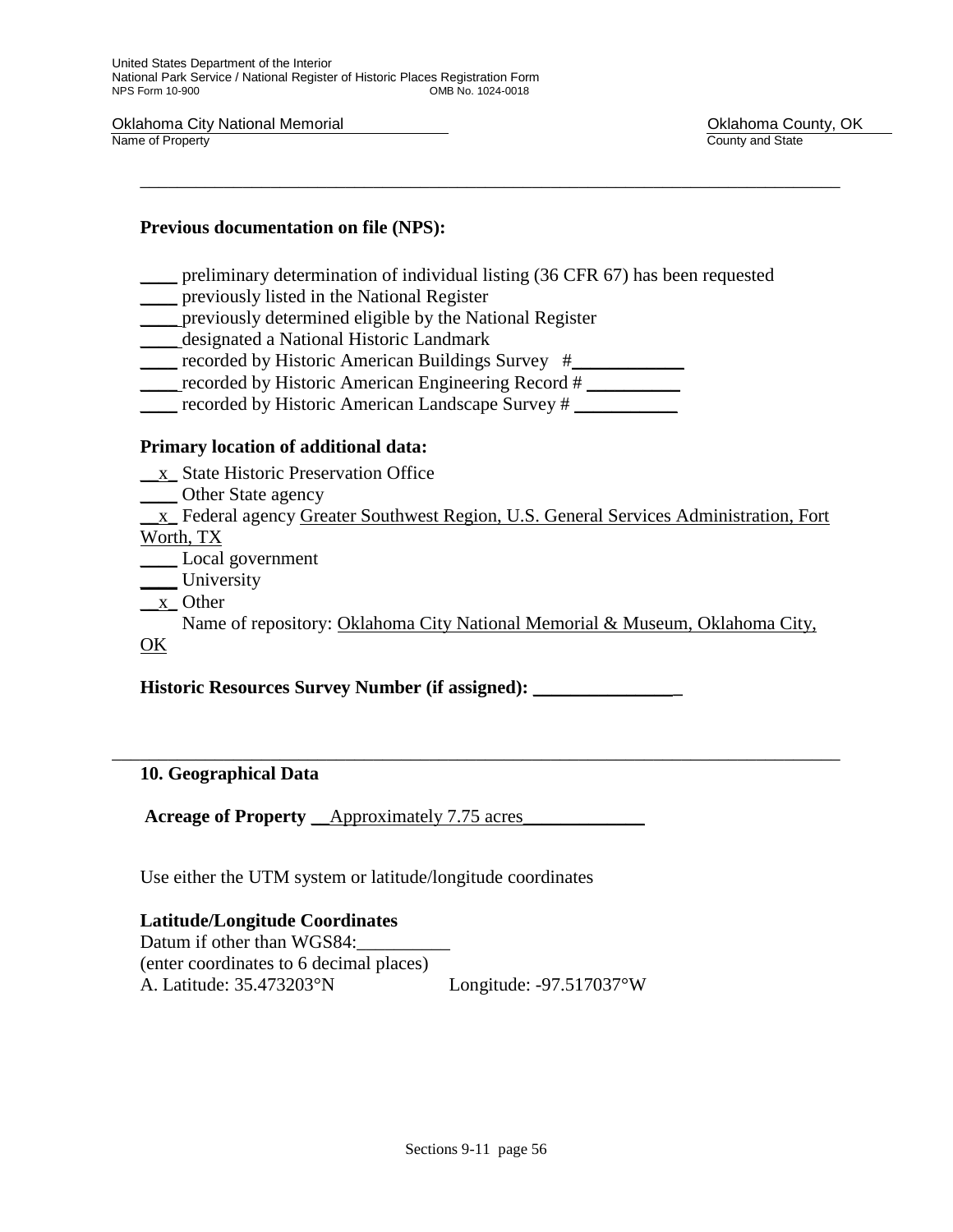Oklahoma City National Memorial **County Accounty** Oklahoma County, OK<br>
Name of Property<br>
Ocunty and State Name of Property

**Verbal Boundary Description** (Describe the boundaries of the property.) The nominated property is the area defined by Northwest  $6<sup>th</sup>$  Street, North Robinson Avenue, Northwest  $4<sup>th</sup>$ Street, and North Harvey Avenue.

**Boundary Justification** (Explain why the boundaries were selected.) These are the boundaries historically associated with the nominated property.

\_\_\_\_\_\_\_\_\_\_\_\_\_\_\_\_\_\_\_\_\_\_\_\_\_\_\_\_\_\_\_\_\_\_\_\_\_\_\_\_\_\_\_\_\_\_\_\_\_\_\_\_\_\_\_\_\_\_\_\_\_\_\_\_\_\_\_\_\_\_\_\_\_\_\_\_\_\_

## **11. Form Prepared By**

|                         | name/title: Susan Allen Kline, consultant                   |  |  |
|-------------------------|-------------------------------------------------------------|--|--|
|                         | organization: _Oklahoma City National Memorial & Museum_    |  |  |
|                         | street & number: 620 N. Harvey Ave.                         |  |  |
|                         | city or town: Oklahoma City state: Oklahoma zip code: 73102 |  |  |
|                         | e-mail____sskline@sbcglobal.net_                            |  |  |
| telephone: 817-921-0127 |                                                             |  |  |
|                         | date: September 10, 2014                                    |  |  |

\_\_\_\_\_\_\_\_\_\_\_\_\_\_\_\_\_\_\_\_\_\_\_\_\_\_\_\_\_\_\_\_\_\_\_\_\_\_\_\_\_\_\_\_\_\_\_\_\_\_\_\_\_\_\_\_\_\_\_\_\_\_\_\_\_\_\_\_\_\_\_\_\_\_\_

## **Additional Documentation**

Submit the following items with the completed form:

- **Maps:** A **USGS map** or equivalent (7.5 or 15 minute series) indicating the property's location.
- **Sketch map** for historic districts and properties having large acreage or numerous resources. Key all photographs to this map.
- **Additional items:** (Check with the SHPO, TPO, or FPO for any additional items.)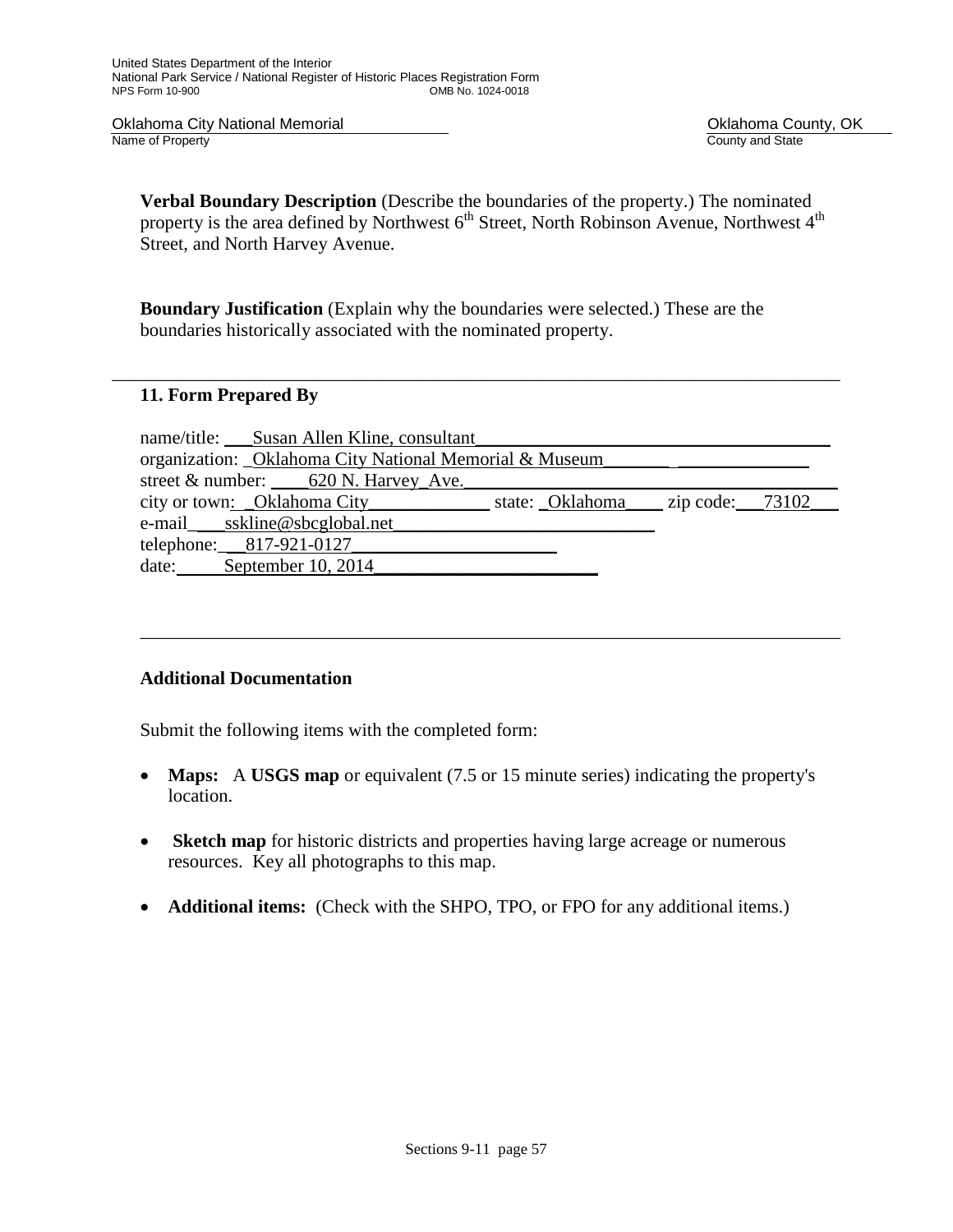Oklahoma City National Memorial **County Accounty** Oklahoma County, OK<br>
Name of Property<br>
Ocunty and State **Photographs**

County and State

Submit clear and descriptive photographs. The size of each image must be 1600x1200 pixels (minimum), 3000x2000 preferred, at 300 ppi (pixels per inch) or larger. Key all photographs to the sketch map. Each photograph must be numbered and that number must correspond to the photograph number on the photo log. For simplicity, the name of the photographer, photo date, etc. may be listed once on the photograph log and doesn't need to be labeled on every photograph.

## **PHOTO LOG**

| Name of Property                   | <b>Oklahoma City National Memorial</b>                                                                                                             |
|------------------------------------|----------------------------------------------------------------------------------------------------------------------------------------------------|
| City                               | Oklahoma City                                                                                                                                      |
| County                             | <b>Oklahoma County</b>                                                                                                                             |
| <b>State</b>                       | <b>Oklahoma</b>                                                                                                                                    |
| Name of Photographer               | Susan Allen Kline                                                                                                                                  |
| Date of Photographs                | January 1-2, 2014 except as noted                                                                                                                  |
| Location of Original Digital Files | Original with photographer; copies located<br>at Oklahoma State Historic Preservation<br>Office, 800 Nazih Zuhdi Drive, Oklahoma<br>City, OK 73105 |
| Number of Photographs              | 31                                                                                                                                                 |

Description of Photograph(s) and number, include description of view indicating direction of camera.

Photo 1 of 31: Memorial Museum/Journal Record Building. View northwest.

Photo 2 of 31: Memorial Museum/Journal Record Building. View southwest.

Photo 3 of 31: Memorial Museum/Journal Record Building, entrance to Center for Education & Outreach. View southeast.

Photo 4 of 31: Entrance to Memorial Museum and Children's Area. View east.

Photo 5 of 31: Memorial Museum/Journal Record Building, south elevation near Survivor Tree. View north/northwest.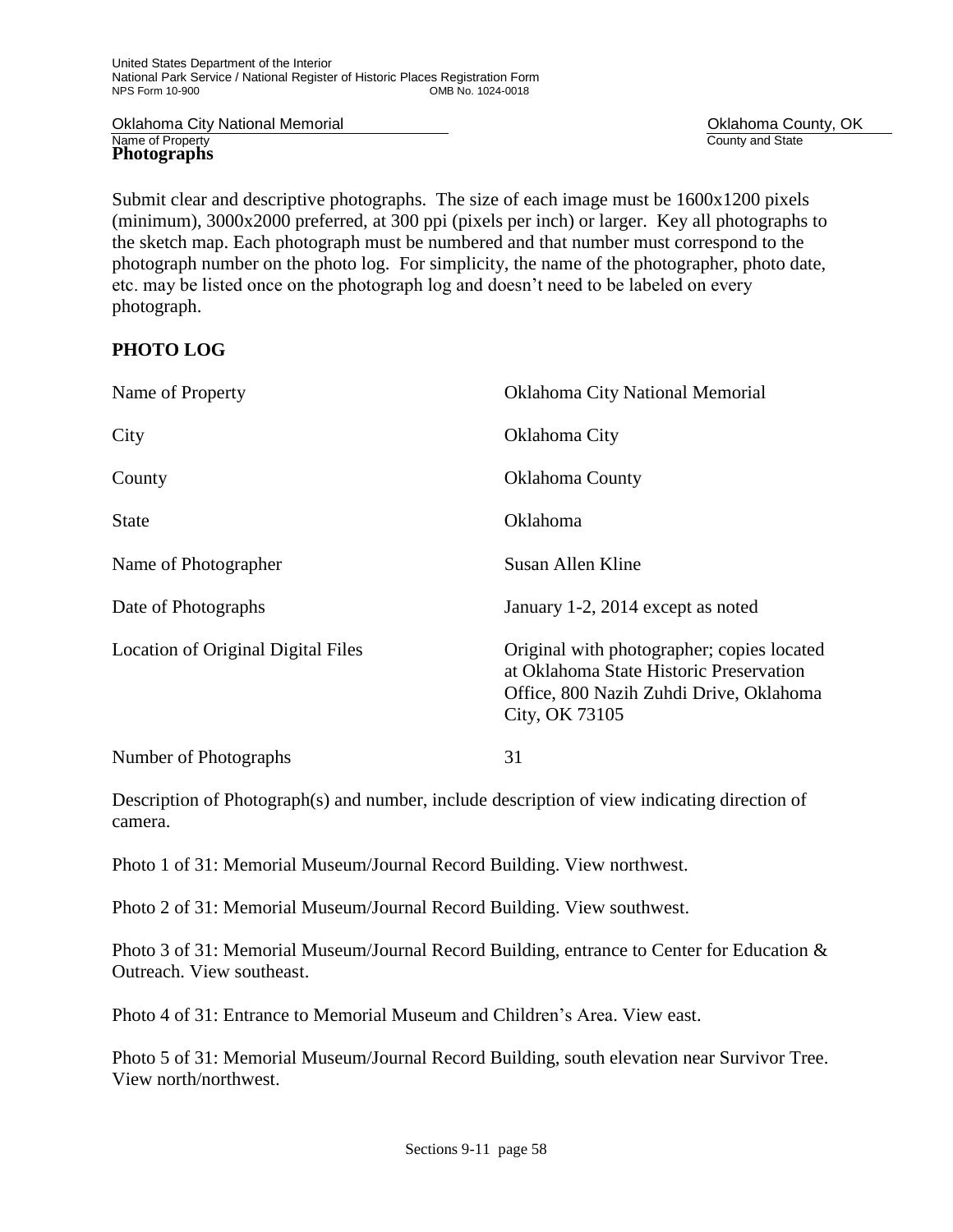Oklahoma City National Memorial **County Accounty** Oklahoma County, OK<br>
Name of Property<br>
Ocunty and State Photo 6 of 31: 9:01 Gate. View southwest.

County and State

Photo 7 of 31: Stairs between walls of 9:01 Gate. View northeast.

Photo 8 of 31: 9:01 Gate and Survivors Wall. View southeast.

Photo 9 of 31: Reflecting Pool and 9:03 Gate. Date of Photograph: November 2011. View west.

Photo 10 of 31: Reflecting Pool, Field of Empty Chairs, and 9:01 Gate. View southeast.

Photo 11 of 31: Field of Empty Chairs and A.P. Murrah Building Plaza Overlook. View southeast.

Photo 12 of 31: View from A.P. Murrah Federal Building Plaza Overlook toward Field of Empty Chairs, Reflecting Pool, and 9:03 Gate. Date of Photograph: November 2011. View northwest.

Photo 13 of 31: Field of Empty Chairs and A.P. Murrah Building Plaza Overlook. View southwest.

Photo 14 of 31: Survivor Wall. View northeast.

Photo 15 of 31: Rescuer's Orchard and Survivor Tree. View west/northwest.

Photo 16 of 31: Rescuer's Orchard and Survivor Tree. View southeast.

Photo 17 of 31: Survivor Tree. View west.

Photo 18 of 31: View toward Children's Area. View southwest.

Photo 19 of 31: View toward Children's Area and Rescuer's Orchard from across Northwest  $6<sup>th</sup>$ Street. View south.

Photo 20 of 31: The Fence and 9:03 Gate. View north.

Photo 21 of 31: Rescuer's Orchard (terraces), Reflecting Pool, Field of Empty Chairs, and 9:03 Gate. View southwest.

Photo 22 of 31: Ramps between the walls of the 9:03 Gate. View south.

Photo 23 of 31: Alfred P. Murrah Building Plaza and Parking Garage, southwest corner at North Harvey Avenue. View northeast.

Photo 24 of 31: Alfred P. Murrah Building Plaza and Parking Garage, east elevation. View north.

Photo 25 of 31: Alfred P. Murrah Building Plaza and Parking Garage, fountain. View northwest.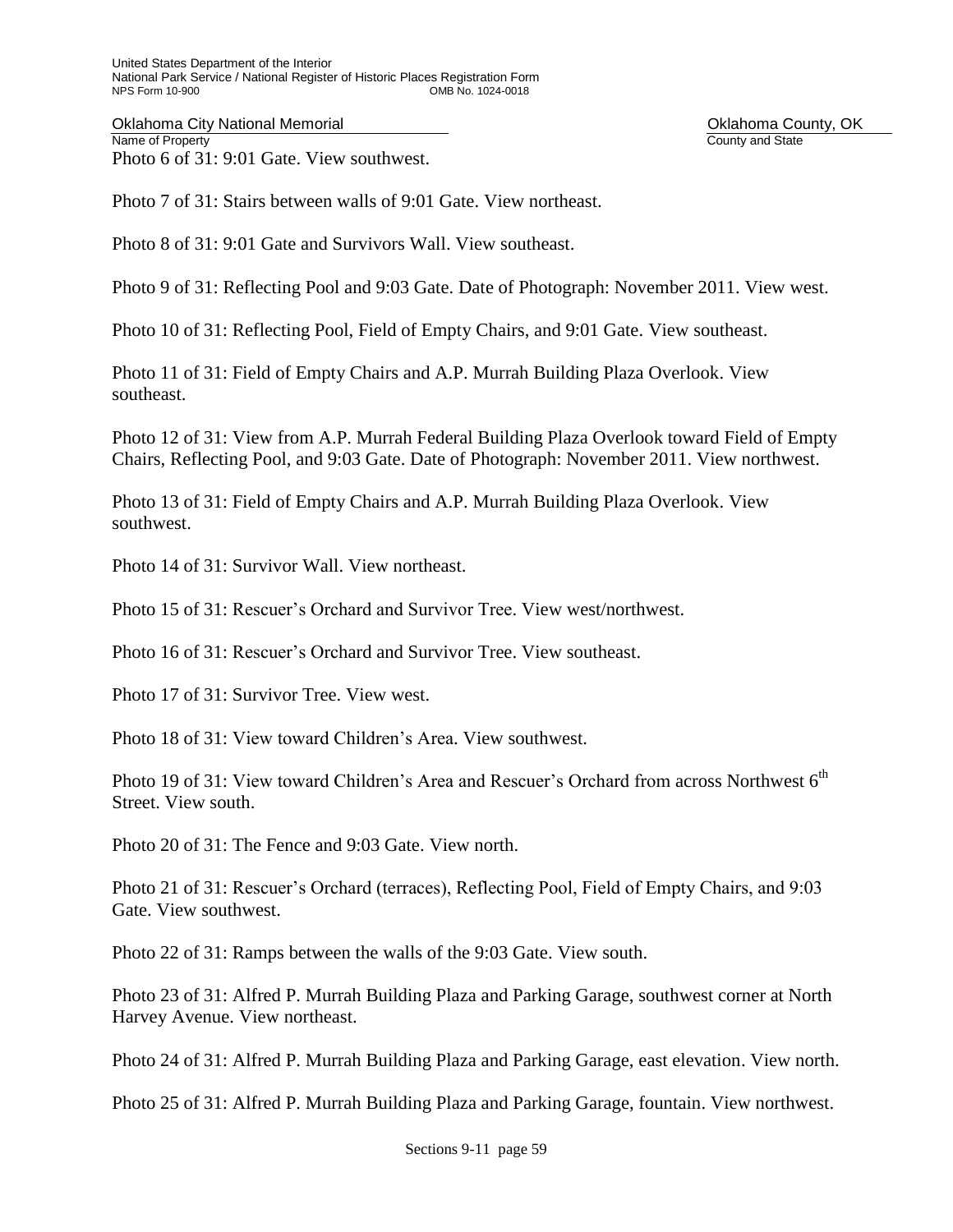Oklahoma City National Memorial **County Accounty** Oklahoma County, OK<br>
Name of Property<br>
Ocunty and State

County and State

Photo 26 of 31: Alfred P. Murrah Building Plaza and Parking Garage, back of fountain and tenant logos on granite pavers. Date of Photograph: November 2011. View south.

Photo 27 of 31: Alfred P. Murrah Building Plaza and Parking Garage, raised planter beds. Date of Photograph: November 2011. View east.

Photo 28 of 31: Alfred P. Murrah Building Plaza and Parking Garage, GSA-made benches and sculpture *Vigil*. Date of Photograph: November 2011. View southeast.

Photo 29 of 31: Alfred P. Murrah Building Plaza and Parking Garage, Day Care Playground. View east/northeast.

Photo 30 of 31: Alfred P. Murrah Building Plaza and Parking Garage; parking garage entrance near North Harvey Avenue. View northeast.

Photo 31 of 31: Bus Shelter near North Harvey Avenue. View northeast.

## **FIGURE LOG**

- 1. Map 1: Oklahoma City National Memorial (historic district).
- 2. Map 2: Site key.
- 3. Map 3: Map accompanying Public Law 105-58.
- 4. Map 4: Site plan from Memorial design competition manual.
- 5. Figure 1: Artist's rendering of Alfred P. Murrah Federal Building.
- 6. Figure 2: Night view of Alfred P. Murrah Federal Building and Plaza.
- 7. Figure 3: Alfred P. Murrah Federal Building north elevation.
- 8. Figure 4: Alfred P. Murrah Federal Building after bombing on April 19, 1995.
- 9. Figure 5: View from 3<sup>rd</sup> Floor of Journal Record Building, c. June 1995.
- 10. Figure 6: View looking northwest toward Fence, Oklahoma Water Resources Board Building, Athenian Building, Journal record Building, and Survivor Tree.
- 11. Figure 7: Site work in vicinity of 9:01 Gate, looking southeast.
- 12. Figure 8: Site work around Survivor Tree and promontory, looking southwest.
- 13. Figure 9: Site work, Oklahoma City National Memorial, looking east.
- 14. Figure 10: Site work at Reflecting Pool, looking east.
- 15. Figure 11: Site work at Oklahoma City National Memorial, looking southwest.
- 16. Figure 12: Oklahoma City National Memorial, looking southwest.
- 17. Figure 13: West end of Alfred P. Murrah Federal Building Plaza, looking north.
- 18. Figure 14: Center section of of Alfred P. Murrah Federal Building Plaza, looking north.
- 19. Figure 15: East end of Alfred P. Murrah Federal Building Plaza, looking north.
- 20. Figure 16: Overlook being constructed on south side of the museum, looking west.
- 21. Figure 17: Overlook being constructed on south side of the museum, looking northwest.
- 22. Figure 18: Photo key.